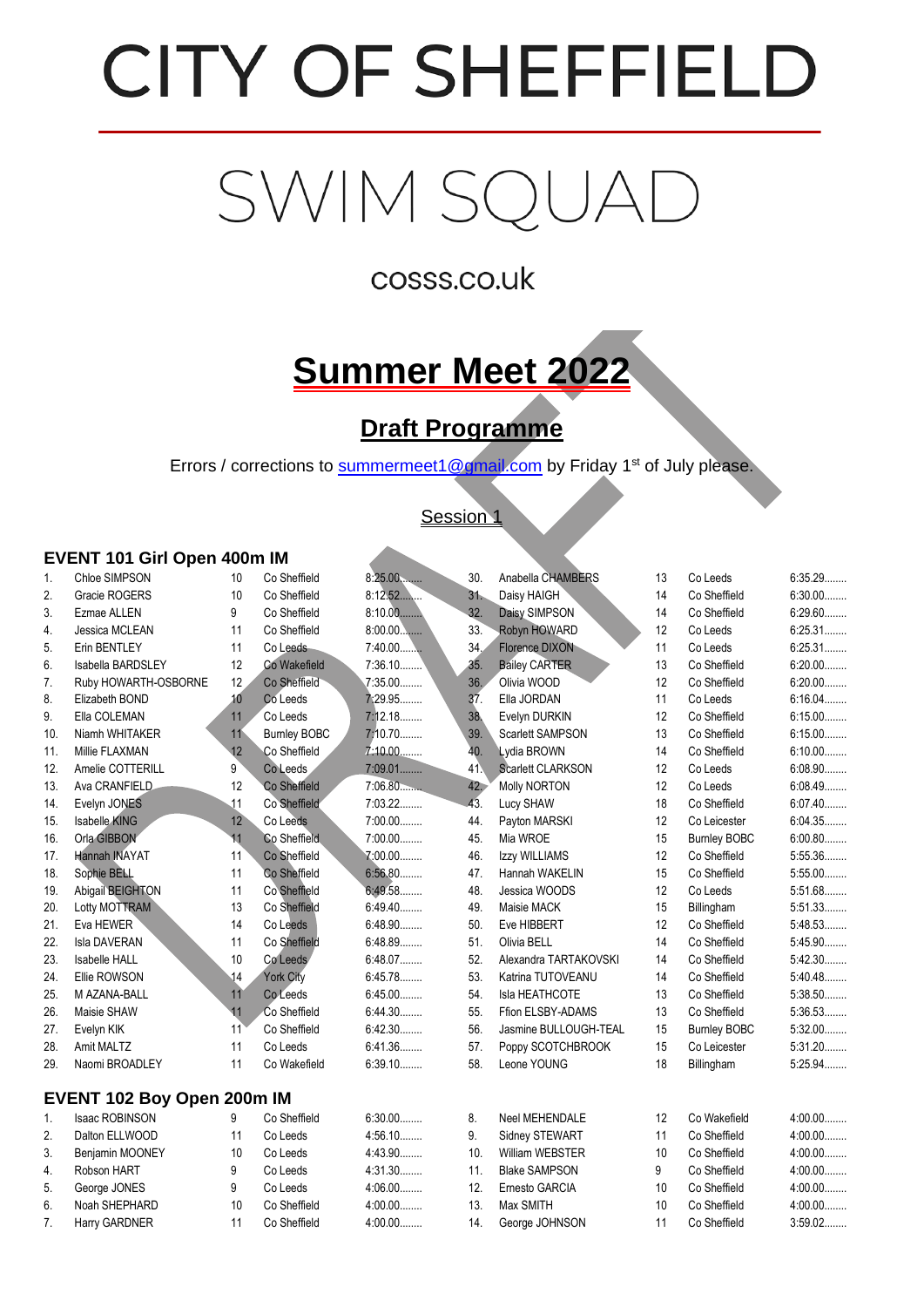| 15. | Dexter GROCOCK        | 10 | Co Sheffield        | 3:55.80   | 53.             | <b>Richard LEE</b>     | 13              | Co Sheffield        | 2:59.92  |
|-----|-----------------------|----|---------------------|-----------|-----------------|------------------------|-----------------|---------------------|----------|
| 16. | George KING           | 10 | Co Leeds            | $3:50.22$ | 54.             | Shae BRYANT            | 11              | Co Leeds            | 2:59.34  |
| 17. | James ASPINALL        | 11 | Co Sheffield        | $3:50.00$ | 55.             | Ryan MILNER            | 13              | Co Leeds            | 2:58.46  |
| 18. | <b>William DUNN</b>   | 11 | Co Leeds            | $3:45.00$ | 56.             | Oliver BROMPTON        | 14              | Co Leeds            | 2:58.32  |
| 19. | Hogan LAM             | 10 | Co Leeds            | 3:37.39   | 57.             | Max DAWSON             | 13              | Co Sheffield        | 2:56.40  |
| 20. | Lucas WELLS           | 11 | Co Leeds            | 3:37.31   | 58.             | Jackson CLARKE         | 12              | Co Leeds            | 2:55.05  |
| 21. | Alexander YATES       | 11 | York City           | 3:34.10   | 59.             | <b>Arthur OWENS</b>    | 13              | Co Leeds            | 2:53.11  |
| 22. | Alfie CRAGGS          | 11 | Co Leeds            | 3:33.05   | 60.             | Jacob BOGGON           | 14              | Co Leeds            | 2:52.26  |
| 23. | Ronnie PARKER         | 12 | Co Sheffield        | $3:30.00$ | 61.             | William OXLEY          | 12              | Co Leicester        | 2:52.20  |
| 24. | Jacob ROCCHI          | 11 | Co Sheffield        | $3:30.00$ | 62.             | George TARTAKOVSKI     | 12              | Co Sheffield        | 2:51.71  |
| 25. | Olaf GRUDOWSKI        | 10 | Co Leeds            | 3:28.17   | 63.             | <b>Gethin SINCLAIR</b> | 13              | Co Sheffield        | 2:50.92  |
| 26. | Louis BELL            | 13 | Co Sheffield        | $3:27.62$ | 64.             | Hayden LAM             | 12              | Co Leeds            | 2:50.58  |
| 27. | Demilade AYEMOWA      | 11 | Co Leeds            | 3:27.43   | 65.             | Alex OLCHOWIK          | 12              | Co Leeds            | 2:47.63. |
| 28. | Dean NENOV            | 12 | Co Leeds            | 3:23.73   | 66.             | Matei STOICESCU        | $12 -$          | Co Leeds            | 2:47.24  |
| 29. | Rory KING             | 12 | Co Leeds            | $3:23.50$ | 67.             | <b>Oliver NUTTER</b>   | 13              | <b>Burnley BOBC</b> | 2:44.30. |
| 30. | Angus YOUNG           | 10 | Co Leeds            | 3:20.69   | 68.             | Nathan CARRINGTON      | 14              | York City SM15      | 2:42.20  |
| 31. | Joshua MCMILLAN       | 11 | Co Leeds            | 3:17.14   | 69.             | Samuel HILL            | 12              | Co Leeds            | 2:41.66  |
| 32. | Jenson STILLINGS      | 10 | Co Sheffield        | $3:15.00$ | 70.             | <b>Toby MARSHALL</b>   | 15              | Co Sheffield        | 2:40.80  |
| 33. | Noah DARNELL          | 10 | Co Leeds            | 3:14.78   | 71.             | Harry OSBORNE          | 10 <sup>1</sup> | Co Sheffield        | 2:39.61  |
| 34. | James ASHCROFT        | 10 | Co Leeds            | 3:14.72   | 72.             | Oliver CLAYDON SMITH   | 12              | Co Sheffield        | 2:38.52  |
| 35. | Seth CHARLESWORTH     | 11 | Co Sheffield        | 3:14.61   | 73.             | <b>Harry SENIOR</b>    | 15              | Co Leeds            | 2:38.28  |
| 36. | Hudson SMITH          | 11 | Co Leeds            | 3:12.75   | 74.             | Jamie BLEANCH          | 15              | York City           | 2:36.08  |
| 37. | Ethan CONROY          | 14 | <b>Burnley BOBC</b> | $3:12.00$ | 75 <sub>1</sub> | Rudi CHAN              | 15              | <b>York City</b>    | 2:36.00  |
| 38. | <b>William SHEARS</b> | 13 | <b>Chorley Marl</b> | 3:10.80   | 76.             | <b>Ruben ANDERSON</b>  | 13              | Co Sheffield        | 2:35.07  |
| 39. | Axel ROBINSON         | 12 | Co Sheffield        | $3:10.20$ | 77.             | Owen REED              | 14              | Billingham          | 2:34.60  |
| 40. | <b>Max MARSHALL</b>   | 12 | Co Sheffield        | 3:09.70   | 78.             | Thomas WOOFFINDIN      | 13              | Co Wakefield        | 2:34.08  |
| 41. | <b>Lewis WARREN</b>   | 11 | Co Sheffield        | $3:08.10$ | 79.             | <b>Thomas BINNS</b>    | 14              | <b>Burnley BOBC</b> | 2:32.97  |
| 42. | Seth JONES            | 11 | Co Leeds            | 3:07.22   | 80.             | Alexander TEW          | 13              | York City           | 2:32.78  |
| 43. | Vincent NAVARRO       | 12 | Co Sheffield        | 3:05.34   | 81.             | Lewis DICKINSON        | 14              | Lichfield           | 2:31.80  |
| 44. | Hal SHUTTLEWORTH      | 14 | <b>Burnley BOBC</b> | 3:05.00   | 82.             | Lewis FITCH            | 14              | Co Leicester        | 2:31.50  |
| 45. | Reggie SPENCE         | 12 | Co Leeds            | 3:04.27   | 83.             | Harry FLEET            | 15              | Co Leicester        | 2:30.70  |
| 46. | Zach PIERCY           | 12 | Co Leeds            | $3:02.50$ | 84.             | <b>Finlay GIBSON</b>   | 13              | Co Leicester        | 2:29.37  |
| 47. | Connor MCCULLEN       | 12 | Co Leeds            | $3:02.21$ | 85              | <b>Charlie HINSON</b>  | 14              | Co Leeds            | 2:29.10  |
| 48. | James THOMSON         | 12 | Co Leeds            | 3.01.67   | 86.             | Callum AITKEN          | 15              | York City           | 2:28.96  |
| 49. | <b>Oliver BARRETT</b> | 11 | Co Leeds            | 3:01.32   | 87.             | Jamie BALL             | 17              | <b>Burnley BOBC</b> | 2:28.40  |
| 50. | Halo BENTLEY-HICKS    | 11 | Co Leeds            | 3:01.29   | 88.             | Cody INGRAM            | 16              | Bo Barnsley         | 2:28.30  |
| 51. | Logan WARBURTON       | 12 | <b>Blackpool Aq</b> | 3:01.10   | 89.             | Matthew DIZON          | 15              | Co Leicester        | 2:27.10  |
| 52. | Patrick O'HARA        | 11 | Co Leeds            | $3:00.40$ |                 |                        |                 |                     |          |

# **EVENT 103 Girl Open 100m Backstroke**

| 1.  | Jessica BROWN           | 12 <sup>7</sup> | <b>Billingham</b>   | 2:17.45   |
|-----|-------------------------|-----------------|---------------------|-----------|
| 2.  | Eva BELL                | 9               | Co Sheffield        | $2:15.00$ |
| 3.  | <b>Molly STEWART</b>    | 9               | Co Sheffield        | $2:15.00$ |
| 4.  | Zara JONES              | 9               | Co Sheffield        | $2:10.00$ |
| 5.  | <b>Grace BELL</b>       | 9 <sub>1</sub>  | Co Sheffield        | $2:10.00$ |
| 6.  | <b>Imogen MARSHALL</b>  | 9               | Co Sheffield        | $2:10.00$ |
| 7.  | <b>Felicity WINDER</b>  | 10              | Co Sheffield        | 2:10.00   |
| 8.  | Semhar YONAS SOLOMON    | 10              | Co Sheffield        | 2:10.00   |
| 9.  | Lydia EMMS              | 10              | Co Wakefield        | 2:06.60   |
| 10. | <b>Hattie HAWKRIDGE</b> | 10 <sup>1</sup> | Co Sheffield        | 2:00.00   |
| 11. | Hannah BROWN            | 12              | Co Leeds            | 1:56.70   |
| 12. | Grace O'HARA            | 9               | Co Leeds            | 1:55.05   |
| 13. | Florence JONES          | 10              | Co Leeds            | 1:51.71   |
| 14. | Niomi GORVETT           | 9               | <b>Chorley Marl</b> | 1:51.40   |
| 15. | Ruby PODMORE            | 10              | Co Sheffield        | $1:50.40$ |
| 16. | Alexia WASTAKARAN       | 10 <sup>1</sup> | Co Sheffield        | $1:50.40$ |
| 17. | Heidi WILSON            | 10              | Co Wakefield        | 1:49.16   |
| 18. | Orla WILD               | 10              | Chorley Marl        | $1:48.00$ |
| 19. | Ezmae ALLEN             | 9               | Co Sheffield        | $1:47.40$ |
| 20. | Allegra ROSE            | 10 <sup>1</sup> | Co Sheffield        | $1:46.00$ |
| 21. | Millie FLAXMAN          | 12              | Co Sheffield        | 1:45.17   |
| 22. | Kayleigh HATFIELD       | 15              | Billingham          | 1:44.78   |
| 23. | Phoebe MACK             | 12              | Billingham          | 1:43.90   |
| 24. | Hannah INAYAT           | 11              | Co Sheffield        | 1:42.90   |
| 25. | Olivia WINTER           | 11              | Co Leeds            | 1:42.67   |
| 26. | E ABBATIELLO-CROSTHWAI  | 11              | Co Wakefield        | 1:42.61   |
| 27. | <b>Emily ARMSTRONG</b>  | 13              | Billingham          | $1:41.00$ |

| 28. | Raya PRODANOVA       | 12               | Co Leeds            | 1:40.70   |
|-----|----------------------|------------------|---------------------|-----------|
| 29. | Ruby HOWARTH-OSBORNE | 12               | Co Sheffield        | 1:39.80   |
| 30. | Ava FARNWORTH        | 12 <sup>°</sup>  | Chorley Marl        | 1:39.10   |
| 31. | Jessica HAMPSHIRE    | 11               | Co Wakefield        | 1:39.00   |
| 32. | Mia THOMSON          | 10               | Co Leeds            | 1:38.95   |
| 33. | Daisy BRANNEN        | 12 <sup>°</sup>  | Co Leeds            | 1:38.54   |
| 34. | Gracie ROGERS        | 10               | Co Sheffield        | 1:38.15   |
| 35. | Elizabeth BOND       | 10 <sup>10</sup> | Co Leeds            | 1:36.72   |
| 36. | Annabel EDWARDS      | 11               | York City           | 1:36.60   |
| 37. | Isla CALLARD         | 12 <sup>°</sup>  | York City           | 1:36.60   |
| 38. | Gracie MCDERMOTT     | 12 <sup>°</sup>  | Co Leeds            | 1:36.47   |
| 39. | Emily ENGLAND - HALL | 9                | Co Wakefield        | 1:36.30   |
| 40. | Evie-Rose TOPPING    | 11               | Co Leeds            | 1:36.28   |
| 41. | Erin BENTLEY         | 11               | Co Leeds            | $1:36.00$ |
| 42. | Emily MCSEVENY       | 11               | York City           | 1:34.70   |
| 43. | Georgia CLOUGH       | 16               | Billingham          | 1:34.10   |
| 44. | Olivia WELLS         | 11               | Co Leeds            | 1:33.92   |
| 45. | Olivia ELLIS         | 11               | Blackpool Ag        | 1:33.80   |
| 46. | Sophie BELL          | 11               | Co Sheffield        | 1:33.69   |
| 47. | Abbie COGGINS        | 13               | Chorley Marl        | 1:31.90   |
| 48. | Emilia ROBERTON      | 11               | York City           | 1:31.00   |
| 49. | Evelyn JONES         | 11               | Co Sheffield        | 1:30.79   |
| 50. | Grace HURST          | 11               | Co Leicester        | 1:30.30   |
| 51. | Amit MALTZ           | 11               | Co Leeds            | 1:30.17   |
| 52. | Eva HEWER            | 14               | Co Leeds            | $1:30.00$ |
| 53. | Niamh WHITAKER       | 11               | <b>Burnley BOBC</b> | 1:29.68   |
| 54. | Anna ALTUS MOR       | 12               | <b>York City</b>    | 1:29.30   |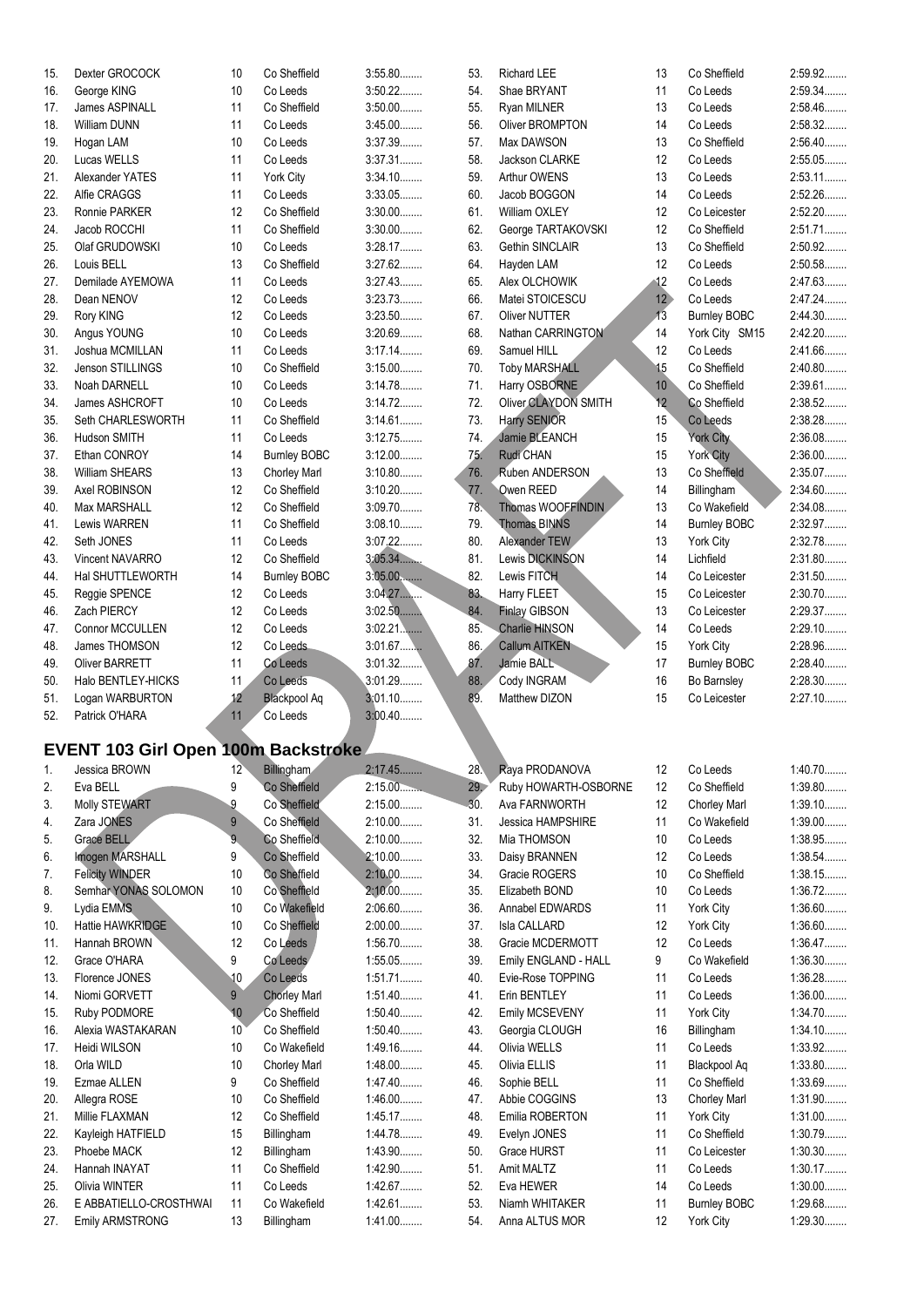| 55. | Eva HAUGE                                  | 13              | York City                | 1:29.30   | 93.        | Sophie WRIGHT                    | 14              | <b>Wirral Metro</b> | 1:20.30   |
|-----|--------------------------------------------|-----------------|--------------------------|-----------|------------|----------------------------------|-----------------|---------------------|-----------|
| 56. | Orla GIBBON                                | 11              | Co Sheffield             | 1:29.20   | 94.        | Naomi BROADLEY                   | 11              | Co Wakefield        | 1:20.30   |
| 57. | Charlotte TURNER                           | 14              | Chorley Marl             | $1:29.10$ | 95.        | Hiu Ching CHAN                   | 12              | York City           | $1:20.00$ |
| 58. | Faye MCMULLAN                              | 13              | <b>Chorley Marl</b>      | $1:29.00$ | 96.        | Florence DIXON                   | 11              | Co Leeds            | 1:19.85   |
| 59. | Evelyn KIK                                 | 11              | Co Sheffield             | 1:28.96   | 97.        | Emily MARRISON                   | 12              | Co Leeds            | 1:19.18   |
| 60. | Lucy CHARLESWORTH                          | 12              | <b>Burnley BOBC</b>      | 1:28.90   | 98.        | Robyn HOWARD                     | 12              | Co Leeds            | 1:19.16   |
| 61. | Ava BRADLEY                                | 12              | Co Leeds                 | 1:28.38   | 99.        | Isla CAUDWELL                    | 14              | Co Sheffield        | 1:18.90   |
| 62. | Rebecca FARNSWORTH                         | 11              | York City                | $1:28.00$ | 100.       | Jasmine LUMLEY                   | 12              | Co Sheffield        | 1:18.59   |
| 63. | Abigail BEIGHTON                           | 11              | Co Sheffield             | 1:27.60   | 101.       | Jessica WOODS                    | 12              | Co Leeds            | 1:18.33   |
| 64. | M AZANA-BALL                               | 11              | Co Leeds                 | 1:27.40   |            | 102. Annabelle HART              | 13              | Co Leeds            | 1:17.60   |
| 65. | Millicent WIGGINS                          | 12              | Lichfield                | 1:27.34   | 103.       | Olivia MCSEVENY                  | 12              | York City           | 1:17.46   |
| 66. | Alana SWIFT                                | 13              | Co Sheffield             | 1:27.31   | 104.       | Mae JOHNSTONE                    | 15              | Co Leeds            | 1:17.41   |
| 67. | Amelia HAWES                               | 13              | Lichfield                | 1:26.80   | 105.       | Kira PICKLES                     | 15              | <b>Burnley BOBC</b> | 1:17.30   |
| 68. | Lucy BETSHO                                | 18              | Billingham               | 1:26.55   | 106.       | Chloe MACDONALD                  | 13 <sup>°</sup> | York City           | 1:16.50   |
| 69. | Olivia PLEWES                              | 11              | Chorley Marl             | 1:26.30   | 107.       | Millie PICKLES                   | 14              | <b>Burnley BOBC</b> | 1:16.30   |
| 70. | Cordelia ROBERTS                           | 12              | Co Leeds                 | 1:26.24   | 108.       | Eleanor SHARP                    | 15              | Billingham          | 1:16.30   |
| 71. | Evelyn DURKIN                              | 12              | Co Sheffield             | 1:26.20   | 109.       | Janie FINCH                      | 12              | Co Leicester        | 1:15.90   |
| 72. | Ellie AKHTAR                               | 12              | Co Leeds                 | 1:26.16   | 110.       | Dorothy PLUMPTON                 | 12              | Co Leicester        | 1:15.70   |
| 73. | Sophia HEWINGS                             | 12              | Co Wakefield             | 1:25.72   | 111.       | Maya SMITH                       | 14              | <b>Burnley BOBC</b> | 1:15.60   |
| 74. | Georgina ROYCE                             | 12              | York City                | 1:25.60   | 112.       | <b>Beatrice ROBERTS</b>          | 15              | <b>York City</b>    | 1:15.23   |
| 75. | Ava CONNELL                                | 12              | Co Leeds                 | 1:24.72   | 113.       | <b>Libby MORRISON</b>            | 15              | <b>York City</b>    | 1:14.90   |
| 76. | Esmae NOSS                                 | 11              | Co Leicester             | 1:24.60   | 114.       | Phoebe FIXTER                    | 17              | <b>Billingham</b>   | 1:14.90   |
| 77. | Lotty MOTTRAM                              | 13              | Co Sheffield             | 1:24.55   | 115.       | Maisie-Leigh SIMPSON             | 12              | Co Leicester        | 1:14.30   |
| 78. | Jessica CRAIG                              | 13              | York City                | 1:23.50   |            | 116. Eve PARKIN                  | 12              | York City           | 1:14.30   |
| 79. | Eve HIBBERT                                | 12              | Co Sheffield             | 1:22.06   |            | 117. Mabel ROBERTSON             | 14              | Co Sheffield        | 1:13.90   |
| 80. | Scarlett CLARKSON                          | 12              | Co Leeds                 | 1:21.94   |            | 118. Julia JOZWIAK               | 14              | Co Leicester        | 1:13.76   |
| 81. | Caitlyn SMITH                              | 13              | Co Leeds                 | 1:21.90   | 119.       | Mia PRICKETT                     | 16              | <b>Burnley BOBC</b> | 1:13.60   |
| 82. | Isabelle KING                              | 12              | Co Leeds                 | 1:21.85   | 120.       | <b>Maddison MCFADDEN</b>         | 15              | <b>Burnley BOBC</b> | 1:13.60   |
| 83. | Carolina ALVAREZ ODELL                     | 12              | York City                | 1.21.80   | 121.       | Jessica OXLEY                    | 13              | Co Leicester        | 1:13.40   |
| 84. | Megan MILLS                                | 14              | York City                | $1:21.50$ | 122.       | Sara UNGAR                       | 15              | York City           | 1:13.20   |
| 85. | Nellie WILSON                              | 14              | <b>Burnley BOBC</b>      | 1:21.50   | 123.       | Monica NAVARRO                   | 16              | Co Sheffield        | 1:12.75   |
| 86. | <b>Emily RICKETTS</b>                      | 13              | Billingham               | $1:21.50$ | 124.       | Faye HARPER                      | 13              | Co Wakefield        | 1:12.40   |
| 87. | <b>Isabel MARSTON</b>                      | 13              | Co Leicester             | $1:21.50$ |            | 125. Alicia BALL                 | 15              | Co Leicester        | 1:11.30   |
| 88. | Lucy SHAW                                  | 18              | Co Sheffield             | 1:21.45   | 126        | Olivia EDGAR                     | 13              | Chorley Marl        | 1:11.20   |
| 89. | Abigail HARVEY                             | 15              | Co Leeds                 | 1:21.15   |            | 127. Charlotte DENIZ             | 17              | York City           | 1:09.80   |
| 90. | Isla DAVERAN                               | 11              | Co Sheffield             | $1:20.72$ | 128.       | Tahlia MULLEAGUE                 | 16              | Co Sheffield        | 1:09.40   |
| 91. | Amelia HURST                               | 14              | Lichfield                | $1:20.70$ | 129.       | Lissie BURBIDGE                  | 18              | Co Sheffield        | 1:07.90   |
| 92. | Eloise FROUDE                              | 17              | Lichfield                | $1:20.60$ |            |                                  |                 |                     |           |
|     |                                            |                 |                          |           |            |                                  |                 |                     |           |
|     | <b>EVENT 104 Boy Open 100m Freestyle</b>   |                 |                          |           |            |                                  |                 |                     |           |
| 1.  | Isaac ROBINSON                             | 9               | Co Sheffield             | $3:20.00$ | 28.        | Dalton ELLWOOD                   | 11              | Co Leeds            | 1:26.26   |
| 2.  | Harry SELLARS                              | 9               | Co Sheffield             | $2:20.00$ | 29.        | Ronnie PARKER                    | 12              | Co Sheffield        | 1:25.72   |
| 3.  | Noah WILD                                  | 12              | <b>Chorley Marl</b>      | $1:52.20$ | 30.        | Robson HART                      | 9               | Co Leeds            | $1:25.40$ |
|     | <b>Blake SAMPSON</b>                       | $9\phantom{.}$  | Co Sheffield             | 1:51.40   | 31.        |                                  | 11              | Co Sheffield        | $1:25.00$ |
| 4.  |                                            | 9 <sub>1</sub>  |                          | $1:50.00$ | 32.        | Sidney STEWART<br>James ASPINALL |                 |                     | 1:24.30   |
| 5.  | Marcus DENNIS                              |                 | Co Leeds<br>Co Sheffield | 1:46.76   |            |                                  | 11              | Co Sheffield        | 1:22.92   |
| 6.  | <b>Noah SHEPHARD</b><br><b>Ethan MEWSE</b> | $10$            |                          | 1:45.69   | 33.<br>34. | Benjamin MORRIS                  | 13              | Co Leeds            | 1:22.52   |
| 7.  |                                            | 11              | Co Leeds                 | 1:44.90   |            | Lucas WELLS<br>George KING       | 11              | Co Leeds            | 1:22.38   |
| 8.  | George JONES                               | 9               | Co Leeds<br>Co Sheffield |           | 35.        |                                  | 10              | Co Leeds            | 1:22.09   |
| 9.  | Max SMITH                                  | 10              |                          | 1:43.70   | 36.        | Alfie CRAGGS                     | 11              | Co Leeds            |           |
| 10. | Benjamin MOONEY                            | 10              | Co Leeds                 | 1:43.12   | 37.        | James ASHCROFT                   | 10              | Co Leeds            | 1:21.62   |
| 11. | Neel MEHENDALE                             | 12              | Co Wakefield             | $1:40.60$ | 38.        | Jenson STILLINGS                 | 10              | Co Sheffield        | $1:21.00$ |
| 12. | Rhodri SHARP                               | 12              | Billingham               | 1:40.50   | 39.        | Seth JONES                       | 11              | Co Leeds            | $1:20.10$ |
| 13. | Harry GARDNER                              | 11              | Co Sheffield             | 1:35.67   | 40.        | Noah DARNELL                     | 10              | Co Leeds            | 1:19.61   |
| 14. | Ernesto GARCIA                             | 10              | Co-Sheffield             | 1:33.99   | 41.        | Demilade AYEMOWA                 | 11              | Co Leeds            | 1:19.55   |
| 15. | Logan MEEKS                                | 11              | <b>Burnley BOBC</b>      | 1:33.90   | 42.        | Ryan MILNER                      | 13              | Co Leeds            | 1:19.27   |
| 16. | William WEBSTER                            | 10 <sup>7</sup> | Co Sheffield             | $1:33.50$ | 43.        | William SHEARS                   | 13              | Chorley Marl        | $1:19.20$ |

17. Daniel ROBERTS 11 Billingham 1:33.30........<br>18. William DUNN 11 Coleeds 1:32.98........ 18. William DUNN 11 Co Leeds 19. Luca TOWNLEY 10 Chorley Marl 1:32.50........<br>20. Daniel MANSELL 13 Billingham 1:31.70........ 20. Daniel MANSELL 13 Billingham 1:31.70........<br>21. George JOHNSON 11 Co Sheffield 1:30.56........ 21. George JOHNSON 11 Co Sheffield 22. Hogan LAM 10 Co Leeds 1:29.51........<br>23. Benjamin HANGULA 11 Co Wakefield 1:29.50........ 23. Benjamin HANGULA 11 Co Wakefield 1:29.50........<br>24. Joshua MCMILLAN 11 Co Leeds 1:29.10........ 24. Joshua MCMILLAN 11 Co Leeds 1:29.10........<br>25. John GRAHAM-BROWN 9 Co Leicester 1:28.60........ 44. Hudson SMITH 11 Co Leeds 1:18.29........ 45. Reggie SPENCE 12 Co Leeds 1:18.29........ 46. Daniel TEW 11 York City 1:18.16........<br>47. William LAWSON 13 Billingham 1:18.00........ 47. William LAWSON 13 Billingham 1:18.00........ 48. Frank BACON 11 Co Leicester 1:17.80........ 49. Archie HONEY 11 Blackpool Aq 1:17.80........ 50. Daniel PICKUP 15 York City 1:17.70........ 51. Louis BELL 13 Co Sheffield 1:17.66........

52. Axel ROBINSON 12 Co Sheffield 1:17.60........ 53. Rory KING 12 Co Leeds 1:17.22........ 54. Oliver BARRETT 11 Co Leeds 1:16.72........

25. John GRAHAM-BROWN 9 Co Leicester 1:28.60........<br>26. Olaf GRUDOWSKI 10 Co Leeds 1:27.02........

27. Jacob ROCCHI 11 Co Sheffield 1:26.33........

26. Olaf GRUDOWSKI 10 Co Leeds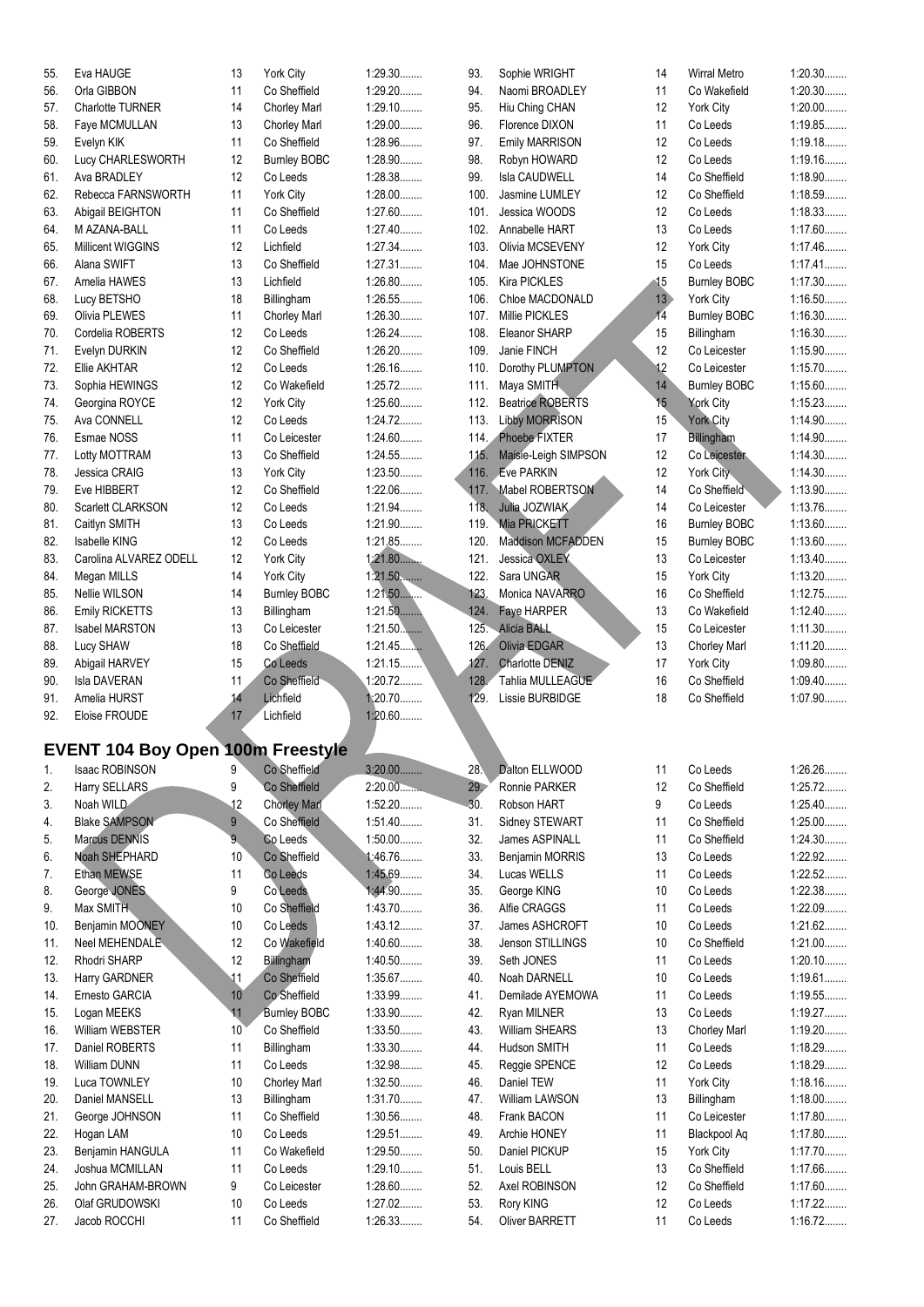| 55.        | Richard LEE                                  | 13              | Co Sheffield                 | 1:16.60              | 81.        | Theo WHITTAKER                | 14              | <b>Burnley BOBC</b>          | 1:08.22                |
|------------|----------------------------------------------|-----------------|------------------------------|----------------------|------------|-------------------------------|-----------------|------------------------------|------------------------|
| 56.        | Cameron JONES                                | 14              | York City                    | 1:15.30              | 82.        | Nathan CARRINGTON             | 14              | York City S15                | 1:07.40                |
| 57.        | Zach PIERCY                                  | 12              | Co Leeds                     | $1:15.01$            | 83.        | Owen WILSON                   | 12              | <b>Burnley BOBC</b>          | 1:07.39                |
| 58.        | Owen TEMPEST                                 | 10              | Co Leeds                     | 1:14.55              | 84.        | <b>Toby MARSHALL</b>          | 15              | Co Sheffield                 | 1:07.35                |
| 59.        | Lewis WARREN                                 | 11              | Co Sheffield                 | 1:14.18              | 85.        | Hayden LAM                    | 12              | Co Leeds                     | 1:06.66                |
| 60.        | Max DAWSON                                   | 13              | Co Sheffield                 | 1:14.17              | 86.        | Oliver NUTTER                 | 13              | <b>Burnley BOBC</b>          | 1:06.40                |
| 61.        | Reuben HARRISON                              | 12              | Co Leeds                     | 1:12.62              | 87.        | Oliver CLAYDON SMITH          | 12              | Co Sheffield                 | 1:06.20                |
| 62.        | Shae BRYANT                                  | 11              | Co Leeds                     | 1:12.48              | 88.        | Samuel HILL                   | 12              | Co Leeds                     | 1:05.91                |
| 63.        | Alex OLCHOWIK                                | 12              | Co Leeds                     | 1:12.38              | 89.        | Reuban FOX-KIRKHAM            | 13              | Co Leicester                 | 1:05.80                |
| 64.        | Logan WARBURTON                              | 12              | Blackpool Aq                 | 1:12.20              | 90.        | <b>Jack BURSTON</b>           | 15              | Co Leicester                 | 1:05.70                |
| 65.        | Jackson CLARKE                               | 12              | Co Leeds                     | 1:11.98              | 91.        | Lucas MILLERCHIP              | 14              | Lichfield                    | 1:05.20                |
| 66.        | Lewis CLAYTON                                | 14              | <b>Burnley BOBC</b>          | $1:11.00$            | 92.        | Jacob HASLINGDEN              | 13              | Co Sheffield                 | $1:05.00$              |
| 67.        | Carlos ALVAREZ ODELL                         | 14              | <b>York City</b>             | $1:10.80$            | 93.        | Ruben ANDERSON                | 13              | Co Sheffield                 | 1:03.74                |
| 68.        | James THOMSON                                | 12              | Co Leeds                     | 1:10.75              | 94.        | Owen REED                     | 14              | Billingham                   | 1:02.49                |
| 69.        | Matthew MENZER                               | 14              | Co Wakefield                 | $1:10.60$            | 95.        | Luke KAVANAGH                 | $\overline{13}$ | <b>Wirral Metro</b>          | 1:01.29                |
| 70.        | George TARTAKOVSKI                           | 12              | Co Sheffield                 | 1:10.50              | 96.        | Charlie HINSON                | 14              | Co Leeds                     | 1:01.10                |
| 71.        | Arthur OWENS                                 | 13              | Co Leeds                     | 1:10.46              | 97.        | Harry FLEET                   | 15              | Co Leicester                 | 1:00.70                |
| 72.        | Jacob BOGGON                                 | 14              | Co Leeds                     | 1:10.27              | 98.        | Alexander TEW                 | 13              | York City                    | 1:00.27                |
| 73.        | Oliver BROMPTON                              | 14              | Co Leeds                     | 1:10.20              | 99.        | Jamie BALL                    | 17              | <b>Burnley BOBC</b>          | 1:00.24                |
| 74.        | Max MARSHALL                                 | 12              | Co Sheffield                 | $1:10.00$            | 100.       | <b>Callum AITKEN</b>          | 15              | <b>York City</b>             | 59.90                  |
| 75.        | <b>William LACEY</b>                         | 14              | Co Leicester                 | $1:10.00$            | 101.       | Matthew DIZON                 | 15              | Co Leicester                 | 59.47                  |
| 76.        | Harry OSBORNE                                | 10              | Co Sheffield                 | 1:09.80              |            | 102. Samuel CHARLESWORTH      | 17              | <b>Bumley BOBC</b>           | 58.70                  |
| 77.        | Patrick O'HARA                               | 11              | Co Leeds                     | 1:09.77              |            | 103. Luke GAUGHAN             | 15              | <b>Billingham</b>            | 56.38                  |
| 78.        | Owen CARMODY                                 | 12              | Co Leeds                     | 1:09.52              |            | 104. Adel ACHELI              | 19              | Co Sheffield                 | 55.70                  |
| 79.        | Charlie HASLINGDEN                           | 10              | Co Sheffield                 | 1:08.93              |            | 105. Jack STRETTON            | 18              |                              | 55.08                  |
|            |                                              |                 |                              |                      |            | 106. Max UPTON                | 18              | Co Leicester                 |                        |
| 80.        | William OXLEY                                | 12              | Co Leicester                 | 1:08.90              |            |                               |                 | Billingham                   | 54.20                  |
|            | <b>EVENT 105 Girl Open 200m Breaststroke</b> |                 |                              |                      |            |                               |                 |                              |                        |
|            |                                              |                 |                              |                      |            |                               |                 |                              |                        |
| 1.<br>2.   | Jamelia MANSELL                              | 9               | Co Sheffield<br>Co Sheffield | $5:15.00$<br>4:48.78 | 40.<br>41. | Laura GRAHAM-BROWN            | 11<br>12        | Co Leicester<br>Co Leeds     | 3:27.95<br>3:27.73     |
|            | Ruby PODMORE                                 | 10              |                              | 4:45.28              |            | <b>Molly NORTON</b>           |                 |                              |                        |
| 3.         | Evalyn BURROWS                               | 11              | <b>Chorley Marl</b>          |                      | 42.        | Georgina ROYCE                | 12              | York City                    | $3:27.21$              |
| 4.         | Imogen MARSHALL                              | 9               | Co Sheffield                 | $4:45.00$            | 43.        | Olivia GIBSON                 | 11              | Chorley Marl                 | 3:25.66                |
| 5.         | Ariana RAMLAKHAN                             | 10              | Co Sheffield                 | 4:39.49              | 44.        | Hannah GRAHAM                 | 13              | <b>Burnley BOBC</b>          | 3:22.70                |
| 6.         | Chloe SIMPSON                                | 10              | Co Sheffield                 | 4:27.12              | 45.        | <b>Eloise ANDREASEN</b>       | 12              | Co Leeds                     | 3:21.97                |
| 7.         | Hattie HAWKRIDGE                             | 10              | Co Sheffield                 | $4:22.70$            | 46.        | <b>Ava CRANFIELD</b>          | 12              | Co Sheffield                 | 3:20.90                |
| 8.         | Allegra ROSE                                 | 10              | Co Sheffield                 | $4:20.00$            | 47.        | Sophie CONWAY                 | 13              | Lichfield                    | 3:20.70                |
| 9.         | Livia STACEY                                 | 10              | Co Leeds                     | 4:18.88              | 48.        | Ellie AKHTAR                  | 12              | Co Leeds                     | $3:20.10$              |
| 10.        | Jessica MCLEAN                               | 11              | Co Sheffield                 | 4:18.80<br>4:18.21   | 49.        | Daisy SIMPSON                 | 14              | Co Sheffield                 | $3:20.10$<br>$3:19.20$ |
| 11.        | Orla WILD                                    | 10 <sup>°</sup> | Chorley Marl                 |                      | 50.        | Scarlett SAMPSON              | 13              | Co Sheffield                 |                        |
| 12.        | Emmie CARTER                                 | 10<br>9         | Co Sheffield                 | 4:15.47<br>$4:15.00$ | 51.        | Abigail JAMES                 | 12              | York City                    | 3:16.91<br>3:16.50     |
| 13.        | Grace O'HARA                                 | 11              | Co Leeds<br>Co Sheffield     | $4:10.00$            | 52.<br>53. | Emma GRAHAM-BROWN             | 12              | Co Leicester                 | 3:15.50                |
| 14.        | Taylor SOTHERAN<br>Evie-Rose TOPPING         | 11              | Co Leeds                     | $4:10.00$            | 54.        | Olivia WOOD<br>Evelyn NORVOCK | 12<br>11        | Co Sheffield<br>Co Sheffield | 3:14.96                |
| 15.<br>16. | Freya ELLIS                                  | 10              | Co Leeds                     | 4:01.22              | 55.        | Scarlett CLARKSON             | 12              | Co Leeds                     | 3:14.96                |
| 17.        | Amelia MATSON                                | 10              | Co Leeds                     | 4:00.84              | 56.        | Ella JORDAN                   | 11              | Co Leeds                     | 3:14.94                |
| 18.        | Imogen HARSLEY                               | 11              | Co Leeds                     | 4:00.00              | 57.        | Abigail HARVEY                | 15              | Co Leeds                     | 3:13.70                |
| 19.        | Florence JONES                               | 10              | Co Leeds                     | $4:00.00$            | 58.        | Ruby ALLITT                   | 15              | York City                    | 3:13.30                |
|            | Mia THOMSON                                  |                 |                              | 3:55.39              |            |                               |                 |                              |                        |
| 20.        |                                              | 10              | Co Leeds                     |                      | 59.        | Amber FINLAY                  | 14              | Co Sheffield                 | $3:12.20$              |
| 21.        | Amelie HAUSCHILD                             | 10              | Co Sheffield                 | 3:52.45              | 60.        | Erin THORN                    | 15              | Co Leeds                     | $3:12.20$              |
| 22.        | Emilia ROBERTON                              | 11              | York City                    | 3:51.70              | 61.        | Raygen PARKIN                 | 14              | Co Wakefield                 | 3:12.15                |
| 23.        | Hannah BROWN                                 | 12              | Co Leeds                     | $3:50.11$            | 62.        | Millie PICKLES                | 14              | <b>Burnley BOBC</b>          | 3:11.90                |
| 24.        | Emilia DURRINGTON                            | 12              | Co Leicester                 | 3:48.70              | 63.        | Kira PICKLES                  | 15              | <b>Burnley BOBC</b>          | 3:11.50                |
| 25.        | Courtney GALLOWAY                            | 12              | <b>Chorley Marl</b>          | 3:45.33              | 64.        | Tahlia MULLEAGUE              | 16              | Co Sheffield                 | $3:10.00$              |
| 26.        | Emily MCSEVENY                               | 11              | York City                    | 3:44.40              | 65.        | Annabelle LOFT                | 14              | York City                    | 3:09.72                |
| 27.        | Ella COLEMAN                                 | 11              | Co Leeds                     | 3:41.31              | 66.        | Millie DARRAND                | 13              | York City                    | 3:09.69                |
| 28.<br>29. | Gracie MCDERMOTT<br>Eva HAUGE                | 12<br>13        | Co Leeds<br>York City        | 3:40.27<br>3:39.30   | 67.<br>68. | Robyn HOWARD<br>Isabelle KING | 12<br>12        | Co Leeds<br>Co Leeds         | $3.09.40$<br>$3.07.12$ |
| 30.        | Erin BENTLEY                                 | 11              | Co Leeds                     | 3:37.02              | 69.        | Izzy WILLIAMS                 | 12              | Co Sheffield                 | $3.07.10$              |
| 31.        | Holly WARBURTON                              | 10              | Blackpool Aq                 | 3:35.46              | 70.        | Lana PORTMAN                  | 14              | Co Sheffield                 | $3:07.02$              |
| 32.        | Ava BRADLEY                                  | 12              | Co Leeds                     | 3:34.66              | 71.        | Leone YOUNG                   | 18              | Billingham                   | 3:05.50                |
| 33.        | Julia JOZWIAK                                | 14              | Co Leicester                 | $3:33.10$            | 72.        | Penny DIGGINS                 | 15              | Blackpool Aq                 | 3:05.30                |
| 34.        | Amit MALTZ                                   | 11              | Co Leeds                     | 3:31.32              | 73.        | Janie FINCH                   | 12              | Co Leicester                 | 3:05.30                |
| 35.        | Maisie SHAW                                  | 11              | Co Sheffield                 | $3:30.20$            | 74.        | Payton MARSKI                 | 12              | Co Leicester                 | 3:04.50                |
| 36.        | Ruby HOWARTH-OSBORNE                         | 12              | Co Sheffield                 | 3:30.00              | 75.        | Isla CAUDWELL                 | 14              | Co Sheffield                 | $3:03.60$              |
| 37.        | Jessica CRAIG                                | 13              | York City                    | $3:30.00$            | 76.        | Louise GATHERGOOD             | 15              | Lichfield                    | $3:03.00$              |
| 38.        | Annabel EDWARDS                              | 11              | York City                    | 3:29.20              | 77.        | Maisie-Leigh SIMPSON          | 12              | Co Leicester                 | $3:01.00$              |
| 39.        | Sofie WATSON                                 | 13              | York City                    | 3:29.10              | 78.        | <b>Emily LAMBERT</b>          | 15              | Co Sheffield                 | 3:00.19                |
|            |                                              |                 |                              |                      |            |                               |                 |                              |                        |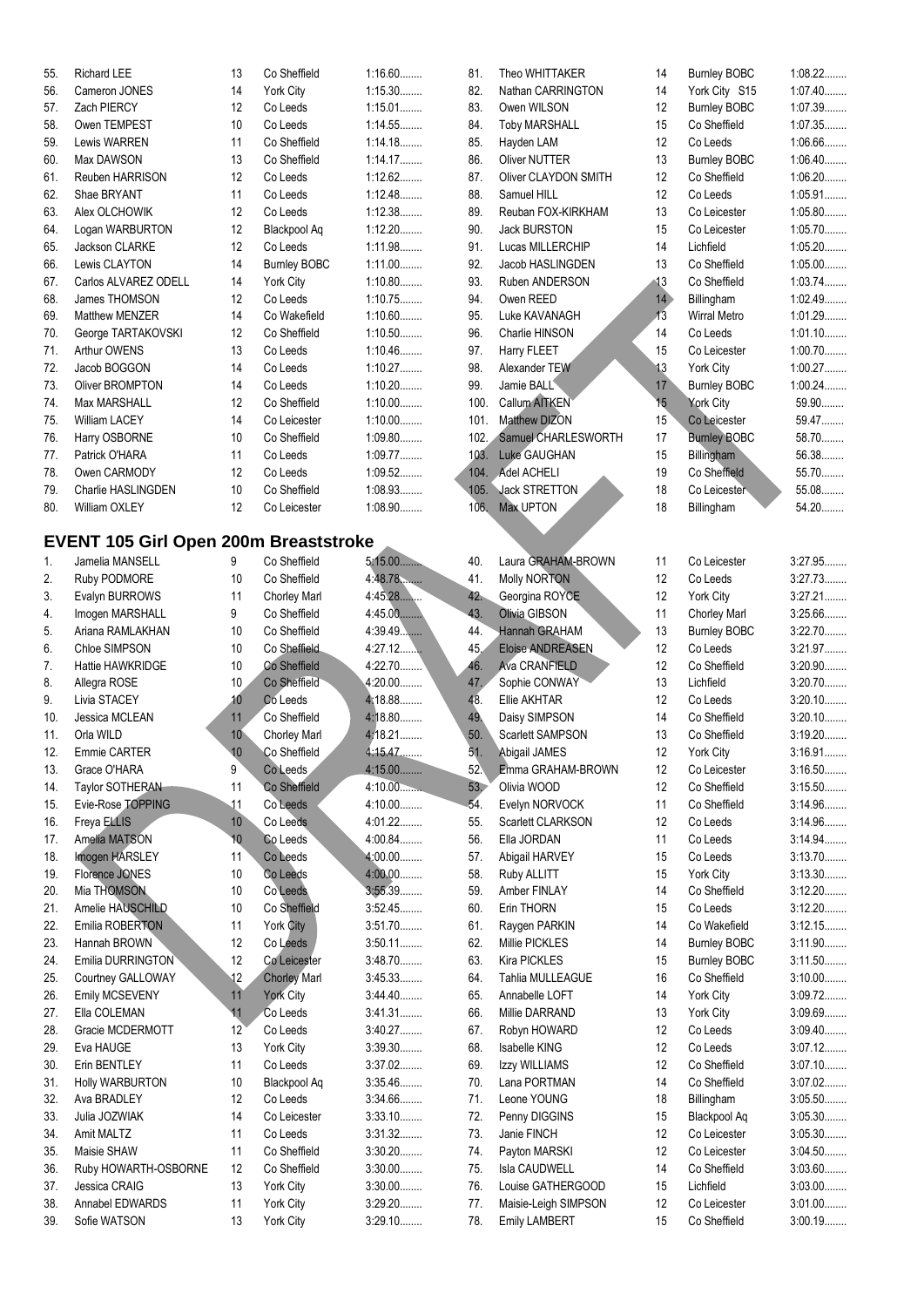| 79. | <b>Elvie WARBURTON</b> | 15 | Co Sheffield | $3:00.00$ |
|-----|------------------------|----|--------------|-----------|
| 80. | Abigail HAWES          | 15 | Lichfield    | 2:59.80   |
|     | 81. Caitlyn SMITH      | 13 | Co Leeds     | 2:56.55   |
| 82. | Sophia QUINNELL        | 16 | York City    | $2:55.20$ |
| 83. | Freya WINGFIELD-DOBBS  | 16 | Co Leicester | $2:54.40$ |

#### **EVENT 106 Boy Open 200m Butterfly**

| $\mathbf{1}$ .   | Elias JONES        | 11 | Co Sheffield | $4:15.00$ |
|------------------|--------------------|----|--------------|-----------|
| 2.               | Angus YOUNG        | 10 | Co Leeds     | 3:45.56   |
| 3.               | Seth CHARLESWORTH  | 11 | Co Sheffield | 3:37.10   |
| $\overline{4}$ . | Vincent NAVARRO    | 12 | Co Sheffield | $3:23.21$ |
| 5.               | Halo BENTLEY-HICKS | 11 | Co Leeds     | 3:20.69   |
| 6.               | Jackson CLARKE     | 12 | Co Leeds     | $3:08.01$ |
| 7.               | Gethin SINCLAIR    | 13 | Co Sheffield | 2:58.90   |
| 8.               | Owen CARMODY       | 12 | Co Leeds     | 2:52.16   |
| 9.               | Ethan FORD         | 14 | Co Leicester | 2:32.70   |

#### **EVENT 107 Girl Open 50m Freestyle**

| 1.  | Molly STEWART           | 9               | Co Sheffield        | 1:03.60   | 50.  | Freya ELLIS            | 10 <sup>1</sup> | Co Leeds            | 36.66   |
|-----|-------------------------|-----------------|---------------------|-----------|------|------------------------|-----------------|---------------------|---------|
| 2.  | Jamelia MANSELL         | 9               | Co Sheffield        | 1:03.54   | 51.  | <b>Olivia PLEWES</b>   | 11              | <b>Chorley Marl</b> | 36.30   |
| 3.  | Lydia EMMS              | 10              | Co Wakefield        | 1:00.30   | 52.  | <b>Annabel EDWARDS</b> | 11              | <b>York City</b>    | 36.29   |
| 4.  | Eva BELL                | 9               | Co Sheffield        | $1:00.00$ | 53.  | Ella COLEMAN           | 11              | Co Leeds            | 36.28   |
| 5.  | <b>Felicity WINDER</b>  | 10              | Co Sheffield        | $1:00.00$ | 54.  | Sofie WATSON           | 13              | York City           | $36.20$ |
| 6.  | Grace BELL              | 9               | Co Sheffield        | $1:00.00$ | 55.  | Sophie BELL            | 11              | Co Sheffield        | 36.09   |
| 7.  | Zara JONES              | 9               | Co Sheffield        | 59.00     | 56.  | <b>Olivia GIBSON</b>   | 11              | Chorley Marl        | 36.00   |
| 8.  | Jessica BROWN           | 12              | <b>Billingham</b>   | 54.16     | 57   | Hannah GRAHAM          | 13              | <b>Burnley BOBC</b> | 35.80   |
| 9.  | Heidi WILSON            | 10              | Co Wakefield        | 52.30     | 58.  | <b>Holly WARBURTON</b> | 10              | Blackpool Aq        | 35.80   |
| 10. | Niomi GORVETT           | 9               | <b>Chorley Marl</b> | 51.90     | 59.  | Amelia HAWES           | 13              | Lichfield           | 35.50   |
| 11. | Nina KHAN               | 9               | Co Leeds            | $50.00$   | 60.  | Elizabeth BOND         | 10              | Co Leeds            | 35.47   |
| 12. | <b>Isabelle TURNER</b>  | 11              | <b>Chorley Marl</b> | 48.80.    | 61.  | Gracie MCDERMOTT       | 12              | Co Leeds            | $35.30$ |
| 13. | Hattie HAWKRIDGE        | 10              | Co Sheffield        | 47.80     | 62.  | Georgina ROYCE         | 12              | York City           | 35.23   |
| 14. | Evalyn BURROWS          | 11              | <b>Chorley Marl</b> | $46.45$   | 63.  | Millicent WIGGINS      | 12              | Lichfield           | $35.10$ |
| 15. | Pippa MORRISON          | 10              | Co Wakefield        | 45.60     | 64.  | <b>Ruby ALLITT</b>     | 15              | York City           | 35.09   |
| 16. | Allegra ROSE            | 10              | Co Sheffield        | 44.95     | 65.  | Evelyn NORVOCK         | 11              | Co Sheffield        | 34.95   |
| 17. | Orla WILD               | 10              | <b>Chorley Marl</b> | 43.60     | 66.  | Eloise ANDREASEN       | 12              | Co Leeds            | 34.83.  |
| 18. | Hannah INAYAT           | 11              | Co Sheffield        | 43.50     | 67.  | Annabel LUPTON         | 12              | Billingham          | 34.80   |
| 19. | Isabella STOICESCU      | 10              | Co Leeds            | 43.30     | 68.  | Anabella CHAMBERS      | 13              | Co Leeds            | 34.79   |
| 20. | Livia STACEY            | 10              | Co Leeds            | 42.72     | 69.  | Ava BRADLEY            | 12              | Co Leeds            | 34.69   |
| 21. | Grace O'HARA            | 9 <sup>°</sup>  | Co Leeds            | 42.34     | 70.  | Daisy BRANNEN          | 12              | Co Leeds            | 34.64.  |
| 22. | Florence JONES          | 10 <sup>1</sup> | Co Leeds            | 41.56     | 71.  | Sophie CONWAY          | 13              | Lichfield           | 34.60   |
| 23. | Emmie CARTER            | 10              | Co Sheffield        | 41.54.    | 72.  | Amelia HURST           | 14              | Lichfield           | 34.50   |
| 24. | Mia THOMSON             | 10              | Co Leeds            | 41.42     | 73.7 | Nellie WILSON          | 14              | <b>Burnley BOBC</b> | 34.40   |
| 25. | E ABBATIELLO-CROSTHWAI  | 11              | Co Wakefield        | 41.40     | 74.  | Jessica CRAIG          | 13              | York City           | 34.30   |
| 26. | Abigail CULSHAW         | 10              | <b>Chorley Marl</b> | 41.30     | 75.  | Anna ALTUS MOR         | 12              | York City           | 34.30   |
| 27. | Imogen HARSLEY          | 11              | Co Leeds            | 40.99     | 76.  | Amit MALTZ             | 11              | Co Leeds            | 34.18   |
| 28. | Raya PRODANOVA          | 12              | Co Leeds            | 40.16     | 77.  | Raygen PARKIN          | 14              | Co Wakefield        | 34.10   |
| 29. | Eva HAUGE               | 13              | <b>York City</b>    | 39.90     | 78.  | <b>Isabelle HALL</b>   | 10              | Co Leeds            | 33.99   |
| 30. | Phoebe MACK             | 12              | Billingham          | 39.10.    | 79.  | Sophia HEWINGS         | 12              | Co Wakefield        | 33.90   |
| 31. | Rebecca FARNSWORTH      | 11              | York City           | 39.00     | 80.  | Millie PICKLES         | 14              | <b>Burnley BOBC</b> | 33.87   |
| 32. | Faye MCMULLAN           | 13              | <b>Chorley Marl</b> | 38.80     | 81.  | Abigail HAWES          | 15              | Lichfield           | 33.80   |
| 33. | Emilia ROBERTON         | 11              | <b>York City</b>    | 38.75     | 82.  | <b>Isla DAVERAN</b>    | 11              | Co Sheffield        | 33.79   |
| 34. | Ava FARNWORTH           | 12              | <b>Chorley Marl</b> | 38.40     | 83.  | Abbie COGGINS          | 13              | <b>Chorley Marl</b> | 33.70   |
| 35. | <b>Charlotte TURNER</b> | 14              | <b>Chorley Marl</b> | $38.00$   | 84.  | Ella JORDAN            | 11              | Co Leeds            | 33.62   |
| 36. | Emily MCSEVENY          | 11              | York City           | 37.90     | 85.  | Alana SWIFT            | 13              | Co Sheffield        | 33.55   |
| 37. | Hannah BROWN            | 12              | Co Leeds            | $37.72$   | 86.  | Esmae NOSS             | 11              | Co Leicester        | 33.53   |
| 38. | A HARRISON-STOKES       | 12              | Co Wakefield        | 37.70     | 87.  | Ava CONNELL            | 12              | Co Leeds            | 33.42   |
| 39. | Courtney GALLOWAY       | 12              | <b>Chorley Marl</b> | 37.69     | 88.  | Lucy CHARLESWORTH      | 12              | <b>Burnley BOBC</b> | 33.40   |
| 40. | Emily ENGLAND - HALL    | 9               | Co Wakefield        | 37.44     | 89.  | Daisy HAIGH            | 14              | Co Sheffield        | 33.29   |
| 41. | Louise GATHERGOOD       | 15              | Lichfield           | 37.23     | 90.  | Abigail HARVEY         | 15              | Co Leeds            | 33.20   |
| 42. | Amelie COTTERILL        | 9               | Co Leeds            | 37.23     | 91.  | Isabelle KING          | 12              | Co Leeds            | $33.08$ |
| 43. | Isla CALLARD            | 12              | York City           | 37.20     | 92.  | Carolina ALVAREZ ODELL | 12              | York City           | $33.00$ |
| 44. | Emilia DURRINGTON       | 12              | Co Leicester        | 37.10     | 93.  | Annabelle-Rose BARTLES | 15              | Co Sheffield        | 32.97   |
| 45. | Alexandra MAIER         | 14              | Chorley Marl        | 37.10     | 94.  | Ellie AKHTAR           | 12              | Co Leeds            | 32.90   |
| 46. | Emily ARMSTRONG         | 13              | Billingham          | 37.07     | 95.  | Caitlyn SMITH          | 13              | Co Leeds            | 32.83   |
| 47. | Olivia WELLS            | 11              | Co Leeds            | 37.05     | 96.  | Kira PICKLES           | 15              | <b>Burnley BOBC</b> | 32.81   |
| 48. | Olivia ELLIS            | 11              | <b>Blackpool Aq</b> | 36.90     | 97.  | Penny DIGGINS          | 15              | Blackpool Aq        | 32.70   |
| 49. | Heidi WATSON            | 13              | Lichfield           | 36.70     | 98.  | Kayleigh HATFIELD      | 15              | Billingham          | 32.56   |

| 85. | Hannah WAKELIN    | 15 | Co Sheffield        | $2:53.20$      |
|-----|-------------------|----|---------------------|----------------|
| 86. | Aine HUGHES       | 17 | Co Sheffield        | 2:51.16        |
| 87. | Megan MILLS       | 14 | York City           | 2:47.97        |
| 88. | Jessica HUSSEY    | 17 | Co Leicester        | 2:44.10        |
|     |                   |    |                     |                |
| 10. | Lucas STABLER     | 16 | York City           | $2:29.00$      |
| 11. | Lewis FITCH       | 14 | Co Leicester        | 2:27.68        |
| 12. | Thomas WOOFFINDIN | 13 | Co Wakefield        | 2:27.58        |
| 13. | Luke GAUGHAN      | 15 | Billingham          | 2:24.35        |
| 14. | Cody INGRAM       | 16 | <b>Bo Barnsley</b>  | $2:20.90\dots$ |
| 15. | Max UPTON         | 18 | Billingham          | 2:17.34        |
| 16. | Harry BENZIES     | 17 | <b>Bassetlaw SS</b> | 2:14.30        |

16. Harry BENZIES 17 Bassetlaw SS 2:14.30........<br>17. Theo CLARK 19 Co Sheffield 2:11.30........

17. Theo CLARK

84. Poppy SCOTCHBROOK 15 Co Leicester 2:53.50........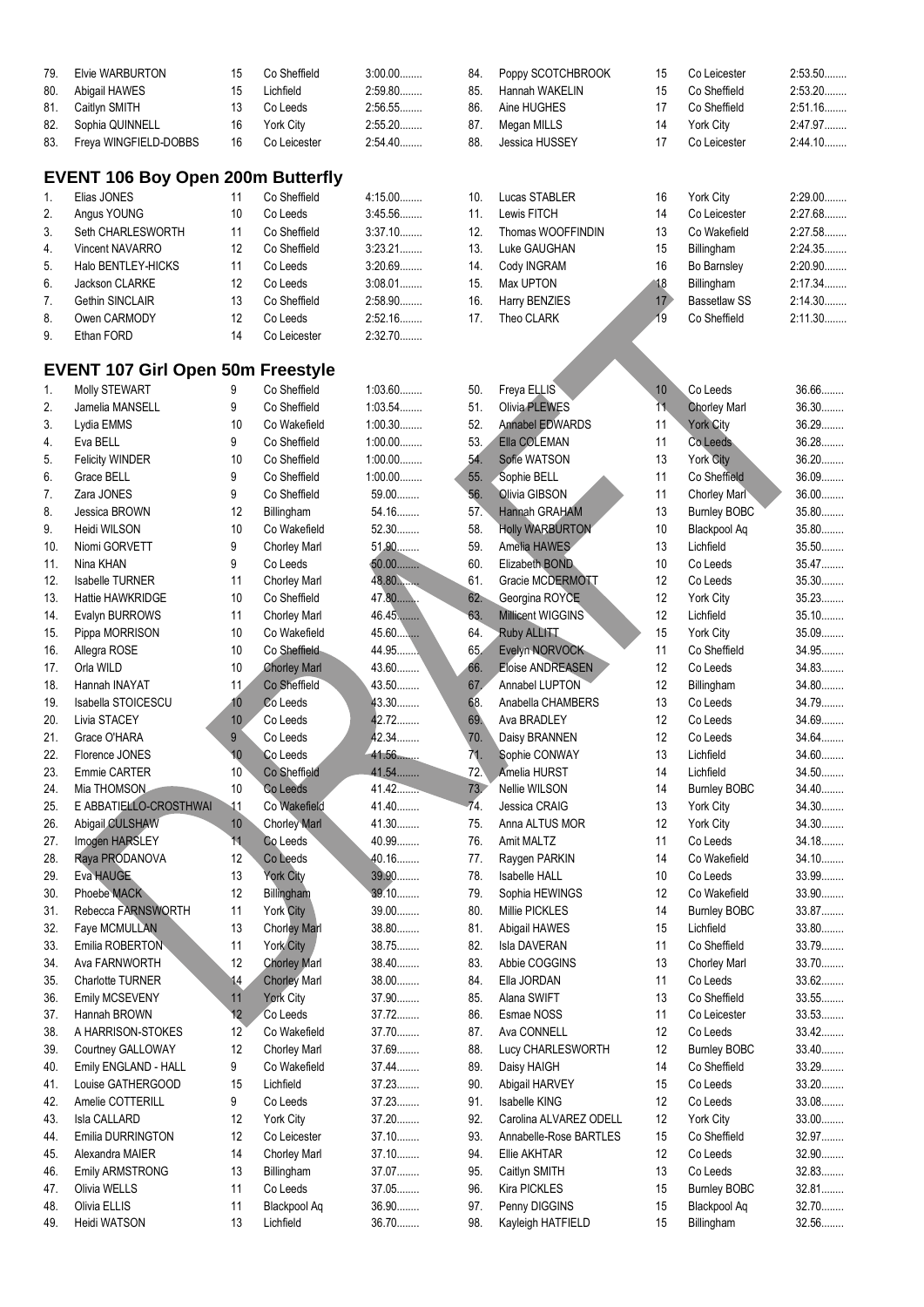| 99.        | Cordelia ROBERTS                         | 12       | Co Leeds             | 32.48           | 132.       | <b>Bailey CARTER</b>            | 13              | Co Sheffield         | 30.45                                                                                                                        |
|------------|------------------------------------------|----------|----------------------|-----------------|------------|---------------------------------|-----------------|----------------------|------------------------------------------------------------------------------------------------------------------------------|
| 100.       | Olivia MCSEVENY                          | 12       | York City            | 32.33           | 133.       | Annabel RUSSELL                 | 16              | Co Leicester         | $30.40$                                                                                                                      |
| 101.       | Eleanor SHARP                            | 15       | Billingham           | 32.30           | 134.       | Jessica WOODS                   | 12              | Co Leeds             | 30.37                                                                                                                        |
| 102.       | Florence DIXON                           | 11       | Co Leeds             | 32.22           | 135.       | Mae JOHNSTONE                   | 15              | Co Leeds             | 30.36                                                                                                                        |
| 103.       | Eloise FROUDE                            | 17       | Lichfield            | 32.20           | 136.       | Alexandra TARTAKOVSKI           | 14              | Co Sheffield         | 30.28                                                                                                                        |
| 104.       | Ellie ROWSON                             | 14       | York City            | 32.05           | 137.       | Amber FINLAY                    | 14              | Co Sheffield         | $30.21$                                                                                                                      |
| 105.       | Hiu Ching CHAN                           | 12       | York City            | 32.00           | 138.       | Cerys THOMPSON                  | 13              | Lichfield            | $30.20$                                                                                                                      |
| 106.       | Mia WROE                                 | 15       | <b>Burnley BOBC</b>  | 31.70           | 139.       | Freya WINGFIELD-DOBBS           | 16              | Co Leicester         | $30.20$                                                                                                                      |
| 107.       | Poppy SCOTCHBROOK                        | 15       | Co Leicester         | 31.70           | 140.       | Georgia CLOUGH                  | 16              | Billingham           | 30.19                                                                                                                        |
| 108.       | <b>Molly NORTON</b>                      | 12       | Co Leeds             | 31.62           | 141.       | Maddison MCFADDEN               | 15              | <b>Burnley BOBC</b>  | $30.14$                                                                                                                      |
| 109.       | <b>Emily RICKETTS</b>                    | 13       | Billingham           | $31.60$         | 142.       | Lola CRAGG                      | 15              | <b>Burnley BOBC</b>  | $30.12$                                                                                                                      |
| 110.       | Olivia BELL                              | 14       | Co Sheffield         | 31.59           | 143.       | Alicia BALL                     | 15              | Co Leicester         | $30.10$                                                                                                                      |
| 111.       | Eve PARKIN                               | 12       | York City            | 31.59           | 144.       | Jasmine BULLOUGH-TEAL           | 15              | <b>Burnley BOBC</b>  | 29.94                                                                                                                        |
| 112.       | Megan MILLS                              | 14       | York City            | 31.53           | 145.       | Katrina TUTOVEANU               | 14              | Co Sheffield         | 29.94                                                                                                                        |
| 113.       | Millie DARRAND                           | 13       | York City            | $31.40$         | 146.       | <b>Isabel BRIERLEY</b>          | $\overline{15}$ | Blackpool Aq         | 29.90                                                                                                                        |
| 114.       | Maisie-Leigh SIMPSON                     | 12       | Co Leicester         | $31.40$         | 147.       | Dorothy PLUMPTON                | 12              | Co Leicester         | 29.89                                                                                                                        |
| 115.       | Mia PRICKETT                             | 16       | <b>Burnley BOBC</b>  | 31.38           | 148.       | Caitlin O'BRIEN                 | 18              | Blackpool Aq         | 29.88                                                                                                                        |
| 116.       | Robyn HOWARD                             | 12       | Co Leeds             | 31.36           | 149.       | Aine HUGHES                     | 17              | Co Sheffield         | 29.80                                                                                                                        |
| 117.       | Sophie WRIGHT                            | 14       | <b>Wirral Metro</b>  | 31.34           | 150.       | Ffion ELSBY-ADAMS               | 13              | Co Sheffield         | 29.73                                                                                                                        |
| 118.       | Maisie MACK                              | 15       | Billingham           | 31.30           | 151.       | Maya SMITH                      | 14              | <b>Burnley BOBC</b>  | 29.63                                                                                                                        |
| 119.       | Lana PORTMAN                             | 14       | Co Sheffield         | $31.21$         | 152.       | Monica NAVARRO                  | 16              | Co Sheffield         | 29.50                                                                                                                        |
| 120.       | Mabel ROBERTSON                          | 14       | Co Sheffield         | $31.16$         | 153.       | <b>Emily LAMBERT</b>            | 15              | Co Sheffield         | 29.48                                                                                                                        |
| 121.       | Evelyn DURKIN                            | 12       | Co Sheffield         | $31.00$         | 154.       | Elizabeth GREGSON               | 15              | <b>Blackpool Aq</b>  | 29.26                                                                                                                        |
| 122.       | <b>Libby MORRISON</b>                    | 15       | York City            | $31.00$         | 155.       | Annabelle HART                  | 13              | Co Leeds             | 29.20                                                                                                                        |
| 123.       | Chloe MACDONALD                          | 13       | York City            | $31.00$         | 156.       | Hannah O'BRIEN                  | 15              | Blackpool Aq         | 29.11.                                                                                                                       |
| 124.       | Faye HARPER                              | 13       | Co Wakefield         | 30.94           | 157.       | <b>Charlotte DENIZ</b>          | 17              | <b>York City</b>     | 29.00                                                                                                                        |
| 125.       | Isla CAUDWELL                            | 14       | Co Sheffield         | 30.85           | 158.       | <b>Erin TANKARD</b>             | 14              | Co Sheffield         | 28.95                                                                                                                        |
| 126.       | Annabelle LOFT                           | 14       | York City            | 30.81           | 159.       | <b>Olivia EDGAR</b>             | 13              | Chorley Marl         | 28.69                                                                                                                        |
| 127.       | <b>Beatrice ROBERTS</b>                  | 15       | York City            | 30.74           | 160.       | <b>Elvie WARBURTON</b>          | 15              | Co Sheffield         | 28.60                                                                                                                        |
| 128.       | Phoebe FIXTER                            | 17       | Billingham           | $30.70$         | 161.       | <b>Hattie VARLEY</b>            | 17              | <b>Burnley BOBC</b>  | 28.59                                                                                                                        |
| 129.       | Sophia QUINNELL                          | 16       | York City            | $30.69$         | 162.       | Lucy BETSHO                     | 18              | Billingham           | 28.35                                                                                                                        |
| 130.       | Angelina SPENCER                         | 14       | <b>Burnley BOBC</b>  | $30.69$         | 163.       | Sholah ROBINSON                 | 16              | Co Sheffield         | 27.45                                                                                                                        |
| 131.       | Leone YOUNG                              | 18       |                      | 30.50           |            |                                 |                 |                      |                                                                                                                              |
|            |                                          |          | Billingham           |                 |            |                                 |                 |                      |                                                                                                                              |
|            |                                          |          |                      |                 |            |                                 |                 |                      |                                                                                                                              |
|            |                                          |          |                      |                 |            |                                 |                 |                      |                                                                                                                              |
|            | <b>EVENT 108 Boy Open 50m Backstroke</b> |          |                      |                 |            |                                 |                 |                      |                                                                                                                              |
| 1.         | Isaac ROBINSON                           | 9        | Co Sheffield         | 1:25.30         | 33.        | Daniel TEW                      | 11              | <b>York City</b>     |                                                                                                                              |
| 2.         | Harry SELLARS                            | 9        | Co Sheffield         | $1:10.00$       | 34.        | Benjamin MORRIS                 | 13              | Co Leeds             | 42.50                                                                                                                        |
| 3.         | Neel MEHENDALE                           | 12       | Co Wakefield         | 57.10           | 35.        | <b>Archie HONEY</b>             | 11              | Blackpool Aq         |                                                                                                                              |
| 4.         | Noah WILD                                | 12       | Chorley Marl         | 56.72           | 36.        | Seth JONES                      | 11              | Co Leeds             |                                                                                                                              |
| 5.         | Elias JONES                              | 11       | Co Sheffield         | 55.50           | 37.        | <b>James ASHCROFT</b>           | 10              | Co Leeds             | 41.95                                                                                                                        |
| 6.         | Marcus DENNIS                            | 9        | Co Leeds             | 55.00           | 38.        | Owen TEMPEST                    | 10              | Co Leeds             | 41.65                                                                                                                        |
| 7.         | George JONES                             | 9        | Co Leeds             | 53.60           | 39.        | Noah DARNELL                    | 10              | Co Leeds             |                                                                                                                              |
| 8.         | Alfie LIPTROT                            | 11       | <b>Chorley Marl</b>  | $53.02$         | 40.        | Max DAWSON                      | 13              | Co Sheffield         |                                                                                                                              |
| 9.         | Benjamin MOONEY                          | 10       | Co Leeds             | 52.89           | 41.        | Dalton ELLWOOD                  | 11              | Co Leeds             |                                                                                                                              |
| 10.        | Benjamin HANGULA                         | 11       | Co Wakefield         | 52.20           | 42.        | Dean NENOV                      | 12              | Co Leeds             |                                                                                                                              |
| 11.        | Luca TOWNLEY                             | 10       | <b>Chorley Marl</b>  | 51.87           | 43.        | Daniel PICKUP                   | 15              | York City            |                                                                                                                              |
| 12.        | Daniel ROBERTS                           | 11       | <b>Billingham</b>    | $50.00$         | 44.        | Zach PIERCY                     | 12              | Co Leeds             |                                                                                                                              |
| 13.        | Logan MEEKS                              | 11       | <b>Bumley BOBC</b>   | 50.00           | 45.        | Axel ROBINSON                   | 12              | Co Sheffield         |                                                                                                                              |
| 14.        | Ethan MEWSE                              | 11       | Co Leeds             | 49.90           | 46.        | William LAWSON                  | 13              | Billingham           | 40.40                                                                                                                        |
| 15.        | Rhodri SHARP                             | 12       | Billingham           | 49.30           | 47.        | Reggie SPENCE                   | 12              | Co Leeds             |                                                                                                                              |
| 16.        | William DUNN                             | 11       | Co Leeds             | 49.10           | 48.        | Ethan CONROY                    | 14              | <b>Burnley BOBC</b>  |                                                                                                                              |
| 17.        | Hogan LAM                                | 10       | Co Leeds             | 48.92           | 49.        | Frank BACON                     | 11              | Co Leicester         |                                                                                                                              |
| 18.        | Theo GILBERT                             | 9        | Co Leeds             | 48.90           | 50.        | Shae BRYANT                     | 11              | Co Leeds             | 42.94<br>42.10.<br>42.10.<br>41.46<br>41.30<br>41.30<br>41.16<br>41.10<br>41.00<br>40.86<br>40.08<br>40.00<br>39.80<br>39.36 |
| 19.        | George KING                              | 10       | Co Leeds             | 47.70           | 51.        | Hayden LAM                      | 12              | Co Leeds             | 39.35                                                                                                                        |
| 20.        | Olaf GRUDOWSKI                           | 10       | Co Leeds             | 46.10           | 52.        | Logan WARBURTON                 | 12              | Blackpool Aq         | 39.25                                                                                                                        |
| 21.        | Joshua MCMILLAN                          | 11       | Co Leeds             | 45.83           | 53.        | Nathan CARRINGTON               | 14              | York City S15        | 38.80                                                                                                                        |
| 22.        | Daniel MANSELL                           | 13       | Billingham           | 45.70           | 54.        | Hudson SMITH                    | 11              | Co Leeds             | 38.58                                                                                                                        |
| 23.        | Alexander YATES                          | 11       | York City            | 45.40           | 55.        | Cameron JONES                   | 14              | York City            | 38.40                                                                                                                        |
| 24.        | Alfie CRAGGS                             | 11       | Co Leeds             | 44.57           | 56.        | Reuben HARRISON                 | 12              | Co Leeds             | 37.65                                                                                                                        |
| 25.        | John GRAHAM-BROWN                        | 9        | Co Leicester         | 44.50           | 57.        | Connor MCCULLEN                 | 12              | Co Leeds             | 37.61                                                                                                                        |
| 26.        | Robson HART                              | 9        | Co Leeds             | 44.38           |            | Lewis CLAYTON                   | 14              | <b>Burnley BOBC</b>  |                                                                                                                              |
|            |                                          |          | Co Sheffield         |                 | 58.        |                                 | 14              |                      | 37.50                                                                                                                        |
| 27.        | Louis BELL                               | 13       |                      | 44.35           | 59.        | Lucas MILLERCHIP                |                 | Lichfield            | 37.40                                                                                                                        |
| 28.        | Jacob ROCCHI                             | 11       | Co Sheffield         | 44.22           | 60.        | Matthew MENZER                  | 14              | Co Wakefield         |                                                                                                                              |
| 29.        | Lucas WELLS                              | 11       | Co Leeds             | 43.50           | 61.        | James THOMSON                   | 12              | Co Leeds             | 36.54                                                                                                                        |
| 30.        | Demilade AYEMOWA                         | 11       | Co Leeds             | 43.40           | 62.        | Alex OLCHOWIK                   | 12              | Co Leeds             | 36.40                                                                                                                        |
| 31.<br>32. | Angus YOUNG<br>Rory KING                 | 10<br>12 | Co Leeds<br>Co Leeds | 43.16<br>43.16. | 63.<br>64. | Oliver BROMPTON<br>Owen CARMODY | 14<br>12        | Co Leeds<br>Co Leeds | 37.00<br>36.30<br>36.30                                                                                                      |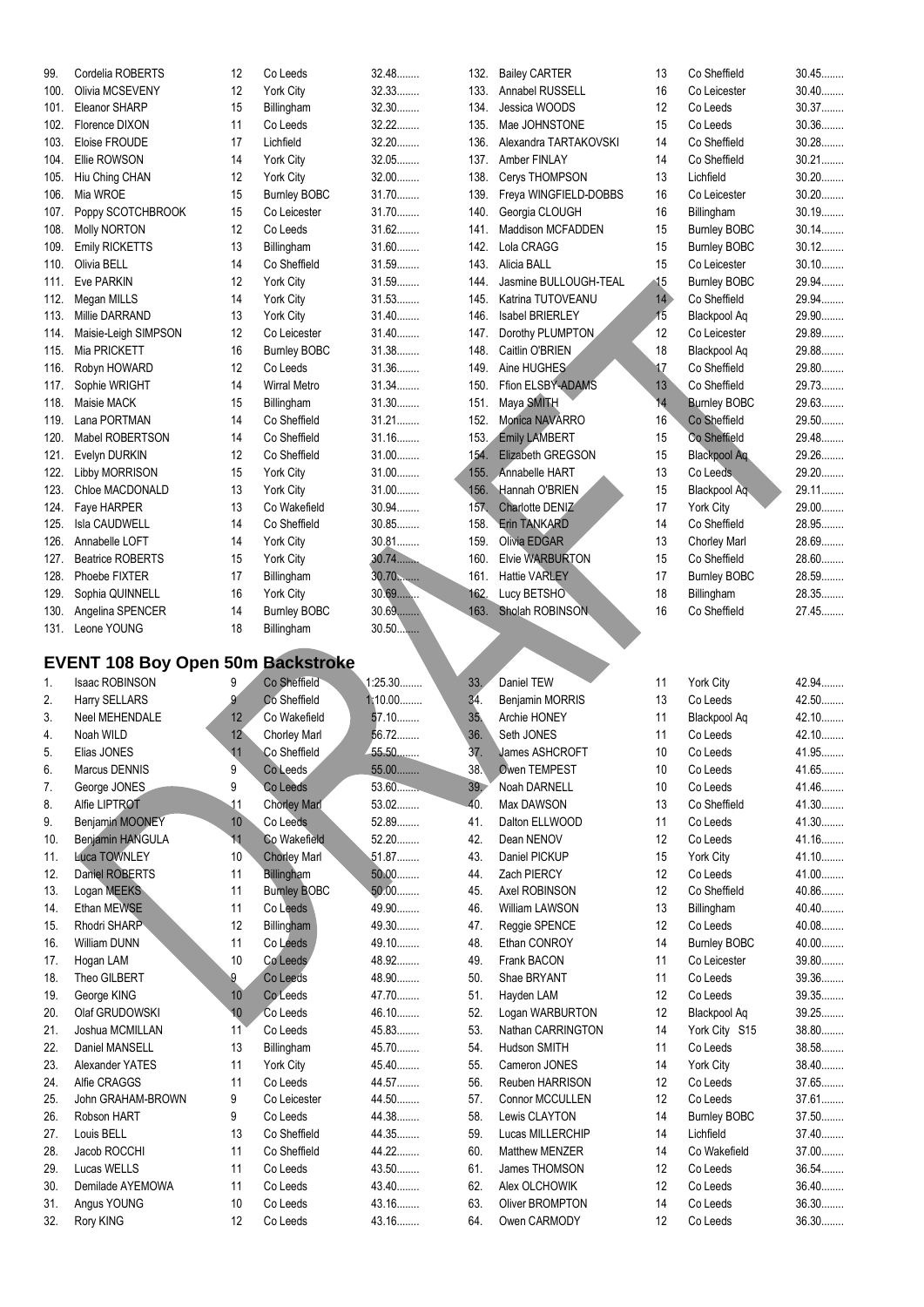| 65. | William LACEY       | 14 | Co Leicester | $36.10$ | 73. | Oliver NUTTER       | 13 | <b>Burnley BOBC</b> | 34.03   |
|-----|---------------------|----|--------------|---------|-----|---------------------|----|---------------------|---------|
| 66. | Patrick O'HARA      | 11 | Co Leeds     | 35.39   | 74. | Jamie BLEANCH       | 15 | York City           | 33.95   |
| 67. | <b>Arthur OWENS</b> | 13 | Co Leeds     | 35.33   | 75. | Lewis DICKINSON     | 14 | Lichfield           | 33.90   |
| 68. | Harry SENIOR        | 15 | Co Leeds     | $35.10$ | 76. | Reuban FOX-KIRKHAM  | 13 | Co Leicester        | 33.53   |
| 69. | Rudi CHAN           | 15 | York City    | $35.00$ | 77. | Thomas BINNS        | 14 | <b>Burnley BOBC</b> | 32.90   |
| 70. | Jacob BOGGON        | 14 | Co Leeds     | 34.69   | 78. | <b>Jack BURSTON</b> | 15 | Co Leicester        | 31.47   |
| 71. | Luke KAVANAGH       | 13 | Wirral Metro | 34.66   | 79. | Matthew DIZON       | 15 | Co Leicester        | $30.25$ |
| 72. | Samuel HILL         | 12 | Co Leeds     | 34.65   |     |                     |    |                     |         |

# Session 2

# **EVENT 201 Girl Open 200m Freestyle**

| 1.  | Imogen MARSHALL        | 9               | Co Sheffield        | 4:10.00   | 56.  | Ava BRADLEY             | 12 | Co Leeds            | 2:49.94   |
|-----|------------------------|-----------------|---------------------|-----------|------|-------------------------|----|---------------------|-----------|
| 2.  | Sophie CONWAY          | 13              | Lichfield           | $4:08.00$ | 57.  | Amit MALTZ              | 11 | Co Leeds            | 2:49.30   |
| 3.  | Semhar YONAS SOLOMON   | 10              | Co Sheffield        | $4:00.00$ | 58.  | Emily MARRISON          | 12 | Co Leeds            | 2:48.71   |
| 4.  | Chloe SIMPSON          | 10              | Co Sheffield        | 3:53.71   | 59.  | Cordelia ROBERTS        | 12 | Co Leeds            | 2:48.63   |
| 5.  | Grace O'HARA           | 9               | Co Leeds            | $3:50.00$ | 60.  | <b>Scarlett SAMPSON</b> | 13 | Co Sheffield        | 2:48.28   |
| 6.  | Ruby PODMORE           | 10              | Co Sheffield        | 3:48.30   | 61.  | Hannah GRAHAM           | 13 | <b>Burnley BOBC</b> | 2:48.10   |
| 7.  | Niomi GORVETT          | 9               | <b>Chorley Marl</b> | 3:44.22   | 62.  | Samantha TAYLOR         | 11 | York City           | 2:47.85   |
| 8.  | Evalyn BURROWS         | 11              | <b>Chorley Marl</b> | 3:44.11   | 63.  | Ella COLEMAN            | 11 | Co Leeds            | 2:47.33   |
| 9.  | Alexia WASTAKARAN      | 10              | Co Sheffield        | 3:40.00   | 64.  | <b>Isla DAVERAN</b>     | 11 | Co Sheffield        | 2:46.67   |
| 10. | Emmie CARTER           | 10              | Co Sheffield        | 3:36.40   | 65.  | Esmae NOSS              | 11 | Co Leicester        | 2:46.60   |
| 11. | Ruby HOWARTH-OSBORNE   | 12              | Co Sheffield        | 3:36.02   | 66.  | Marta UCIECHA           | 12 | Co Leicester        | 2:46.10   |
| 12. | Taylor SOTHERAN        | 11              | Co Sheffield        | $3:35.00$ | 67.  | Olivia WOOD             | 12 | Co Sheffield        | 2:45.40   |
| 13. | Jessica MCLEAN         | 11              | Co Sheffield        | 3:34.50   | 68.  | Hiu Ching CHAN          | 12 | York City           | $2:45.00$ |
| 14. | Ezmae ALLEN            | 9               | Co Sheffield        | 3:31.56   | 69.  | Abigail BEIGHTON        | 11 | Co Sheffield        | 2:44.50   |
| 15. | Gracie ROGERS          | 10              | Co Sheffield        | 3:30.89   | 70.  | Daisy HAIGH             | 14 | Co Sheffield        | 2:43.28   |
| 16. | Florence JONES         | 10              | Co Leeds            | 3:30.19   | 71.  | Daisy SIMPSON           | 14 | Co Sheffield        | 2:43.26   |
| 17. | Emily ENGLAND - HALL   | 9               | Co Wakefield        | $3:30.00$ | 72.  | Louise GATHERGOOD       | 15 | Lichfield           | 2:42.60   |
| 18. | Jessica HAMPSHIRE      | 11              | Co Wakefield        | 3:30.00   | 73.  | Isabelle KING           | 12 | Co Leeds            | 2:40.42   |
| 19. | Erin BENTLEY           | 11              | Co Leeds            | 3:25.14   | 74.  | Alana SWIFT             | 13 | Co Sheffield        | 2:40.00   |
| 20. | Rosie HAIGH            | 10              | Co Sheffield        | $3:25.00$ | 75.  | Scarlett CLARKSON       | 12 | Co Leeds            | 2:39.69   |
| 21. | Ava FARNWORTH          | 12              |                     | 3:22.20   | 76.  | Ella JORDAN             | 11 | Co Leeds            | 2:39.29   |
|     |                        |                 | Chorley Marl        |           |      |                         |    |                     |           |
| 22. | Phoebe MACK            | 12              | Billingham          | $3:20.60$ | 77.  | Chloe MACDONALD         | 13 | <b>York City</b>    | 2:37.10   |
| 23. | Annabel LUPTON         | 12              | Billingham          | $3:20.10$ | 78.  | Isabelle TAYLOR         | 13 | Wirral Metro        | 2:34.87   |
| 24. | Imogen HARSLEY         | 11              | Co Leeds            | 3:20.00   | 79.  | Mae JOHNSTONE           | 15 | Co Leeds            | 2:34.49   |
| 25. | Courtney GALLOWAY      | 12              | Chorley Marl        | 3:19.62   | 80.  | Caitlyn SMITH           | 13 | Co Leeds            | 2:34.27   |
| 26. | Amelie HAUSCHILD       | 10 <sup>1</sup> | Co Sheffield        | 3:18.46   | 81.  | <b>Bailey CARTER</b>    | 13 | Co Sheffield        | 2:33.97   |
| 27. | Evie-Rose TOPPING      | 11              | Co Leeds            | 3:15.00   | 82.  | Eleanor SHARP           | 15 | Billingham          | 2:33.30   |
| 28. | Hannah INAYAT          | 11              | Co Sheffield        | 3:15.00   | 83.  | Sophie WRIGHT           | 14 | Wirral Metro        | 2:32.15   |
| 29. | Millie FLAXMAN         | 12              | Co Sheffield        | 3:13.70   | 84.  | Eve PARKIN              | 12 | York City           | 2:32.06   |
| 30. | Rebecca WALSH          | 11              | <b>Chorley Marl</b> | 3:13.66   | 85.  | <b>Isabel MARSTON</b>   | 13 | Co Leicester        | 2:31.80   |
| 31. | <b>Emily ARMSTRONG</b> | 13              | Billingham          | 3:13.60   | 86.  | Mila HUGHES             | 14 | Co Wakefield        | 2:31.70   |
| 32. | Mia THOMSON            | 10              | Co Leeds            | 3:12.61   | 87.  | <b>Kira PICKLES</b>     | 15 | <b>Burnley BOBC</b> | 2:31.30   |
| 33. | Laura GRAHAM-BROWN     | 11              | Co Leicester        | $3:07.10$ | 88.  | Erin THORN              | 15 | Co Leeds            | 2:30.90   |
| 34. | <b>Elizabeth BOND</b>  | 10              | Co Leeds            | $3:05.21$ | 89.  | <b>Molly NORTON</b>     | 12 | Co Leeds            | 2:30.56   |
| 35. | Emilia ROBERTON        | 11              | <b>York City</b>    | 3:04.97   | 90.  | Abigail HARVEY          | 15 | Co Leeds            | 2:30.10   |
| 36. | Faye MCMULLAN          | 13              | <b>Chorley Marl</b> | 3:04.54   | 91.  | Mia PRICKETT            | 16 | <b>Burnley BOBC</b> | 2:30.00   |
| 37. | Grace HURST            | 11              | Co Leicester        | 3:03.80   | 92.  | Lydia BROWN             | 14 | Co Sheffield        | 2:30.00   |
| 38. | Hannah BROWN           | 12              | Co Leeds            | 3:03.15   | 93.  | Annabelle HART          | 13 | Co Leeds            | 2:29.80   |
| 39. | Amelia MATSON          | 10              | Co Leeds            | 3:01.95   | 94.  | Millie DARRAND          | 13 | York City           | 2:28.24   |
| 40. | Eloise ANDREASEN       | 12              | Co Leeds            | 2:58.47   | 95.  | Emily RICKETTS          | 13 | Billingham          | 2:27.92   |
| 41. | Freya ELLIS            | 10              | Co Leeds            | 2:56.98   | 96.  | Isla HEATHCOTE          | 13 | Co Sheffield        | 2:27.10   |
| 42. | Gracie MCDERMOTT       | 12              | Co <sup>Leeds</sup> | $2:55.00$ | 97.  | Lola CRAGG              | 15 | <b>Burnley BOBC</b> | 2:26.40   |
| 43. | Isla CALLARD           | 12 <sub>1</sub> | York City           | 2:54.80   | 98.  | Maisie MACK             | 15 | Billingham          | 2:26.21   |
| 44. | Ava CRANFIELD          | 12              | Co Sheffield        | 2:54.60   | 99.  | Jessica HUSSEY          | 17 | Co Leicester        | 2:25.40   |
| 45. | Eva HEWER              | 14              | Co Leeds            | 2:54.20   | 100. | Amber FINLAY            | 14 | Co Sheffield        | 2:25.00   |
| 46. | Evelyn JONES           | 11              | Co Sheffield        | 2:53.78   | 101. | Maddison MCFADDEN       | 15 | <b>Burnley BOBC</b> | 2:24.90   |
| 47. | Georgina ROYCE         | 12              | York City           | 2:53.60   | 102. | Maya SMITH              | 14 | <b>Burnley BOBC</b> | 2:24.50   |
| 48. | Lucy CHARLESWORTH      | 12              | <b>Burnley BOBC</b> | 2:53.10   | 103. | Evelyn DURKIN           | 12 | Co Sheffield        | 2:24.44   |
| 49. | Anna ALTUS MOR         | 12              | York City           | 2:52.80   | 104. | Cerys THOMPSON          | 13 | Lichfield           | 2:24.30   |
| 50. | Orla GIBBON            | 11              | Co Sheffield        | 2:52.70   | 105. | Annabelle ROGAN         | 12 | Wirral Metro        | 2:23.90   |
| 51. | Sophie BELL            | 11              | Co Sheffield        | 2:52.70   | 106. | Annabelle LOFT          | 14 | York City           | 2:23.60   |
| 52. | Jessica CRAIG          | 13              | York City           | 2:51.80   | 107. | Janie FINCH             | 12 | Co Leicester        | 2:23.35   |
|     |                        |                 |                     | 2:51.10   |      |                         | 12 | Co Leicester        | 2:23.30   |
| 53. | Anabella CHAMBERS      | 13              | Co Leeds            | 2:50.73   | 108. | Dorothy PLUMPTON        | 15 | Co Sheffield        | 2:22.86.  |
| 54. | M AZANA-BALL           | 11              | Co Leeds            |           | 109. | Elvie WARBURTON         |    |                     |           |
| 55. | Abigail JAMES          | 12              | York City           | 2:50.00   | 110. | Jessica OXLEY           | 13 | Co Leicester        | 2:22.20   |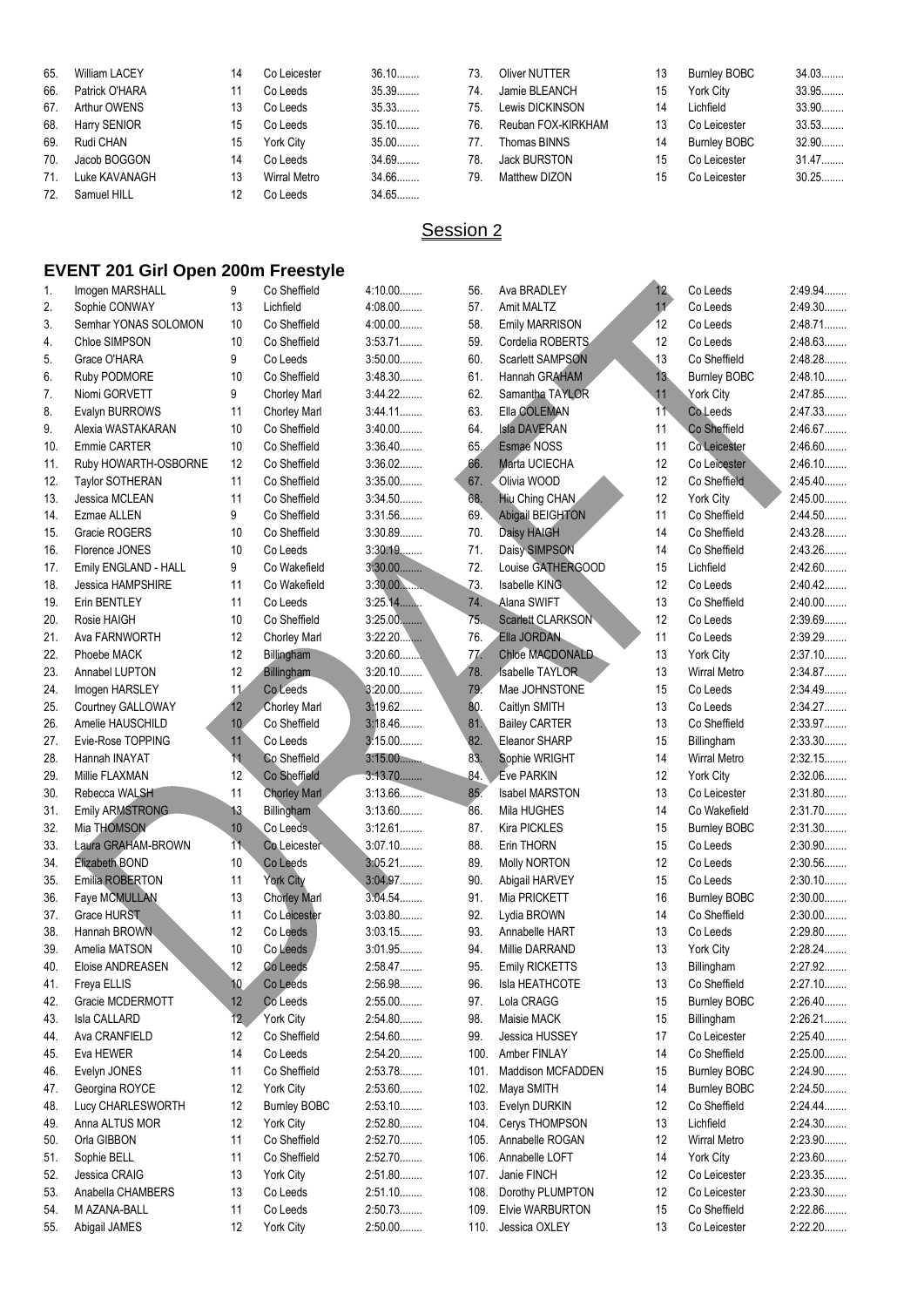| 111.           | Daisy BALL                                | 13 | Co Wakefield     | 2:21.79   | 118. | <b>Phoebe FIXTER</b>        | 17               | <b>Billingham</b>   | 2:17.03   |
|----------------|-------------------------------------------|----|------------------|-----------|------|-----------------------------|------------------|---------------------|-----------|
| 112.           | Olivia BELL                               | 14 | Co Sheffield     | 2:21.30   | 119. | Annabel RUSSELL             | 16               | Co Leicester        | 2:17.00   |
| 113.           | Annabel COOKE                             | 13 | Co Sheffield     | 2:20.80   | 120. | Lucy BETSHO                 | 18               | Billingham          | 2:16.52   |
|                |                                           |    |                  |           |      |                             |                  |                     |           |
| 114.           | Alexandra TARTAKOVSKI                     | 14 | Co Sheffield     | 2:20.70   |      | 121. Caitlin O'BRIEN        | 18               | Blackpool Aq        | 2:15.30   |
| 115.           | Georgia CLOUGH                            | 16 | Billingham       | 2:20.03   | 122. | Alicia BALL                 | 15               | Co Leicester        | 2:15.21   |
| 116.           | Hannah O'BRIEN                            | 15 | Blackpool Aq     | 2:19.00   | 123. | Freya TYAS                  | 17               | York City           | 2:14.60   |
|                | 117. Isabel BRIERLEY                      | 15 | Blackpool Aq     | 2:18.20   |      | 124. Olivia THOM            | 16               | York City           | 2:11.63   |
|                |                                           |    |                  |           |      |                             |                  |                     |           |
|                | <b>EVENT 202 Boy Open 400m Freestyle</b>  |    |                  |           |      |                             |                  |                     |           |
|                |                                           |    |                  |           |      |                             |                  |                     |           |
| $\mathbf{1}$ . | William WEBSTER                           | 10 | Co Sheffield     | $8:00.00$ | 35.  | Jackson CLARKE              | 12               | Co Leeds            | 5:25.68   |
| 2.             | Max SMITH                                 | 10 | Co Sheffield     | 7:50.00   | 36.  | Vincent NAVARRO             | 12               | Co Sheffield        | 5:25.00   |
| 3.             | Benjamin HANGULA                          | 11 | Co Wakefield     | 7:10.00   | 37.  | Harry OSBORNE               | 10 <sup>°</sup>  | Co Sheffield        | 5:24.84   |
| 4.             | Harry GARDNER                             | 11 | Co Sheffield     | $6:50.00$ | 38.  | <b>Oliver BARRETT</b>       | $\blacksquare$   | Co Leeds            | 5:24.16   |
| 5.             | Harvey RODGERS                            | 11 | Co Sheffield     | $6:50.00$ | 39.  | Owen REED                   | 14               | Billingham          | 5:22.16   |
| 6.             | Dexter GROCOCK                            | 10 | Co Sheffield     | 6:46.26   | 40.  | Patrick O'HARA              | 11               | Co Leeds            | 5:20.65   |
| 7.             | Jacob ROCCHI                              | 11 | Co Sheffield     | $6:45.00$ | 41.  | Gethin SINCLAIR             | 13               | Co Sheffield        | 5:16.85   |
|                |                                           | 10 | Co Leeds         | $6:45.00$ | 42.  | Owen CARMODY                | 12               | Co Leeds            | $5:13.10$ |
| 8.             | Hogan LAM                                 |    |                  |           |      |                             |                  |                     |           |
| 9.             | Ernesto GARCIA                            | 10 | Co Sheffield     | 6:35.46   | 43.  | Alfie YOUNG                 | 13               | Co Leeds            | 5:12.87   |
| 10.            | Lucas WELLS                               | 11 | Co Leeds         | $6:30.00$ | 44.  | Lucas STABLER               | 16               | York City           | 5:10.70   |
| 11.            | Sidney STEWART                            | 11 | Co Sheffield     | $6:30.00$ | 45.  | <b>Will BYRAM</b>           | 15 <sub>15</sub> | Co Wakefield        | $5:10.00$ |
| 12.            | Angus YOUNG                               | 10 | Co Leeds         | $6:26.70$ | 46.  | George TARTAKOVSKI          | 12               | Co Sheffield        | 5:09.21   |
| 13.            | James ASPINALL                            | 11 | Co Sheffield     | 6:25.75   | 47.  | <b>Arthur OWENS</b>         | 13               | Co Leeds            | 5:06.48   |
| 14.            | Hudson SMITH                              | 11 | Co Leeds         | 6:21.66   | 48.  | William OXLEY               | 12               | Co Leicester        | $5:06.01$ |
| 15.            | Dean NENOV                                | 12 | Co Leeds         | $6:20.00$ | 49.  | Hayden LAM                  | 12               | Co Leeds            | 5:04.41   |
|                |                                           |    |                  |           |      |                             |                  |                     |           |
| 16.            | Rory KING                                 | 12 | Co Leeds         | $6:15.00$ | 50.  | <b>Toby MARSHALL</b>        | 15               | Co Sheffield        | $5:03.30$ |
| 17.            | Ronnie PARKER                             | 12 | Co Sheffield     | $6:15.00$ | 51.  | Oliver NUTTER               | 13               | <b>Burnley BOBC</b> | 5:00.90   |
| 18.            | Noah DARNELL                              | 10 | Co Leeds         | 6:09.20   | 52.  | <b>William LACEY</b>        | 14               | Co Leicester        | 4:57.80   |
| 19.            | Jenson STILLINGS                          | 10 | Co Sheffield     | 6:07.11   | 53.  | <b>Oliver CLAYDON SMITH</b> | 12               | Co Sheffield        | 4:54.61   |
| 20.            | Seth CHARLESWORTH                         | 11 | Co Sheffield     | 6:06.37   | 54.  | Luke GAUGHAN                | 15               | Billingham          | 4:52.17   |
| 21.            | George JOHNSON                            | 11 | Co Sheffield     | $6:05.00$ | 55.  | Lewis DICKINSON             | 14               | Lichfield           | 4:49.40   |
| 22.            | Frank BACON                               | 11 | Co Leicester     | 6:03.70   | 56.  | Finlay GIBSON               | 13               | Co Leicester        | 4:48.20   |
| 23.            |                                           | 11 |                  | $6:00.00$ | 57.  |                             |                  |                     | 4:47.22   |
|                | Daniel TEW                                |    | York City        |           |      | <b>Cody BRIDGE</b>          | 13               | Blackpool Aq        |           |
| 24.            | Richard LEE                               | 13 | Co Sheffield     | $6:00.00$ | 58.  | <b>Callum AITKEN</b>        | 15               | York City           | 4:45.00   |
| 25.            | Archie HONEY                              | 11 | Blackpool Aq     | $5:55.00$ | 59,  | Alexander TEW               | 13               | York City           | 4:45.00   |
| 26.            | Seth JONES                                | 11 | Co Leeds         | $5:53.64$ | 60.  | Luke KAVANAGH               | 13               | Wirral Metro        | 4:43.99   |
| 27.            | Max MARSHALL                              | 12 | Co Sheffield     | 5:47.60   | 61.  | Harry FLEET                 | 15               | Co Leicester        | 4:42.50   |
| 28.            | Zach PIERCY                               | 12 | Co Leeds         | 5:46.93   | 62.  | Lewis FITCH                 | 14               | Co Leicester        | 4:41.20   |
| 29.            | Halo BENTLEY-HICKS                        | 11 | Co Leeds         | 5:43.98   | 63.  | Jamie BALL                  | 17               | <b>Burnley BOBC</b> | 4:40.00   |
| 30.            | Shae BRYANT                               | 11 | Co Leeds         | 5:42.96   | 64.  | Charlie HINSON              | 14               | Co Leeds            | 4:34.83   |
|                |                                           |    |                  |           |      |                             |                  |                     |           |
| 31.            | Carlos ALVAREZ ODELL                      | 14 | York City        | $5:35.50$ | 65.  | Matthew DIZON               | 15               | Co Leicester        | 4:34.30   |
| 32.            | Jacob HASLINGDEN                          | 13 | Co Sheffield     | $5:34.10$ | 66.  | Max UPTON                   | 18               | <b>Billingham</b>   | 4:23.72   |
| 33.            | Lewis WARREN                              | 11 | Co Sheffield     | 5:32.11   | 67.  | Finlay CHAPMAN              | 20               | Co Sheffield        | 4:14.71   |
| 34.            | Reuben HARRISON                           | 12 | Co Leeds         | $5:27.12$ | 68.  | Theo CLARK                  | 19               | Co Sheffield        | 4:06.60   |
|                |                                           |    |                  |           |      |                             |                  |                     |           |
|                | <b>EVENT 203 Girl Open 100m Butterfly</b> |    |                  |           |      |                             |                  |                     |           |
|                | Chloe SIMPSON                             | 10 | Co Sheffield     | 2:30.18   | 23.  | Georgina ROYCE              |                  | York City           | 1:39.90   |
| $\mathbf{1}$ . |                                           |    |                  |           |      |                             | 12               |                     |           |
| 2.             | Ruby PODMORE                              | 10 | Co Sheffield     | $2:15.00$ | 24.  | Sophie BELL                 | 11               | Co Sheffield        | 1:39.31   |
| 3.             | <b>Emmie CARTER</b>                       | 10 | Co Sheffield     | 2:10.00   | 25.  | Hannah BROWN                | 12               | Co Leeds            | 1:39.30   |
| 4.             | Rosie HAIGH                               | 10 | Co Sheffield     | 2:05.98   | 26.  | Olivia WOOD                 | 12               | Co Sheffield        | 1:38.67   |
| 5.             | Livia STACEY                              | 10 | Co Leeds         | 2:04.47   | 27.  | Daisy BRANNEN               | 12               | Co Leeds            | 1:38.28   |
| 6.             | Ezmae ALLEN                               | 9  | Co Sheffield     | 2:01.46   | 28.  | <b>Holly WARBURTON</b>      | 10               | Blackpool Aq        | 1:37.90   |
| 7.             | Jessica HAMPSHIRE                         | 11 | Co Wakefield     | $2:00.00$ | 29.  | Maisie SHAW                 | 11               | Co Sheffield        | 1:35.99   |
| 8.             | Faye MATHIE                               | 11 | Co Leeds         | 1:57.24   | 30.  | Annabelle-Rose BARTLES      | 15               | Co Sheffield        | 1:35.93   |
|                |                                           |    |                  |           |      |                             |                  |                     | 1:35.90   |
| 9.             | Millie FLAXMAN                            | 12 | Co Sheffield     | 1:50.51   | 31.  | Ellie AKHTAR                | 12               | Co Leeds            |           |
| 10.            | Elizabeth BOND                            | 10 | Co Leeds         | 1:49.57   | 32.  | Ella COLEMAN                | 11               | Co Leeds            | $1:35.14$ |
| 11.            | A HARRISON-STOKES                         | 12 | Co Wakefield     | 1:49.50   | 33.  | Niamh WHITAKER              | 11               | <b>Burnley BOBC</b> | 1:35.12   |
| 12.            | <b>Isabel MARSTON</b>                     | 13 | Co Leicester     | 1:49.30   | 34.  | Amelie COTTERILL            | 9                | Co Leeds            | $1:35.12$ |
| 13.            | Amelia HAWES                              | 13 | Lichfield        | 1:47.50   | 35.  | Evelyn KIK                  | 11               | Co Sheffield        | 1:34.53   |
| 14.            | Isabella BARDSLEY                         | 12 | Co Wakefield     | 1:47.20   | 36.  | Sophia HEWINGS              | 12               | Co Wakefield        | $1:34.00$ |
| 15.            | Emma GRAHAM-BROWN                         | 12 | Co Leicester     | 1:45.40   | 37.  | Amelia HURST                | 14               | Lichfield           | 1:33.70   |
|                | Olivia WELLS                              | 11 | Co Leeds         | 1:44.81   | 38.  |                             | 13               |                     | 1:33.10   |
| 16.            |                                           |    |                  |           |      | Faye MCMULLAN               |                  | Chorley Marl        |           |
| 17.            | Isla CALLARD                              | 12 | <b>York City</b> | 1:44.30   | 39.  | Daisy HAIGH                 | 14               | Co Sheffield        | $1:31.00$ |
| 18.            | Ava CRANFIELD                             | 12 | Co Sheffield     | 1:42.10   | 40.  | Samantha TAYLOR             | 11               | York City           | $1:30.00$ |
| 19.            | Millicent WIGGINS                         | 12 | Lichfield        | 1.41.10   | 41.  | Evelyn DURKIN               | 12               | Co Sheffield        | $1:30.00$ |
| 20.            | Emilia DURRINGTON                         | 12 | Co Leicester     | $1:40.00$ | 42.  | <b>Bailey CARTER</b>        | 13               | Co Sheffield        | 1:29.86   |
| 21.            | Amelie HAUSCHILD                          | 10 | Co Sheffield     | $1:40.00$ | 43.  | Amit MALTZ                  | 11               | Co Leeds            | 1:29.80   |
| 22.            | Evie-Rose TOPPING                         | 11 | Co Leeds         | $1:40.00$ | 44.  | Olivia PLEWES               | 11               | Chorley Marl        | 1:29.40   |
|                |                                           |    |                  |           |      |                             |                  |                     |           |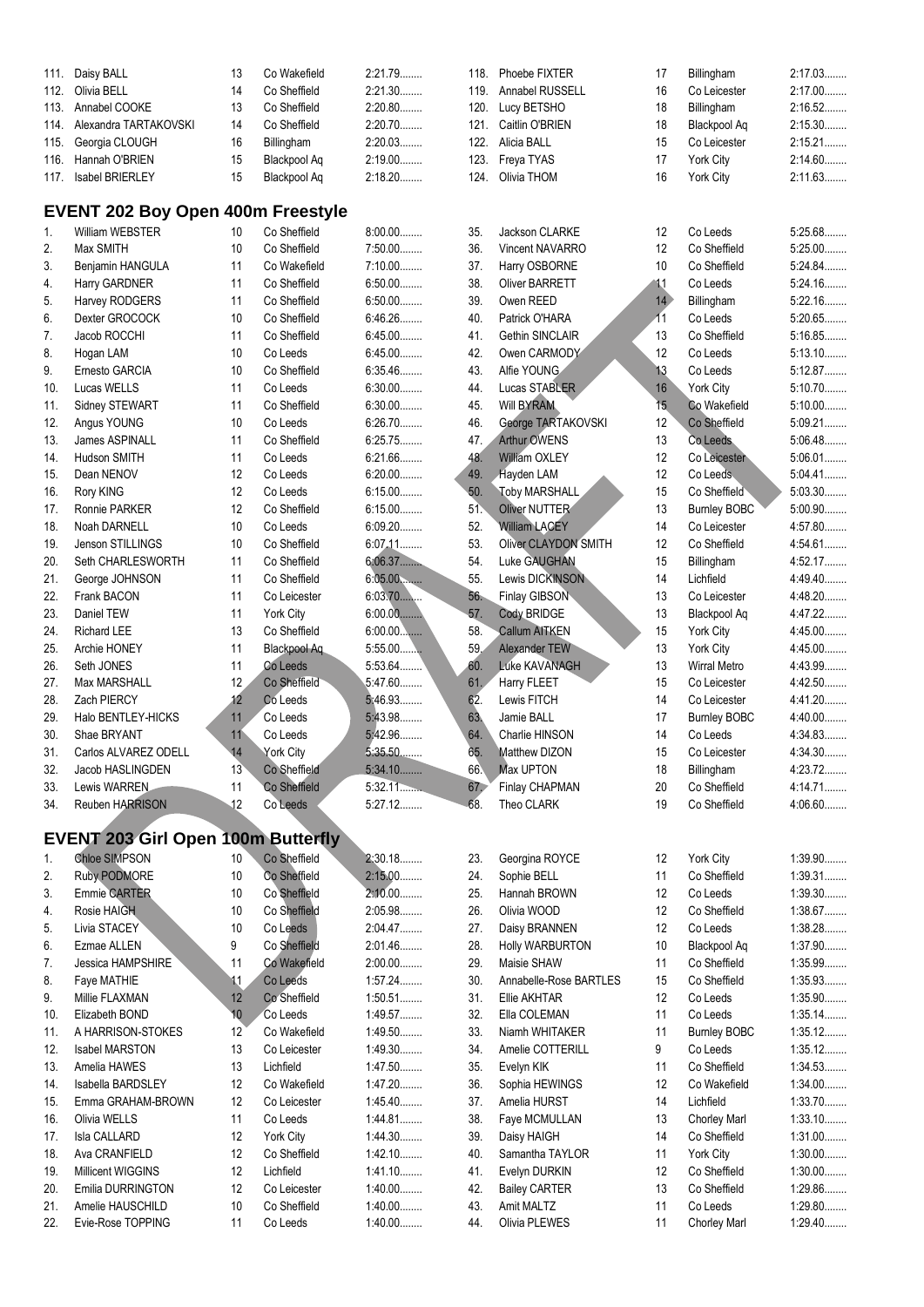| 45. | <b>Isabelle HALL</b>     | 10 | Co Leeds            | $1:28.44$ |
|-----|--------------------------|----|---------------------|-----------|
| 46. | Abigail BEIGHTON         | 11 | Co Sheffield        | 1:28.20   |
| 47. | M AZANA-BALL             | 11 | Co Leeds            | 1:25.64   |
| 48. | Robyn HOWARD             | 12 | Co Leeds            | 1:25.24   |
| 49. | Eva HEWER                | 14 | Co Leeds            | $1:25.00$ |
| 50. | Scarlett CLARKSON        | 12 | Co Leeds            | 1:24.20   |
| 51. | Lana PORTMAN             | 14 | Co Sheffield        | 1:24.10   |
| 52. | Anabella CHAMBERS        | 13 | Co Leeds            | 1:24.06   |
| 53. | Scarlett SAMPSON         | 13 | Co Sheffield        | 1:22.47   |
| 54. | Isabelle TAYLOR          | 13 | <b>Wirral Metro</b> | 1:21.38   |
| 55. | Izzy WILLIAMS            | 12 | Co Sheffield        | 1:21.29   |
| 56. | Isla CAUDWELL            | 14 | Co Sheffield        | 1:21.20   |
| 57. | Olivia MCSEVENY          | 12 | York City           | $1:20.60$ |
| 58. | Kayleigh HATFIELD        | 15 | Billingham          | $1:20.60$ |
| 59. | <b>Maddison MCFADDEN</b> | 15 | <b>Burnley BOBC</b> | $1:20.60$ |
| 60. | Ellie ROWSON             | 14 | York City           | 1:20.50   |
| 61. | Florence DIXON           | 11 | Co Leeds            | $1:20.12$ |
| 62. | Jessica WOODS            | 12 | Co Leeds            | 1:20.10   |
| 63. | <b>Molly NORTON</b>      | 12 | Co Leeds            | 1:20.06   |
| 64. | Payton MARSKI            | 12 | Co Leicester        | 1:20.03   |
| 65. | Emily MARRISON           | 12 | Co Leeds            | $1:20.00$ |
| 66. | Annabelle ROGAN          | 12 | Wirral Metro        | 1:19.70   |
| 67. | Millie PICKLES           | 14 | <b>Burnley BOBC</b> | 1:19.68   |
| 68. | Ava CONNELL              | 12 | Co Leeds            | 1:19.05   |
| 69. | Elizabeth GREGSON        | 15 | Blackpool Aq        | 1:18.88   |
| 70. | <b>Willow HARRISON</b>   | 13 | Co Sheffield        | 1:18.70   |
|     |                          |    |                     |           |

# **EVENT 204 Boy Open 100m Breaststroke**

| 1.  | <b>Isaac ROBINSON</b> | 9               | Co Sheffield     | 3:46.90.    |
|-----|-----------------------|-----------------|------------------|-------------|
| 2.  | Elias JONES           | 11              | Co Sheffield     | $3:00.00$   |
| 3.  | <b>Blake SAMPSON</b>  | 9               | Co Sheffield     | $2:40.00$   |
| 4.  | Rhodri SHARP          | 12              | Billingham       | 2:22.57     |
| 5.  | Noah WILD             | 12              | Chorley Marl     | 2:15.40.    |
| 6.  | Ronnie PARKER         | 12              | Co Sheffield     | $2:13.85$ . |
| 7.  | Ethan MEWSE           | 11              | Co Leeds         | 2:13.50     |
| 8.  | Benjamin MOONEY       | 10              | Co Leeds         | $2:11.02$   |
| 9.  | Noah SHEPHARD         | 10              | Co Sheffield     | 2:08.60     |
| 10. | Alexander YATES       | 11              | York City        | 2:07.30     |
| 11. | Sidney STEWART        | 11              | Co Sheffield     | 2:06.69     |
| 12. | Harry GARDNER         | 11              | Co Sheffield     | 2:06.53     |
| 13. | Neel MEHENDALE        | 12              | Co Wakefield     | 2:06.20     |
| 14. | Marcus DENNIS.        | 9               | Co Leeds         | $2:05.00$   |
| 15. | George JONES          | 9               | Co Leeds         | 2:04.19     |
| 16. | William DUNN          | 11              | Co Leeds         | 2:03.44     |
| 17. | Max SMITH             | 10 <sup>1</sup> | Co Sheffield     | 1:59.50     |
| 18. | <b>Daniel ROBERTS</b> | 11              | Billingham       | 1:59.28     |
| 19. | <b>Jacob ROCCHI</b>   | 11              | Co Sheffield     | 1:57.90     |
| 20. | Hogan LAM             | 10              | Co Leeds         | 1:57.23     |
| 21. | <b>Matthew CHEN</b>   | 11              | Co Wakefield     | 1:56.80     |
| 22. | <b>James THOMSON</b>  | 12              | Co Leeds         | 1:56.40     |
| 23. | Ernesto GARCIA        | 10              | Co Sheffield     | 1:55.94     |
| 24. | George JOHNSON        | 11              | Co Sheffield     | 1:54.26     |
| 25. | Stan SAWYER           | 11              | <b>York City</b> | 1:52.30     |
| 26. | George KING           | 10              | Co Leeds         | 1:52.20     |
| 27. | <b>James ASPINALL</b> | 11              | Co Sheffield     | $1:52.00$   |
| 28. | Owen TEMPEST          | 10 <sup>1</sup> | Co Leeds         | 1:51.99     |
| 29. | John GRAHAM-BROWN     | 9               | Co Leicester     | 1:48.50     |
| 30. | Daniel TEW            | 11              | York City        | 1:47.80     |
| 31. | Robson HART           | 9               | Co Leeds         | 1:47.38     |
| 32. | Lucas MILLERCHIP      | 14              | Lichfield        | 1:46.30     |
| 33. | James ASHCROFT        | 10              | Co Leeds         | 1:46.24     |
| 34. | Demilade AYEMOWA      | 11              | Co Leeds         | 1:45.34     |
| 35. | Jackson CLARKE        | 12              | Co Leeds         | 1:42.90     |
| 36. | Charlie HASLINGDEN    | 10              | Co Sheffield     | 1:42.13     |
| 37. | Seth JONES            | 11              | Co Leeds         | 1:42.12     |
| 38. | Hudson SMITH          | 11              | Co Leeds         | 1:41.90     |

| 71. | <b>Isla YATES</b>     | 14     | York City           | 1:18.40   |
|-----|-----------------------|--------|---------------------|-----------|
| 72. | Caitlyn SMITH         | 13     | Co Leeds            | 1:17.20   |
| 73. | Maisie-Leigh SIMPSON  | 12     | Co Leicester        | 1:16.50   |
| 74. | Freya WINGFIELD-DOBBS | 16     | Co Leicester        | $1:16.00$ |
| 75. | Eve HIBBERT           | 12     | Co Sheffield        | 1:15.92   |
| 76. | Abbie ROSCOE          | 13     | <b>Wirral Metro</b> | 1:15.78   |
| 77. | Angelina SPENCER      | 14     | <b>Burnley BOBC</b> | 1:15.30   |
| 78. | Sara UNGAR            | 15     | York City           | 1:14.34   |
| 79. | Lucy BETSHO           | 18     | Billingham          | 1:13.40   |
| 80. | Ffion ELSBY-ADAMS     | 13     | Co Sheffield        | 1:13.34   |
| 81. | Mia WROE              | 15     | <b>Burnley BOBC</b> | 1:12.74   |
| 82. | Tahlia MULLEAGUE      | 16     | Co Sheffield        | 1:12.29   |
| 83. | Jasmine BULLOUGH-TEAL | 15     | <b>Burnley BOBC</b> | $1:12.00$ |
| 84. | Isla HEATHCOTE        | $13 -$ | Co Sheffield        | 1:11.78   |
| 85. | Annabel RUSSELL       | 16     | Co Leicester        | 1:11.70   |
| 86. | Lily HORTON           | 13     | <b>Wirral Metro</b> | 1:11.60   |
| 87. | Poppy SCOTCHBROOK     | 15     | Co Leicester        | 1:11.42   |
| 88. | Olivia EDGAR          | 13     | Chorley Marl        | 1:10.97   |
| 89. | Jessica OXLEY         | 13     | Co Leicester        | 1:10.81   |
| 90. | Monica NAVARRO        | 16     | Co Sheffield        | $1:10.20$ |
| 91. | Leone YOUNG           | 18     | Billingham          | 1:08.40   |
| 92. | <b>Gia HOTHERSALL</b> | 15     | <b>Wirral Metro</b> | 1:08.23   |
| 93. | <b>Erin TANKARD</b>   | 14     | Co Sheffield        | 1:07.51   |
| 94. | Natasha MCDONNELL     | 15     | <b>Wirral Metro</b> | $1:07.00$ |
| 95. | <b>Lucy TURNER</b>    | 16     | <b>Burnley BOBC</b> | 1:04.80   |
|     |                       |        |                     |           |

| 39.    | <b>Jenson STILLINGS</b> | 10 | Co Sheffield        | 1:40.10   |
|--------|-------------------------|----|---------------------|-----------|
| 40.    | Joshua MCMILLAN         | 11 | Co Leeds            | 1:39.57   |
| $41 -$ | Zach PIERCY             | 12 | Co Leeds            | 1:38.68   |
| 42.    | Halo BENTLEY-HICKS      | 11 | Co Leeds            | 1:38.24   |
| 43.    | <b>Connor MCCULLEN</b>  | 12 | Co Leeds            | 1:37.43   |
| 44.    | <b>Axel ROBINSON</b>    | 12 | Co Sheffield        | 1:37.10   |
| 45.    | Samuel HILL             | 12 | Co Leeds            | $1:35.02$ |
| 46.    | Alfie YOUNG             | 13 | Co Leeds            | 1:34.91   |
| 47.    | Patrick O'HARA          | 11 | Co Leeds            | 1:34.79   |
| 48.    | Daniel PICKUP           | 15 | York City           | 1:34.60   |
| 49.    | Rory KING               | 12 | Co Leeds            | 1:34.47   |
| 50.    | <b>Harry SENIOR</b>     | 15 | Co Leeds            | $1:34.00$ |
| 51     | <b>Hayden LAM</b>       | 12 | Co Leeds            | 1:32.31   |
| 52.    | Ethan CONROY            | 14 | <b>Burnley BOBC</b> | 1:31.40   |
| 53.    | <b>Richard LEE</b>      | 13 | Co Sheffield        | 1:30.81   |
| 54.    | Ryan MILNER             | 13 | Co Leeds            | 1:30.73   |
| 55.    | Cameron JONES           | 14 | York City           | 1:29.80   |
| 56.    | Logan WARBURTON         | 12 | Blackpool Aq        | 1:29.12   |
| 57.    | Shae BRYANT             | 11 | Co Leeds            | 1:28.02   |
| 58.    | Owen CARMODY            | 12 | Co Leeds            | 1:27.65   |
| 59.    | Theo WHITTAKER          | 14 | <b>Burnley BOBC</b> | 1:27.40   |
| 60.    | Harry OSBORNE           | 10 | Co Sheffield        | 1:27.37   |
| 61.    | Arthur OWENS            | 13 | Co Leeds            | 1:25.92   |
| 62.    | Ben COOK                | 12 | <b>Burnley BOBC</b> | 1:25.50   |
| 63.    | Hal SHUTTLEWORTH        | 14 | <b>Burnley BOBC</b> | 1:25.40   |
| 64.    | Alex OLCHOWIK           | 12 | Co Leeds            | 1:23.16   |
| 65.    | Henry HOLDING           | 15 | <b>Burnley BOBC</b> | 1:21.50   |
| 66.    | Thomas WOOFFINDIN       | 13 | Co Wakefield        | 1:21.27   |
| 67.    | <b>Toby MARSHALL</b>    | 15 | Co Sheffield        | 1:20.98   |
| 68.    | Nathan CARRINGTON       | 14 | York City SB15      | 1:20.80   |
| 69.    | Charlie HINSON          | 14 | Co Leeds            | $1:20.60$ |
| 70.    | Thomas BINNS            | 14 | <b>Burnley BOBC</b> | $1:20.10$ |
| 71.    | Max DAWSON              | 13 | Co Sheffield        | 1:19.70   |
| 72.    | <b>Finlay GIBSON</b>    | 13 | Co Leicester        | 1:19.00   |
| 73.    | Owen REED               | 14 | Billingham          | 1:18.56   |
| 74.    | Jamie BLEANCH           | 15 | York City           | 1:14.53   |
| 75.    | Oliver OXLEY            | 15 | Co Leicester        | 1:12.22   |
| 76.    | Harry BENZIES           | 17 | <b>Bassetlaw SS</b> | 1:08.75   |
|        |                         |    |                     |           |

| Sheffield   | 1:40.10        |
|-------------|----------------|
| Leeds       | 1:39.57        |
| Leeds       | 1:38.68        |
| Leeds       | 1:38.24        |
| Leeds       | 1:37.43        |
| Sheffield   | 1:37.10        |
| Leeds       | 1:35.02        |
| Leeds       | 1:34.91        |
| Leeds       | 1:34.79        |
| k City      | 1:34.60        |
| Leeds       | 1:34.47        |
| Leeds       | 1:34.00        |
| Leeds       | 1:32.31        |
| nley BOBC   | 1:31.40        |
| Sheffield   | 1:30.81        |
| Leeds       | 1:30.73        |
| k City      | 1:29.80        |
| ckpool Aq   | $1:29.12\dots$ |
| Leeds       | 1:28.02        |
| Leeds       | 1:27.65        |
| nley BOBC   | 1:27.40        |
| Sheffield   | 1:27.37        |
| Leeds       | 1:25.92        |
| nley BOBC   | 1:25.50        |
| nley BOBC   | 1:25.40        |
| Leeds       | 1:23.16        |
| nley BOBC   | 1:21.50        |
| Wakefield   | 1:21.27        |
| Sheffield   | 1:20.98        |
| k City SB15 | 1:20.80        |
| Leeds       | $1:20.60$      |
| nley BOBC   | 1:20.10        |
| Sheffield   | 1:19.70        |
| Leicester   | $1:19.00$      |
| ngham       | 1:18.56        |
| k City      | 1:14.53        |
| Leicester   | 1:12.22        |
| cotlow CC   | 1.0075         |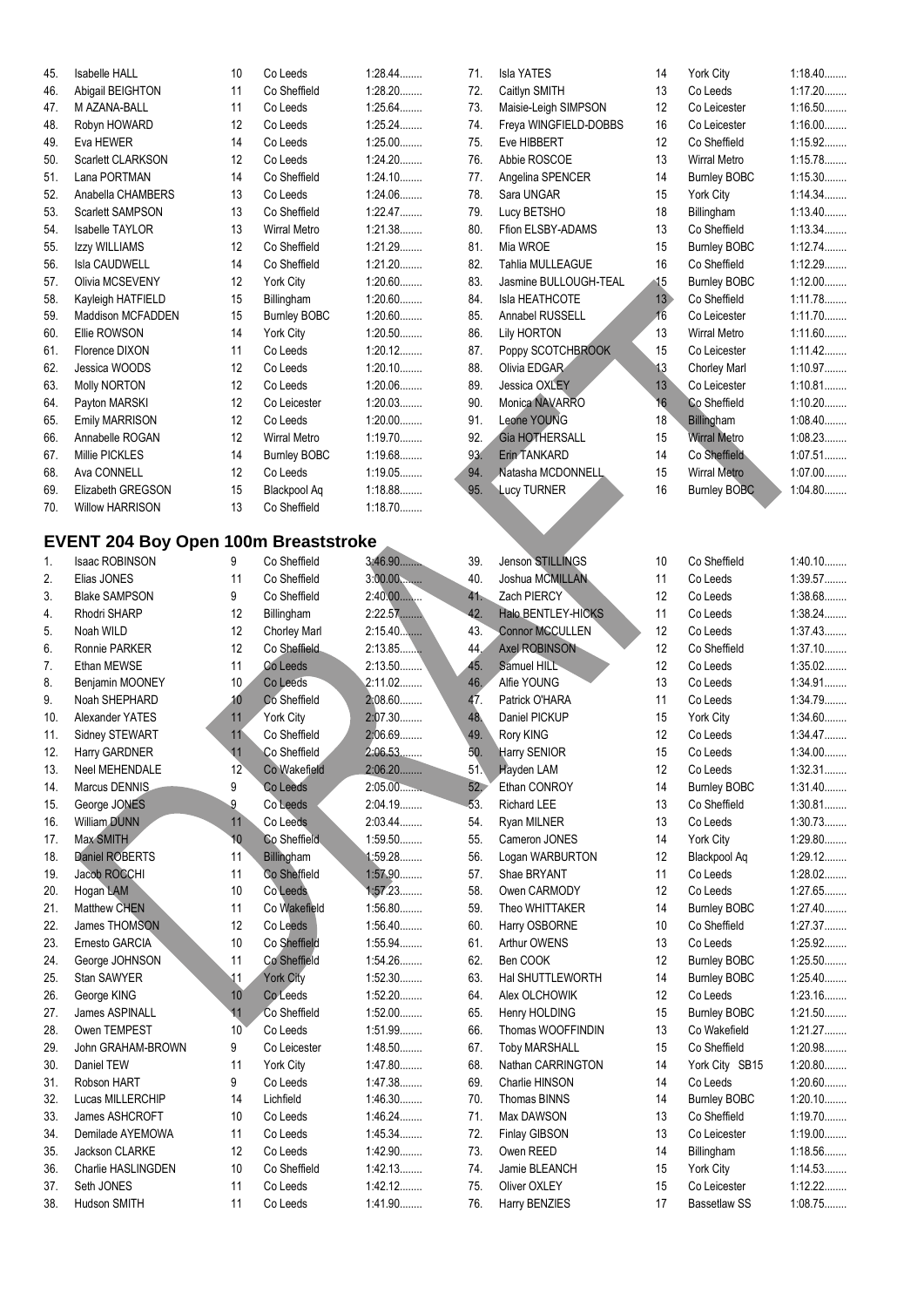### **EVENT 205 Girl Open 200m Backstroke**

|     | LVLIVI ZUJ GIII OPEII ZUUIII DACKSLIUKE |                 |                              |                |     |                         |                 |                     |           |
|-----|-----------------------------------------|-----------------|------------------------------|----------------|-----|-------------------------|-----------------|---------------------|-----------|
| 1.  | Orla WILD                               | 10              | Chorley Marl                 | 4:09.11        | 40. | Nellie WILSON           | 14              | <b>Burnley BOBC</b> | 2:54.10   |
| 2.  | Faye MATHIE                             | 11              | Co Leeds                     | 4:08.50        | 41. | Isla DAVERAN            | 11              | Co Sheffield        | 2:53.91   |
| 3.  | Heidi WILSON                            | 10              | Co Wakefield                 | $3:55.00$      | 42. | <b>Isabel MARSTON</b>   | 13              | Co Leicester        | 2:53.70   |
| 4.  | Alexia WASTAKARAN                       | 10              | Co Sheffield                 | $3:50.00$      | 43. | Scarlett CLARKSON       | 12 <sup>2</sup> | Co Leeds            | 2:53.06   |
| 5.  | Allegra ROSE                            | 10              | Co Sheffield                 | $3:45.00$      | 44. | Florence DIXON          | 11              | Co Leeds            | 2:52.61   |
| 6.  | Raya PRODANOVA                          | 12              | Co Leeds                     | 3.42.98        | 45. | Isabelle KING           | 12              | Co Leeds            | 2:51.62   |
| 7.  | Ruby HOWARTH-OSBORNE                    | 12              | Co Sheffield                 | $3:40.00$      | 46. | Abigail HARVEY          | 15              | Co Leeds            | 2:51.43   |
| 8.  | A HARRISON-STOKES                       | 12              | Co Wakefield                 | $3:38.40$      | 47. | Robyn HOWARD            | 12              | Co Leeds            | 2:49.44   |
| 9.  | Hannah INAYAT                           | 11              | Co Sheffield                 | $3:35.00$      | 48. | Annabelle HART          | 13              | Co Leeds            | 2:48.46   |
| 10. | Mia THOMSON                             | 10              | Co Leeds                     | 3:34.49        | 49. | Jessica WOODS           | 12              | Co Leeds            | 2:48.08   |
| 11. | Evie-Rose TOPPING                       | 11              | Co Leeds                     | $3:30.00$      | 50. | Chloe MACDONALD         | 13              | York City           | 2:48.00   |
| 12. | Jessica MCLEAN                          | 11              | Co Sheffield                 | $3:25.00$      | 51. | Sophie WRIGHT           | 14              | Wirral Metro        | 2:47.20   |
| 13. | Gracie ROGERS                           | 10              | Co Sheffield                 | $3:22.16$      | 52. | Izzy WILLIAMS           | 12 <sup>2</sup> | Co Sheffield        | 2:46.86   |
| 14. | Isabella BARDSLEY                       | 12              | Co Wakefield                 | 3:21.30        | 53. | Alexandra TARTAKOVSKI   | 14              | Co Sheffield        | 2:46.61   |
| 15. | Amelia HURST                            | 14              | Lichfield                    | $3:20.60$      | 54. | Millie PICKLES          | 14              | <b>Burnley BOBC</b> | 2:46.60   |
| 16. | Amelia MATSON                           | 10              | Co Leeds                     | 3:17.46        | 55. | Olivia BELL             | 14              | Co Sheffield        | 2:45.90   |
| 17. | Eva HAUGE                               | 13              | York City                    | $3:15.00$      | 56. | Olivia MCSEVENY         | 12              | York City           | 2:43.20   |
| 18. | Rebecca WALSH                           | 11              |                              | 3:14.36        | 57. |                         |                 |                     | 2:43.10   |
|     |                                         |                 | Chorley Marl<br>Co Leicester |                |     | Eleanor SHARP           | 15 <sup>2</sup> | Billingham          | 2:42.35   |
| 19. | Grace HURST                             | 11              |                              | $3:14.00$      | 58. | <b>Faye HARPER</b>      | 13 <sub>1</sub> | Co Wakefield        |           |
| 20. | Ava FARNWORTH                           | 12              | Chorley Marl                 | 3:13.74        | 59. | Annabel COOKE           | 13              | Co Sheffield        | 2:41.80   |
| 21. | Sofie WATSON                            | 13              | <b>York City</b>             | 3:12.70        | 60. | Dorothy PLUMPTON        | 12              | Co Leicester        | 2:40.90   |
| 22. | Marta UCIECHA                           | 12              | Co Leicester                 | 3:11.30        | 61. | Julia JOZWIAK           | 14              | Co Leicester        | 2:40.80   |
| 23. | Emilia ROBERTON                         | 11              | York City                    | $3:10.40$      | 62. | Sara UNGAR              | 15              | York City           | 2:40.20   |
| 24. | Evelyn JONES                            | 11              | Co Sheffield                 | $3:10.10$      | 63. | Hannah WAKELIN          | 15              | Co Sheffield        | $2:40.00$ |
| 25. | Orla GIBBON                             | 11              | Co Sheffield                 | $3:10.00$      | 64. | <b>Eve PARKIN</b>       | 12              | York City           | 2:39.07   |
| 26. | Alana SWIFT                             | 13              | Co Sheffield                 | $3:10.00$      | 65. | <b>Beatrice ROBERTS</b> | 15              | York City           | 2:38.40   |
| 27. | Evelyn KIK                              | 11              | Co Sheffield                 | $3:07.05$      | 66. | Phoebe FIXTER           | 17              | Billingham          | $2:38.00$ |
| 28. | Evelyn NORVOCK                          | 11              | Co Sheffield                 | $3:05.70$      | 67. | Abbie ROSCOE            | 13              | Wirral Metro        | 2:37.18   |
| 29. | Jessica CRAIG                           | 13              | York City                    | 3:04.90        | 68. | Mabel ROBERTSON         | 14              | Co Sheffield        | 2:37.00   |
| 30. | Samantha TAYLOR                         | 11              | York City                    | $3:04.81$      | 69. | Janie FINCH             | 12              | Co Leicester        | 2:36.70   |
| 31. | Ava BRADLEY                             | 12              | Co Leeds                     | $3:04.73$      | 70. | Caitlin O'BRIEN         | 18              | Blackpool Aq        | 2:33.70   |
| 32. | Amelia HAWES                            | 13              | Lichfield                    | 3:03.30        | 71. | <b>Lily HORTON</b>      | 13              | Wirral Metro        | 2:32.34   |
| 33. | Georgina ROYCE                          | 12              | York City                    | $3:03.22\dots$ | 72. | <b>Lucy TURNER</b>      | 16              | <b>Burnley BOBC</b> | 2:31.54   |
| 34. | Olivia PLEWES                           | 11              | <b>Chorley Marl</b>          | $3:03.10$      | 73. | Monica NAVARRO          | 16              | Co Sheffield        | 2:30.00   |
| 35. | Ellie AKHTAR                            | 12              | Co Leeds                     | 3:01.86        | 74. | Tahlia MULLEAGUE        | 16              | Co Sheffield        | 2:29.83   |
| 36. | Niamh WHITAKER                          | 11              | <b>Bumley BOBC</b>           | $3:01.02$      | 75. | Olivia THOM             | 16              | York City           | 2:29.66   |
| 37. | Eve HIBBERT                             | 12              | Co Sheffield                 | 2:57.30        | 76. | Freya TYAS              | 17              | York City           | 2:29.23   |
| 38. | <b>Emily RICKETTS</b>                   | 13              | Billingham                   | 2:55.50        | 77. | Lissie BURBIDGE         | 18              | Co Sheffield        | 2:24.52   |
| 39. | Ella JORDAN                             | 11              | Co Leeds                     | 2:54.95        |     |                         |                 |                     |           |
|     |                                         |                 |                              |                |     |                         |                 |                     |           |
|     | <b>EVENT 206 Boy Open 50m Butterfly</b> |                 |                              |                |     |                         |                 |                     |           |
|     | <b>Isaac ROBINSON</b>                   |                 | Co Sheffield                 |                |     |                         |                 |                     |           |
| 1.  |                                         | 9.              |                              | $1:55.00$      | 26. | Joshua MCMILLAN         | 11              | Co Leeds            | 44.61.    |
| 2.  | Harry SELLARS                           | 9               | Co Sheffield                 | $1:30.00$      | 27. | Demilade AYEMOWA        | 11              | Co Leeds            | 44.40     |
| 3.  | Benjamin MOONEY                         | 10              | Co Leeds                     | $1:23.00$      | 28. | Robson HART             | 9               | Co Leeds            | 43.70     |
| 4.  | <b>Rhodri SHARP</b>                     | 12              | Billingham                   | 1:14.60        | 29. | Lucas WELLS             | 11              | Co Leeds            | 43.44     |
| 5.  | <b>Blake SAMPSON</b>                    | 9               | Co Sheffield                 | $1:04.00$      | 30. | Angus YOUNG             | 10              | Co Leeds            | 43.38     |
| 6.  | Marcus DENNIS                           | 9               | Co Leeds                     | $1:00.00$      | 31. | Alexander YATES         | 11              | York City           | 42.90     |
| 7.  | Ethan MEWSE                             | 11              | Co Leeds                     | 59.54          | 32. | Hudson SMITH            | 11              | Co Leeds            | 42.26     |
| 8.  | Elias JONES                             | 11              | Co Sheffield                 | 59.20          | 33. | James ASHCROFT          | 10              | Co Leeds            | 41.96     |
| 9.  | Luca TOWNLEY                            | 10              | <b>Chorley Marl</b>          | 59.18          | 34. | <b>William LAWSON</b>   | 13              | Billingham          | 41.20     |
| 10. | William WEBSTER                         | 10              | Co Sheffield                 | 57.60          | 35. | Seth JONES              | 11              | Co Leeds            | 40.34     |
| 11. | Logan MEEKS                             | 11              | <b>Burnley BOBC</b>          | 56.00          | 36. | Oliver BARRETT          | 11              | Co Leeds            | $40.22$   |
| 12. | Neel MEHENDALE                          | 12              | Co Wakefield                 | 54.20          | 37. | Cameron JONES           | 14              | York City           | $40.00$   |
| 13. | Daniel MANSELL                          | 13 <sup>°</sup> | Billingham                   | 54.19          | 38. | Daniel PICKUP           | 15              | York City           | 40.00     |
| 14. | <b>William DUNN</b>                     | 11              | Co Leeds                     | 53.90          | 39. | Carlos ALVAREZ ODELL    | 14              | York City           | 39.50     |
| 15. | Hogan LAM                               | 10              | Co Leeds                     | 51.19          | 40. | <b>William SHEARS</b>   | 13              | Chorley Marl        | 39.40     |
| 16. | Stan SAWYER                             | 11              | York City                    | 50.60          | 41. | Dean NENOV              | 12              | Co Leeds            | 38.93     |
| 17. | Benjamin HANGULA                        | 11              | Co Wakefield                 | 49.80          | 42. | Rory KING               | 12              | Co Leeds            | 38.88     |
| 18. | Archie HONEY                            | 11              | Blackpool Aq                 | 47.00          | 43. | James THOMSON           | 12              | Co Leeds            | 38.28     |
| 19. | Noah DARNELL                            | 10              | Co Leeds                     | 47.00          | 44. | Lucas MILLERCHIP        | 14              | Lichfield           | 37.80     |
| 20. | Jacob ROCCHI                            | 11              | Co Sheffield                 | 46.20          | 45. | Ethan CONROY            | 14              | <b>Burnley BOBC</b> | 37.70     |
| 21. | George KING                             | 10              | Co Leeds                     | 46.19.         | 46. | Zach PIERCY             | 12              | Co Leeds            | 37.39     |
| 22. | Axel ROBINSON                           | 12              | Co Sheffield                 | 45.90          | 47. | Owen TEMPEST            | 10              | Co Leeds            | 36.91     |
|     |                                         |                 |                              |                |     |                         |                 |                     | 36.80     |
| 23. | Daniel ROBERTS                          | 11              | Billingham                   | 45.50          | 48. | Alex OLCHOWIK           | 12              | Co Leeds            |           |
| 24. | Max MARSHALL                            | 12              | Co Sheffield                 | 45.00          | 49. | Lewis CLAYTON           | 14              | <b>Burnley BOBC</b> | 36.70     |
| 25. | Dexter GROCOCK                          | 10              | Co Sheffield                 | 45.00          | 50. | Connor MCCULLEN         | 12              | Co Leeds            | 36.54     |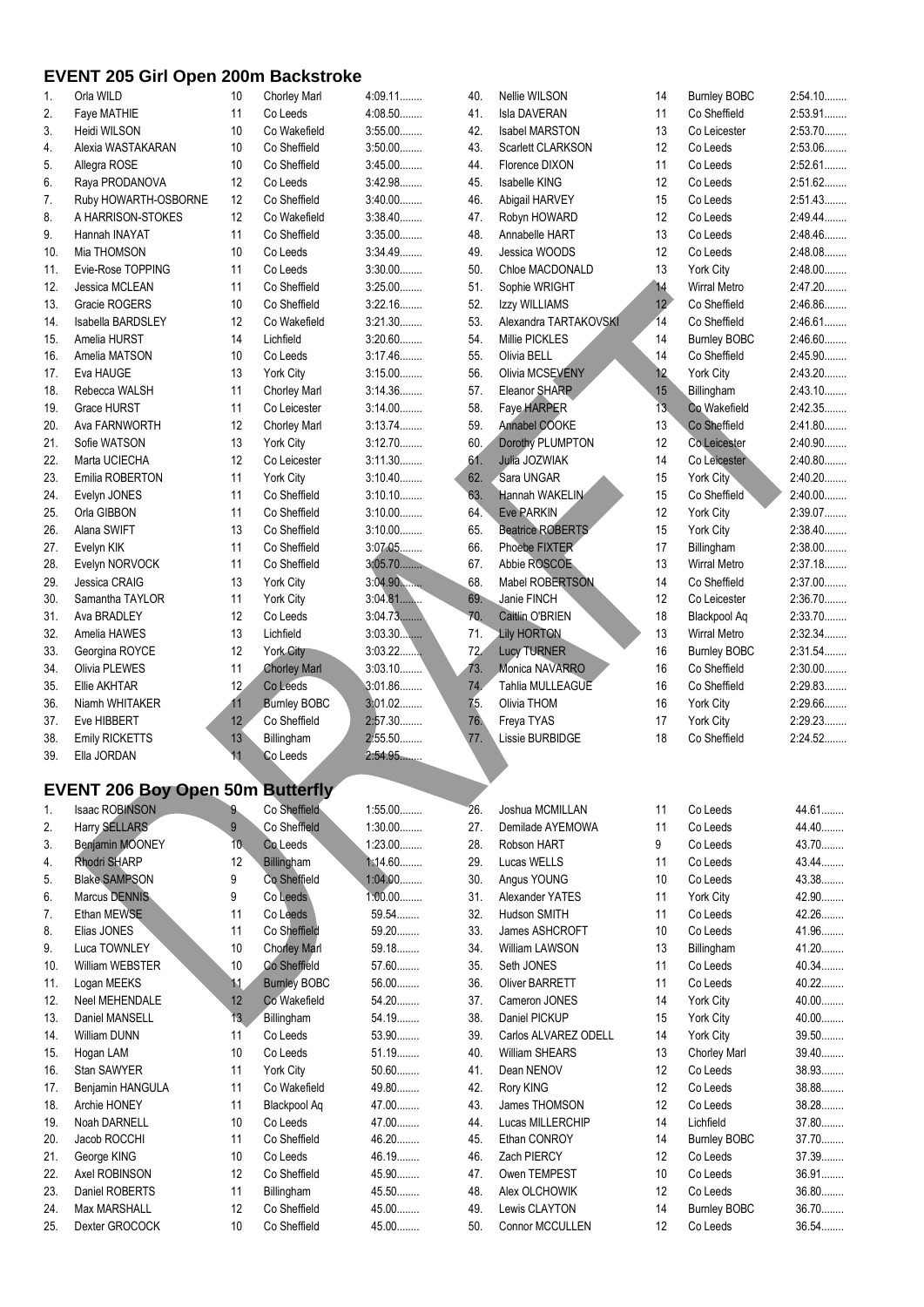| 51. | Hayden LAM                                  | 12             | Co Leeds            | $36.52$   | 69.    | Oliver OXLEY           | 15 | Co Leicester        | $31.90$ |
|-----|---------------------------------------------|----------------|---------------------|-----------|--------|------------------------|----|---------------------|---------|
| 52. | Reuben HARRISON                             | 12             | Co Leeds            | 36.48     | 70.    | Samuel HILL            | 12 | Co Leeds            | 31.78   |
| 53. | Rudi CHAN                                   | 15             | York City           | $36.00$   | 71.    | Lewis FITCH            | 14 | Co Leicester        | $31.50$ |
| 54. | Vincent NAVARRO                             | 12             | Co Sheffield        | 36.00     | 72.    | Jacob BOGGON           | 14 | Co Leeds            | $31.41$ |
| 55. | <b>Oliver NUTTER</b>                        | 13             | <b>Burnley BOBC</b> | 35.57     | 73.    | Harry FLEET            | 15 | Co Leicester        | 31.31   |
| 56. | Jackson CLARKE                              | 12             | Co Leeds            | 35.55     | 74.    | Theo WHITTAKER         | 14 | <b>Burnley BOBC</b> | $31.20$ |
| 57. | Charlie HASLINGDEN                          | 10             | Co Sheffield        | 35.46     | 75.    | Lewis DICKINSON        | 14 | Lichfield           | $31.11$ |
| 58. | Ben COOK                                    | 12             | <b>Burnley BOBC</b> | 35.01     | 76.    | Jamie BALL             | 17 | <b>Burnley BOBC</b> | $30.70$ |
| 59. | Alfie YOUNG                                 | 13             | Co Leeds            | 34.45     | 77.    | Alexander TEW          | 13 | York City           | $30.46$ |
| 60. | Cody BRIDGE                                 | 13             | Blackpool Aq        | 34.00     | 78.    | Lucas STABLER          | 16 | York City           | 29.93   |
| 61. | Owen WILSON                                 | 12             | <b>Burnley BOBC</b> | 33.92     | 79.    | Thomas WOOFFINDIN      | 13 | Co Wakefield        | 29.84   |
| 62. | Thomas BINNS                                | 14             | <b>Burnley BOBC</b> | $33.50$   | 80.    | Samuel CHARLESWORTH    | 17 | <b>Burnley BOBC</b> | 29.10   |
| 63. | Jamie BLEANCH                               | 15             | York City           | 33.48     | 81.    | <b>Will BYRAM</b>      | 15 | Co Wakefield        | 28.30   |
| 64. | Nathan CARRINGTON                           | 14             | York City S15       | $33.14$   | 82.    | Luke GAUGHAN           | 15 | Billingham          | 28.24   |
| 65. | Harry SENIOR                                | 15             | Co Leeds            | 33.04     | 83.    | Adel ACHELI            | 19 | Co Sheffield        | 27.10   |
| 66. | Reuban FOX-KIRKHAM                          | 13             | Co Leicester        | 32.75     | 84.    | Max UPTON              | 18 | Billingham          | 26.85   |
|     |                                             |                | Co Leeds            |           |        |                        |    |                     | 26.80   |
| 67. | Owen CARMODY                                | 12             |                     | 32.58     | 85.    | David GILLESPIE        | 19 | Co Sheffield        |         |
| 68. | <b>Jack BURSTON</b>                         | 15             | Co Leicester        | 32.30     | 86.    | Harry BENZIES          | 17 | <b>Bassetlaw SS</b> | 26.73   |
|     | <b>EVENT 207 Girl Open 50m Breaststroke</b> |                |                     |           |        |                        |    |                     |         |
| 1.  | Jessica BROWN                               | 12             | Billingham          | 1:33.23   | 48.    | <b>Isabelle HALL</b>   | 10 | Co Leeds            | 46.43   |
|     |                                             |                |                     |           |        |                        |    |                     | 45.80   |
| 2.  | Molly STEWART                               | 9              | Co Sheffield        | 1:27.30   | 49.    | Esmae NOSS             | 11 | Co Leicester        |         |
| 3.  | Eva BELL                                    | 9              | Co Sheffield        | $1:25.00$ | 50.    | Ava BRADLEY            | 12 | Co Leeds            | 45.70   |
| 4.  | Grace BELL                                  | 9              | Co Sheffield        | $1:25.00$ | 51.    | Amelia HURST           | 14 | Lichfield           | 45.50   |
| 5.  | <b>Felicity WINDER</b>                      | 10             | Co Sheffield        | $1:25.00$ | 52.    | Eva HAUGE              | 13 | York City           | 45.26   |
| 6.  | Zara JONES                                  | 9              | Co Sheffield        | $1:21.60$ | 53.    | Sophie CONWAY          | 13 | Lichfield           | 45.20   |
| 7.  | Heidi WILSON                                | 10             | Co Wakefield        | $1:20.00$ | 54.    | Cordelia ROBERTS       | 12 | Co Leeds            | 45.19   |
| 8.  | Jamelia MANSELL                             | 9              | Co Sheffield        | $1:19.70$ | 55.    | Kayleigh HATFIELD      | 15 | Billingham          | 45.10   |
| 9.  | Lydia EMMS                                  | 10             | Co Wakefield        | $1:18.00$ | 56.    | Amit MALTZ             | 11 | Co Leeds            | 45.04   |
| 10. | Niomi GORVETT                               | 9              | Chorley Marl        | 1:11.10   | 57.    | <b>Holly WARBURTON</b> | 10 | Blackpool Aq        | 45.02   |
| 11. | Abigail CULSHAW                             | 10             | Chorley Marl        | $1:06.20$ | 58.    | Amelia HAWES           | 13 | Lichfield           | 44.70   |
| 12. | Evalyn BURROWS                              | 11             | Chorley Marl        | 1:03.59   | 59.    | <b>Ava CRANFIELD</b>   | 12 | Co Sheffield        | 44.70   |
| 13. | Grace O'HARA                                | 9              | Co Leeds            | 57.82     | 60.    | Georgina ROYCE         | 12 | York City           | 44.70   |
| 14. | <b>Hattie HAWKRIDGE</b>                     | 10             | Co Sheffield        | 57.30     | 61.    | Gracie MCDERMOTT       | 12 | Co Leeds            | 44.50   |
| 15. | Emily ENGLAND - HALL                        | 9              | Co Wakefield        | 56.86     | 62.    | Sofie WATSON           | 13 | York City           | 44.30   |
| 16. | Livia STACEY                                | 10             | Co Leeds            | 56.50     | 63.    | Faye HARPER            | 13 | Co Wakefield        | 44.20   |
| 17. | Faye MCMULLAN                               | 13             | <b>Chorley Marl</b> | 54.87     | 64.    | Annabelle-Rose BARTLES | 15 | Co Sheffield        | 44.16   |
| 18. | Phoebe MACK                                 | 12             | Billingham          | 54.70     | 65.    | Isabelle TAYLOR        | 13 | Wirral Metro        | 44.10   |
| 19. | Amelie COTTERILL                            | 9 <sup>°</sup> | Co Leeds            | 54.47     | 66.    | <b>Isla YATES</b>      | 14 | <b>York City</b>    | 44.10.  |
| 20. | Raya PRODANOVA                              | 12             | Co Leeds            | 54.30     | 67.    | <b>Olivia GIBSON</b>   | 11 | Chorley Marl        | 43.60   |
| 21. | Rebecca WALSH                               | 11             | <b>Chorley Marl</b> | 54.30     | 68.    | Daisy BALL             | 13 | Co Wakefield        | 43.20   |
| 22. | Florence JONES                              | 10             | Co Leeds            | 54.23.    | 69.    | Julia JOZWIAK          | 14 | Co Leicester        | 42.92   |
| 23. | Abbie COGGINS                               | 13             | <b>Chorley Marl</b> | 53.30     | $-70.$ | Kira PICKLES           | 15 | <b>Burnley BOBC</b> | 42.90   |
| 24. | Millicent WIGGINS                           | 12             | <b>Lichfield</b>    | $52.10$   | 71.    | Annabel EDWARDS        | 11 | York City           | 42.86   |
| 25. | Freya ELLIS                                 | 10             | Co Leeds            | 52.09     | 72.    | Georgia CLOUGH         | 16 | Billingham          | 42.70   |
| 26. | <b>Isla CALLARD</b>                         | 12             | <b>York City</b>    | 52.00     | 73.    | Jessica WOODS          | 12 | Co Leeds            | 42.60   |
| 27. | Imogen HARSLEY                              | 11             | Co Leeds            | 51.81     | 74.    | Maya SMITH             | 14 | <b>Burnley BOBC</b> | 42.41   |
| 28. | Alexandra MAIER                             | 14             | <b>Chorley Marl</b> | $51.52$   | 75.    | Heidi WATSON           | 13 | Lichfield           | 42.30   |
| 29. | Olivia WELLS                                | 11             | Co Leeds            | 51.35     | 76.    | Ella JORDAN            | 11 | Co Leeds            | 42.09   |
| 30. | Ruby HOWARTH-OSBORNE                        | 12             | Co Sheffield        | 51.03     | 77.    | Millie DARRAND         | 13 | York City           | 41.60   |
| 31. | Emily ARMSTRONG                             | 13             | <b>Billingham</b>   | $50.70$   | 78.    | Hannah GRAHAM          | 13 | <b>Burnley BOBC</b> | $41.60$ |
| 32. | Layla HANSON                                | 12             | Co Leeds            | $50.30$   | 79.    | Mia PRICKETT           | 16 | <b>Burnley BOBC</b> | 41.58   |
| 33. |                                             | 12             | Co Leicester        | $50.30$   | 80.    |                        | 11 | Co Sheffield        | 41.58   |
|     | Emilia DURRINGTON                           | 10             | Co Leeds            | $50.24$   |        | Evelyn NORVOCK         |    |                     | $41.50$ |
| 34. | Elizabeth BOND                              |                |                     |           | 81.    | Abigail HARVEY         | 15 | Co Leeds            |         |
| 35. | Courtney GALLOWAY                           | 12             | <b>Chorley Marl</b> | $50.20$   | 82.    | Cerys THOMPSON         | 13 | Lichfield           | $41.50$ |
| 36. | Faye MATHIE                                 | 11             | Co Leeds            | 49.30     | 83.    | Libby MORRISON         | 15 | York City           | 41.47   |
| 37. | Ella COLEMAN                                | 11             | Co Leeds            | 49.28     | 84.    | Ellie AKHTAR           | 12 | Co Leeds            | 41.40   |
| 38. | Mia THOMSON                                 | 10             | Co Leeds            | 49.19     | 85.    | Maisie MACK            | 15 | Billingham          | 41.30   |
| 39. | Anabella CHAMBERS                           | 13             | Co Leeds            | 48.75     | 86.    | Robyn HOWARD           | 12 | Co Leeds            | 41.10   |
| 40. | Jessica CRAIG                               | 13             | York City           | 48.50     | 87.    | Ruby ALLITT            | 15 | York City           | 41.09   |
| 41. | Hannah BROWN                                | 12             | Co Leeds            | 48.40     | 88.    | Chloe MACDONALD        | 13 | York City           | 40.75   |
| 42. | Anna ALTUS MOR                              | 12             | York City           | 48.35     | 89.    | Eloise ANDREASEN       | 12 | Co Leeds            | 40.69   |
| 43. | Emily MCSEVENY                              | 11             | York City           | 48.30     | 90.    | Lana PORTMAN           | 14 | Co Sheffield        | 40.68   |
| 44. | Daisy HAIGH                                 | 14             | Co Sheffield        | 47.98     | 91.    | Abigail JAMES          | 12 | York City           | 40.68   |
| 45. | Nellie WILSON                               | 14             | <b>Burnley BOBC</b> | 47.20     | 92.    | Abigail HAWES          | 15 | Lichfield           | 40.20   |
| 46. | Daisy BRANNEN                               | 12             | Co Leeds            | 47.10     | 93.    | Annabelle LOFT         | 14 | York City           | 40.20   |
| 47. | Sophia HEWINGS                              | 12             | Co Wakefield        | 47.00     | 94.    | Payton MARSKI          | 12 | Co Leicester        | 39.80   |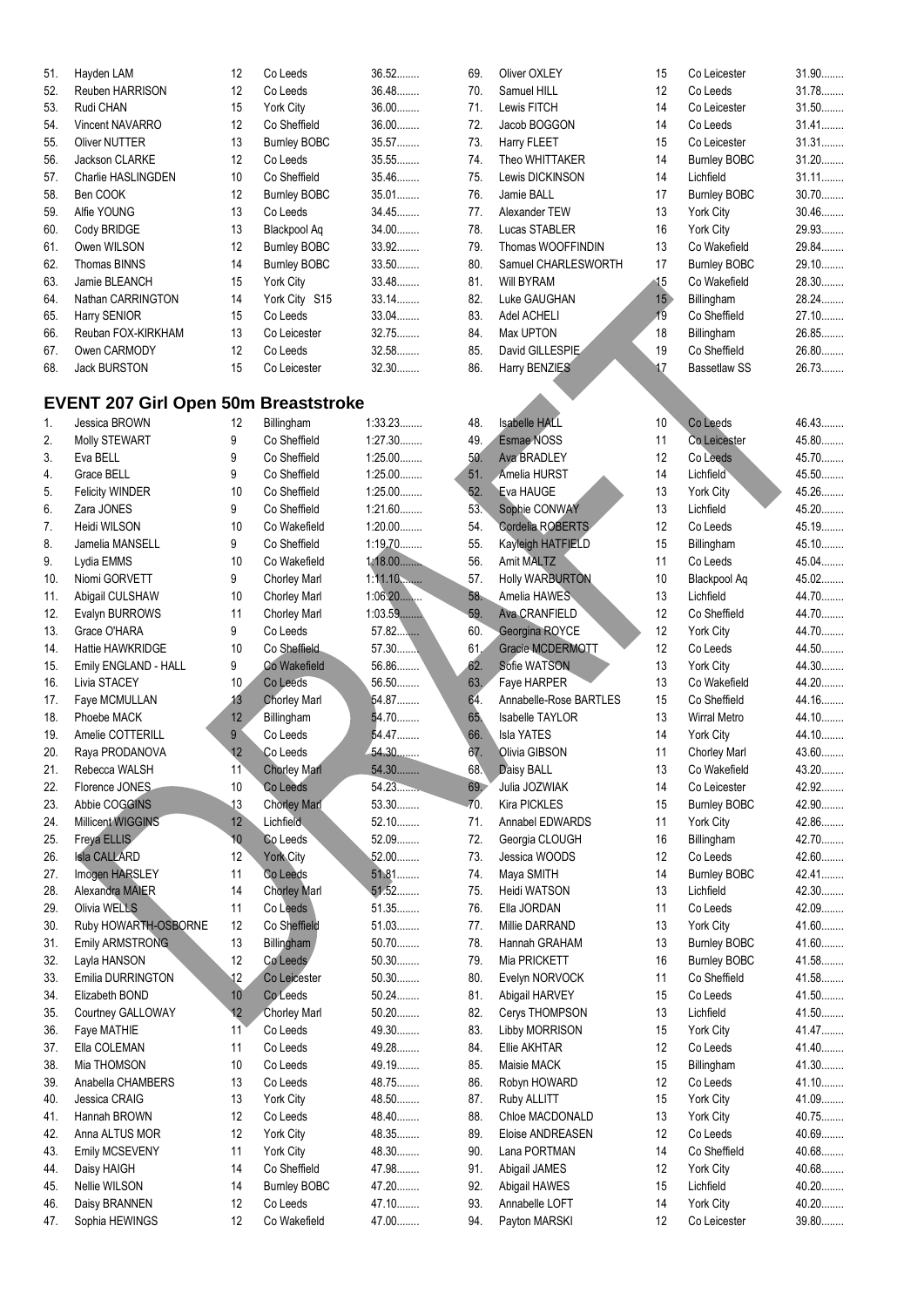| 95.  | Maisie-Leigh SIMPSON   | 12                | Co Leicester        | $39.40$ | 106. | Mabel ROBERTSON       | 14 | Co Sheffield        | 38.04   |
|------|------------------------|-------------------|---------------------|---------|------|-----------------------|----|---------------------|---------|
| 96.  | Isabelle KING          | $12 \overline{ }$ | Co Leeds            | 39.28   | 107. | Freya WINGFIELD-DOBBS | 16 | Co Leicester        | 37.79   |
| 97.  | Angelina SPENCER       | 14                | <b>Burnley BOBC</b> | $39.20$ | 108. | Lola CRAGG            | 15 | <b>Burnley BOBC</b> | 37.77   |
| 98.  | <b>Willow HARRISON</b> | 13                | Co Sheffield        | 39.04   | 109. | Louise GATHERGOOD     | 15 | Lichfield           | 37.70   |
| 99.  | Amber FINLAY           | 14                | Co Sheffield        | 38.93   | 110. | Penny DIGGINS         | 15 | Blackpool Ag        | 37.29   |
|      | 100. Elvie WARBURTON   | 15                | Co Sheffield        | 38.90   | 111. | Hannah O'BRIEN        | 15 | Blackpool Ag        | $37.02$ |
| 101. | Jasmine LUMLEY         | 12                | Co Sheffield        | 38.86   |      | 112. Lily HORTON      | 13 | Wirral Metro        | 36.91   |
|      | 102. Raygen PARKIN     | 14                | Co Wakefield        | 38.79   | 113. | Sophia QUINNELL       | 16 | York City           | $36.50$ |
| 103. | Elizabeth GREGSON      | 15                | Blackpool Ag        | 38.70   | 114. | Hannah WAKELIN        | 15 | Co Sheffield        | 36.48   |
| 104. | Leone YOUNG            | 18                | Billingham          | 38.70   | 115. | Jessica HUSSEY        | 17 | Co Leicester        | 35.69   |
|      | 105. Isla CAUDWELL     | 14                | Co Sheffield        | 38.48   | 116. | Abbie ROSCOE          | 13 | Wirral Metro        | 35.35   |

### Session 3

#### **EVENT 301 Boy Open 400m IM**

|                                   |                       |                 |              |           | <u>Session 3</u> |                        |                 |                     |           |  |  |  |
|-----------------------------------|-----------------------|-----------------|--------------|-----------|------------------|------------------------|-----------------|---------------------|-----------|--|--|--|
| <b>EVENT 301 Boy Open 400m IM</b> |                       |                 |              |           |                  |                        |                 |                     |           |  |  |  |
| 1.                                | Harvey RODGERS        | 11              | Co Sheffield | $8:00.00$ | 21.              | Hayden LAM             | .12             | Co Leeds            | 6:09.71   |  |  |  |
| 2.                                | Hogan LAM             | 10              | Co Leeds     | $7:30.00$ | 22.              | <b>Gethin SINGLAIR</b> | 13 <sup>°</sup> | Co Sheffield        | 6:06.10   |  |  |  |
| 3.                                | Seth CHARLESWORTH     | 11              | Co Sheffield | 7:04.80   | 23.              | Charlie HASLINGDEN     | 10              | Co Sheffield        | $6:05.00$ |  |  |  |
| 4.                                | Noah DARNELL          | 10              | Co Leeds     | $7:00.00$ | 24.              | <b>Tyler MARSDEN</b>   | 12 <sup>°</sup> | Co Sheffield        | $6:05.00$ |  |  |  |
| 5.                                | Hudson SMITH          | 11              | Co Leeds     | 6:56.84   | 25.              | Harry OSBORNE          | 10              | Co Sheffield        | $5:55.00$ |  |  |  |
| 6.                                | Jenson STILLINGS      | 10              | Co Sheffield | $6:55.00$ | 26.              | Owen CARMODY           | 12              | Co Leeds            | $5:45.11$ |  |  |  |
| 7.                                | Seth JONES            | 11              | Co Leeds     | 6:47.89   | 27.              | <b>Harry FLEET</b>     | 15              | Co Leicester        | 5:36.20   |  |  |  |
| 8.                                | Sebastian HUNTER      | 12              | Co Leeds     | 6:45.54   | 28.              | <b>Toby MARSHALL</b>   | 15              | Co Sheffield        | 5:35.41   |  |  |  |
| 9.                                | Abdullah MOKHLISSE    | 12              | Co Leeds     | 6:43.50   | 29.              | Oliver CLAYDON SMITH   | 12              | Co Sheffield        | 5:33.56   |  |  |  |
| 10.                               | Vincent NAVARRO       | 12              | Co Sheffield | $6:35.10$ | 30.              | <b>Miles KINLEN</b>    | 15              | Co Sheffield        | $5:30.30$ |  |  |  |
| 11.                               | Axel ROBINSON         | 12              | Co Sheffield | $6:35.00$ | 31.              | <b>Ruben ANDERSON</b>  | 13              | Co Sheffield        | 5:27.23   |  |  |  |
| 12.                               | Lewis WARREN          | 11              | Co Sheffield | 6:30.00   | 32.              | Hao Hao SHI            | 12              | Co Sheffield        | 5:20.98   |  |  |  |
| 13.                               | Jacob BOGGON          | 14              | Co Leeds     | 6:19.14   | 33.              | <b>Thomas BINNS</b>    | 14              | <b>Burnley BOBC</b> | 5:20.00   |  |  |  |
| 14.                               | <b>Oliver BARRETT</b> | 11              | Co Leeds     | 6:17.72   | 34.              | <b>Finlay GIBSON</b>   | 13              | Co Leicester        | 5:19.86   |  |  |  |
| 15.                               | Halo BENTLEY-HICKS    | 11              | Co Leeds     | 6:17.10   | 35.              | Callum AITKEN          | 15              | York City           | 5:17.80   |  |  |  |
| 16.                               | James THOMSON         | 12              | Co Leeds     | $6:17.08$ | 36.              | Lewis <b>FITCH</b>     | 14              | Co Leicester        | 5:17.15   |  |  |  |
| 17.                               | Isaac FOY             | 13              | Co Leeds     | $6:16.02$ | 37.              | <b>Lucas STABLER</b>   | 16              | York City           | 5:14.40   |  |  |  |
| 18.                               | <b>Richard LEE</b>    | 13              | Co Sheffield | $6:15.00$ | 38.              | Ethan FORD             | 14              | Co Leicester        | 5:14.00   |  |  |  |
| 19.                               | Jackson CLARKE        | 12              | Co Leeds     | 6:12.22   | 39.              | Charlie HINSON         | 14              | Co Leeds            | 5:09.94   |  |  |  |
| 20.                               | Alfie YOUNG           | 13 <sup>°</sup> | Co Leeds     | 6:10.00   | 40               | Max UPTON              | 18              | Billingham          | 4:57.90   |  |  |  |

# **EVENT 302 Girl Open 200m IM**

| 1.  | Ava TRAVIS-JONES       | 9               | Co Leeds            | 4:45.00   | 30. | Mia THOMSON            | 10 <sup>°</sup>  | Co Leeds            | 3:52.75   |
|-----|------------------------|-----------------|---------------------|-----------|-----|------------------------|------------------|---------------------|-----------|
| 2.  | <b>Felicity WINDER</b> | 10 <sub>1</sub> | Co Sheffield        | $4:45.00$ | 31. | <b>Lucy WAINWRIGHT</b> | 11               | Co Leeds            | 3:48.71   |
| 3.  | Molly STEWART          | 9               | Co Sheffield        | $4:45.00$ | 32. | Raya PRODANOVA         | 12               | Co Leeds            | 3:47.51   |
| 4.  | Ariana RAMLAKHAN       | 10              | Co Sheffield        | 4:36.99   | 33. | E ABBATIELLO-CROSTHWAI | 11               | Co Wakefield        | 3:45.90   |
| 5.  | Zara JONES             | 9               | Co Sheffield        | 4:30.00   | 34. | Millie FLAXMAN         | 12               | Co Sheffield        | $3:45.00$ |
| 6.  | Imogen MARSHALL        | 9               | Co Sheffield        | 4:30.00   | 35. | Kate JONES             | 11               | Co Leeds            | 3:42.18   |
| 7.  | <b>Ruby PODMORE</b>    | 10 <sup>°</sup> | Co Sheffield        | 4:27.60   | 36. | Hannah BROWN           | 12               | Co Leeds            | 3:40.34   |
| 8.  | Olivia WINTER          | 11              | Co Leeds            | 4:23.70   | 37. | Annabel EDWARDS        | 11               | York City           | $3:40.00$ |
| 9.  | Megan SAVILLE          | 11              | Co Leeds            | 4:23.30   | 38. | Sophia HEWINGS         | 12               | Co Wakefield        | $3:40.00$ |
| 10. | Rosie HAIGH            | 10              | Co Sheffield        | 4:20.87   | 39. | Amelie HAUSCHILD       | 10 <sup>°</sup>  | Co Sheffield        | 3:40.00   |
| 11. | Jamelia MANSELL        | 9               | Co Sheffield        | $4:15.00$ | 40. | Jessica HAMPSHIRE      | 11               | Co Wakefield        | $3:40.00$ |
| 12. | Chloe SIMPSON          | 10              | Co Sheffield        | 4:10.00   | 41. | Faye MATHIE            | 11               | Co Leeds            | 3:35.79   |
| 13. | Niomi GORVETT          | 9               | <b>Chorley Marl</b> | 4:03.10   | 42. | Hannah INAYAT          | 11               | Co Sheffield        | $3:30.00$ |
| 14. | Evie-Rose TOPPING      | 11              | Co Leeds            | 4:02.70   | 43. | Emily MCSEVENY         | 11               | <b>York City</b>    | $3:30.00$ |
| 15. | Isabella STOICESCU     | 10              | Co Leeds            | 4:02.46   | 44. | Olivia WELLS           | 11               | Co Leeds            | 3:29.99   |
| 16. | Gracie ROGERS          | 10              | Co Sheffield        | 4:00.26   | 45. | Emilia ROBERTON        | 11               | York City           | 3:29.25   |
| 17. | <b>Addison CROPPER</b> | $9^{\circ}$     | Co Leeds            | 4:00.06   | 46. | Elizabeth BOND         | 10 <sup>10</sup> | Co Leeds            | 3:28.57   |
| 18. | <b>Betsy KIRKLEY</b>   | 9               | Co Leeds            | 4:00.00   | 47. | Isabella JUSTHAM       | 11               | Co Leeds            | 3:28.36   |
| 19. | Grace O'HARA           | 9               | Co Leeds            | 4:00.00   | 48. | Rebecca WALSH          | 11               | Chorley Marl        | $3:28.10$ |
| 20. | Allegra ROSE           | 10              | Co Sheffield        | $4:00.00$ | 49. | Emilia DURRINGTON      | 12               | Co Leicester        | $3:26.20$ |
| 21. | Jessica MCLEAN         | 11              | Co Sheffield        | $4:00.00$ | 50. | Amelia MATSON          | 10 <sup>10</sup> | Co Leeds            | $3:25.31$ |
| 22. | Taylor SOTHERAN        | 11              | Co Sheffield        | $4:00.00$ | 51. | Marta UCIECHA          | 12               | Co Leicester        | 3:24.90   |
| 23. | Layla HANSON           | 12              | Co Leeds            | 4:00.00   | 52. | Grace CHARLESWORTH     | 14               | Co Sheffield        | $3:23.60$ |
| 24. | Kate RICHARDSON        | 9               | Co Leeds            | $4:00.00$ | 53. | Daisy GLOVER           | 11               | Co Leeds            | 3:23.12   |
| 25. | Maya POGOREANU         | 10              | Co Leeds            | $4:00.00$ | 54. | Courtney GALLOWAY      | 12               | Chorley Marl        | 3:22.10   |
| 26. | <b>Emmie CARTER</b>    | 10              | Co Sheffield        | 4:00.00   | 55. | Daisy BRANNEN          | 12               | Co Leeds            | 3:19.98   |
| 27. | Alexia WASTAKARAN      | 10              | Co Sheffield        | $4:00.00$ | 56. | Elspeth KNOWLES        | 12               | Co Leeds            | $3:19.80$ |
| 28. | Olivia WINTERS         | 9               | Co Leeds            | 3:57.58   | 57. | Niamh WHITAKER         | 11               | <b>Burnley BOBC</b> | 3:18.80   |
| 29. | Ezmae ALLEN            | 9               | Co Sheffield        | 3:53.40   | 58. | Evelyn JONES           | 11               | Co Sheffield        | 3:16.90   |
|     |                        |                 |                     |           |     |                        |                  |                     |           |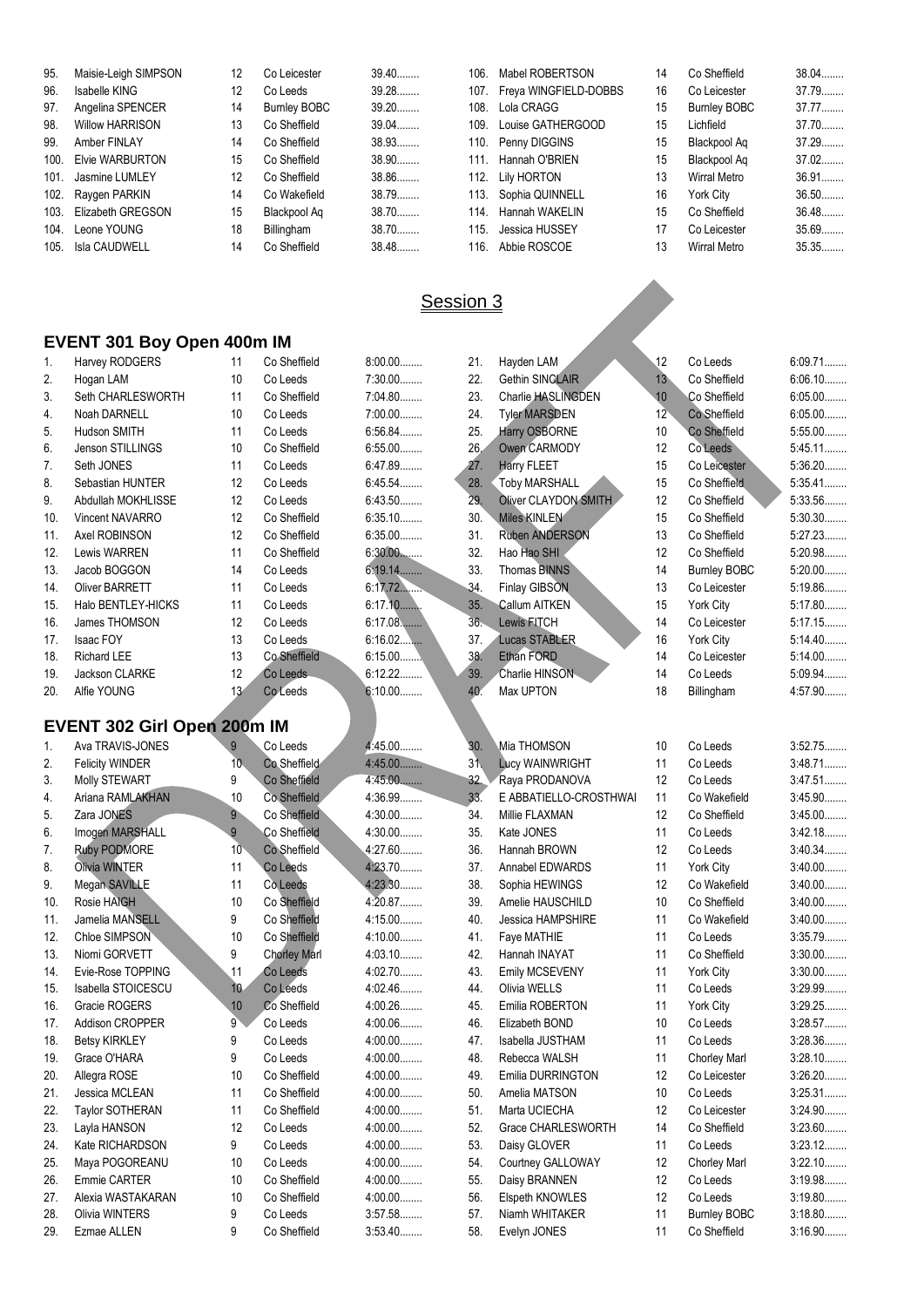| 59.  | Freya ELLIS            | 10 | Co Leeds     | 3:16.68   | 106. | Ellie ROWSON            | 14              | <b>York City</b>    | 2:56.30   |
|------|------------------------|----|--------------|-----------|------|-------------------------|-----------------|---------------------|-----------|
| 60.  | Annabelle-Rose BARTLES | 15 | Co Sheffield | 3:16.25   | 107. | Kaitlyn WHITE           | 14              | York City           | 2:55.00   |
| 61.  | Orla GIBBON            | 11 | Co Sheffield | 3:16.10   |      | 108. Chloe MACDONALD    | 13              | <b>York City</b>    | 2:53.00   |
| 62.  | Erin BENTLEY           | 11 | Co Leeds     | 3:15.58   | 109. | Scarlett CLARKSON       | 12              | Co Leeds            | 2:52.83   |
| 63.  | Anna ALTUS MOR         | 12 | York City    | $3:15.00$ |      | 110. Ava TURNER         | 13              | York City           | 2:52.80   |
| 64.  | Hermione COAKLEY-HINES | 11 | Wirral Metro | 3:14.46   | 111. | Olivia MCSEVENY         | 12              | York City           | $2:52.80$ |
| 65.  | Ella COLEMAN           | 11 | Co Leeds     | 3:13.72   | 112. | Annabelle HART          | 13              | Co Leeds            | 2:52.20   |
| 66.  | Carolina ALVAREZ ODELL | 12 | York City    | $3:12.20$ | 113. | Lucy SHAW               | 18              | Co Sheffield        | 2:52.10   |
| 67.  | Sophie BELL            | 11 | Co Sheffield | $3:11.10$ | 114. | Molly NORTON            | 12              | Co Leeds            | 2:52.09   |
| 68.  | Ava CRANFIELD          | 12 | Co Sheffield | $3:10.50$ | 115. | Seren COOMBES           | 13              | <b>Wirral Metro</b> | 2:50.80   |
| 69.  | Faye MCMULLAN          | 13 | Chorley Marl | $3:10.10$ | 116. | Millie PICKLES          | 14              | <b>Burnley BOBC</b> | 2:50.80   |
| 70.  | <b>Holly WARBURTON</b> | 10 | Blackpool Aq | $3:10.00$ | 117. | Freya WINGFIELD-DOBBS   | 16              | Co Leicester        | $2:50.20$ |
| 71.  | Lotty MOTTRAM          | 13 | Co Sheffield | $3:09.50$ | 118. | <b>Isabelle KING</b>    | 12              | Co Leeds            | 2:50.19   |
| 72.  | Evelyn KIK             | 11 | Co Sheffield | 3:09.44   | 119. | <b>Kira PICKLES</b>     | 15 <sub>o</sub> | <b>Burnley BOBC</b> | 2:50.00   |
| 73.  | Sophia THOM            | 12 | York City    | 3:08.50   | 120. | Mae JOHNSTONE           | $\overline{15}$ | Co Leeds            | 2:49.50   |
| 74.  | Ava BRADLEY            | 12 | Co Leeds     | 3:08.50   | 121. | Erin THORN              | 15              | Co Leeds            | 2:49.19   |
| 75.  | Alexandra MAIER        | 14 | Chorley Marl | 3:08.22   | 122. | Maisie MACK             | 15              | Billingham          | 2:48.80   |
| 76.  | Georgina ROYCE         | 12 | York City    | 3:08.06   | 123. | Faye HARPER             | 13              | Co Wakefield        | 2:48.77   |
| 77.  | Samantha TAYLOR        | 11 | York City    | 3:07.73   | 124. | Olivia EDGAR            | 13              | Chorley Marl        | 2:48.70   |
| 78.  | Eva HEWER              | 14 | Co Leeds     | 3:07.53   | 125. | Izzy WILLIAMS           | 12              | Co Sheffield        | 2:48.69   |
| 79.  | Zoe SUDDES             | 14 | York City    | 3:07.30   | 126. | Mia WROE                | 15              | <b>Burnley BOBC</b> | 2:48.40   |
| 80.  | Maisie SHAW            | 11 | Co Sheffield | $3:07.00$ | 127. | Georgia CLOUGH          | 16              | <b>Billingham</b>   | 2:48.30   |
| 81.  | Esmae NOSS             | 11 | Co Leicester | 3:06.80   | 128. | Penny DIGGINS           | 15              | <b>Blackpool Aq</b> | 2:48.20   |
| 82.  | Olivia PLEWES          | 11 | Chorley Marl | 3:06.70   |      | 129. Annabelle ROGAN    | 12              | <b>Wirral Metro</b> | 2:47.40   |
| 83.  | Daisy HAIGH            | 14 | Co Sheffield | 3.06.40   |      | 130. Isla CAUDWELL      | 14              | Co Sheffield        | 2:47.37   |
| 84.  | Amit MALTZ             | 11 | Co Leeds     | $3:05.10$ | 131  | <b>Alice AITKEN</b>     | 13              | <b>York City</b>    | 2:46.60   |
| 85.  | Olivia WOOD            | 12 | Co Sheffield | 3:04.90   | 132. | Sienna CHUNG            | 12              | Co Sheffield        | 2:46.37   |
| 86.  | Abigail BEIGHTON       | 11 | Co Sheffield | $3:04.60$ | 133. | Jessica WOODS           | 12              | Co Leeds            | 2:45.77   |
| 87.  | Olivia GIBSON          | 11 | Chorley Marl | 3:04.26   | 134. | Maddison MCFADDEN       | 15              | <b>Burnley BOBC</b> | 2:44.60   |
| 88.  | Evelyn NORVOCK         | 11 | Co Sheffield | $3:03.50$ | 135. | Hannah WAKELIN          | 15              | Co Sheffield        | 2:43.85   |
| 89.  | Scarlett SAMPSON       | 13 | Co Sheffield | 3:03.40   | 136. | Maisie-Leigh SIMPSON    | 12              | Co Leicester        | 2:42.80   |
| 90.  | Isla DAVERAN           | 11 | Co Sheffield | $3:02.90$ | 137. | Daisy BALL              | 13              | Co Wakefield        | 2:42.10   |
| 91.  | <b>Bailey CARTER</b>   | 13 | Co Sheffield | $3:02.16$ | 138. | Mabel ROBERTSON         | 14              | Co Sheffield        | 2:41.90   |
| 92.  | Amber FINLAY           | 14 | Co Sheffield | 3:02.06   | 139. | Monica NAVARRO          | 16              | Co Sheffield        | 2:41.80   |
| 93.  | Sophie CONWAY          | 13 | Lichfield    | $3:01.60$ | 140. | Alexandra TARTAKOVSKI   | 14              | Co Sheffield        | 2:41.70   |
| 94.  | Ava CONNELL            | 12 | Co Leeds     | 3:01.08   | 141. | Katrina TUTOVEANU       | 14              | Co Sheffield        | 2:41.10   |
| 95.  | Daisy SIMPSON          | 14 | Co Sheffield | 3:00.30   | 142. | Jasmine LUMLEY          | 12              | Co Sheffield        | 2:40.78   |
| 96.  | Evelyn DURKIN          | 12 | Co Sheffield | $3:00.20$ | 143. | Jessica HUSSEY          | 17              | Co Leicester        | 2:39.50   |
| 97.  | Lydia BROWN            | 14 | Co Sheffield | 3:00.00   | 144. | <b>Tahlia MULLEAGUE</b> | 16              | Co Sheffield        | 2:38.40   |
| 98.  | Florence DIXON         | 11 | Co Leeds     | 2:59.38   | 145. | <b>Janie FINCH</b>      | 12              | Co Leicester        | 2:38.40   |
| 99.  | Ella JORDAN            | 11 | Co Leeds     | 2:59.06   |      | 146. Elvie WARBURTON    | 15              | Co Sheffield        | 2:38.23   |
| 100. | Poppy O'SULLIVAN       | 12 | Lichfield    | 2:58.93   | 147. | Aine HUGHES             | 17              | Co Sheffield        | 2:37.60   |
| 101. | <b>Isabel MARSTON</b>  | 13 | Co Leicester | 2:58.00   | 148. | Sophia QUINNELL         | 16              | York City           | 2:37.10   |
| 102. | Julia JOZWIAK          | 14 | Co Leicester | 2:57.70   | 149. | Jessica OXLEY           | 13              | Co Leicester        | 2:36.54   |
| 103. | Emma GRAHAM-BROWN      | 12 | Co Leicester | 2:57.40   |      | 150. Hattie VARLEY      | 17              | <b>Burnley BOBC</b> | 2:35.70   |
| 104. | Abigail JAMES          | 12 | York City    | 2:57.20   | 151. | Poppy SCOTCHBROOK       | 15              | Co Leicester        | 2:35.53   |
| 105. | Robyn HOWARD           | 12 | Co Leeds     | 2:56.76   |      |                         |                 |                     |           |
|      |                        |    |              |           |      |                         |                 |                     |           |

#### **EVENT 303 Boy Open 100m Backstroke**

| 1.  | <b>Isaac ROBINSON</b> | 9  | Co Sheffield | $3:30.00$ |
|-----|-----------------------|----|--------------|-----------|
| 2.  | Elias JONES           | 11 | Co Sheffield | $2:55.00$ |
| 3.  | Charlie BRADLEY       | 9  | Co Leeds     | 2:03.63   |
| 4.  | Jack PERKS            | 15 | Lichfield    | 2:00.09   |
| 5.  | Joshua WRIGHT         | 9  | Co Leeds     | $2:00.00$ |
| 6.  | <b>Rhodri SHARP</b>   | 12 | Billingham   | 1:56.90   |
| 7.  | Marcus DENNIS         | 9  | Co Leeds     | $1:55.00$ |
| 8.  | Ellis HARGREAVES      | 10 | Co Leeds     | $1:55.00$ |
| 9.  | Ethan MEWSE           | 11 | Co Leeds     | $1:53.60$ |
| 10. | Leo LI                | 9  | Co Leeds     | $1:51.12$ |
| 11. | <b>Tyler RAVEN</b>    | 9  | Co Leeds     | $1:50.00$ |
| 12. | Luca TOWNLEY          | 10 | Chorley Marl | $1:49.20$ |
| 13. | Noah SHEPHARD         | 10 | Co Sheffield | $1:48.40$ |
| 14. | Jacob DYER            | 10 | Co Leeds     | 1:47.89   |
| 15. | Max SMITH             | 10 | Co Sheffield | $1:46.20$ |
| 16. | Daniel ROBERTS        | 11 | Billingham   | $1:45.40$ |
| 17. | Harry GARDNER         | 11 | Co Sheffield | 1:43.75   |
| 18. | Lucas WELLS           | 11 | Co Leeds     | 1:43.68   |
|     |                       |    |              |           |

| 19. | Rory KING              | 12 | Co Leeds     | 1:43.42<br>. |
|-----|------------------------|----|--------------|--------------|
| 20. | Daniel MANSELL         | 13 | Billingham   | 1:42.50.     |
| 21. | <b>William WEBSTER</b> | 10 | Co Sheffield | 1:41.80      |
| 22. | Ronnie PARKER          | 12 | Co Sheffield | $1.41.14$    |
| 23. | William LAWSON         | 13 | Billingham   | 1:41.00      |
| 24. | Hogan LAM              | 10 | Co Leeds     | 1:40.77      |
| 25. | George KING            | 10 | Co Leeds     | 1:40.63      |
| 26. | Sidney STEWART         | 11 | Co Sheffield | 1:40.00      |
| 27. | Matthew RICHARDSON     | 13 | Chorley Marl | 1:39.51      |
| 28. | Dalton ELLWOOD         | 11 | Co Leeds     | 1:39.02      |
| 29. | James LAYTON           | 12 | York City    | 1:39.00      |
| 30. | Richard O'KEEFE        | 11 | Co Wakefield | 1:37.91      |
| 31. | Thomas HORNE           | 11 | Co Leeds     | 1:37.57      |
| 32. | Demilade AYEMOWA       | 11 | Co Leeds     | 1:37.31      |
| 33. | <b>Benjamin MORRIS</b> | 13 | Co Leeds     | 1:36.36      |
| 34. | Alfie CRAGGS           | 11 | Co Leeds     | 1:36.05      |
| 35. | James ASPINALL         | 11 | Co Sheffield | 1:35.37      |
| 36. | John GRAHAM-BROWN      | 9  | Co Leicester | 1:35.30      |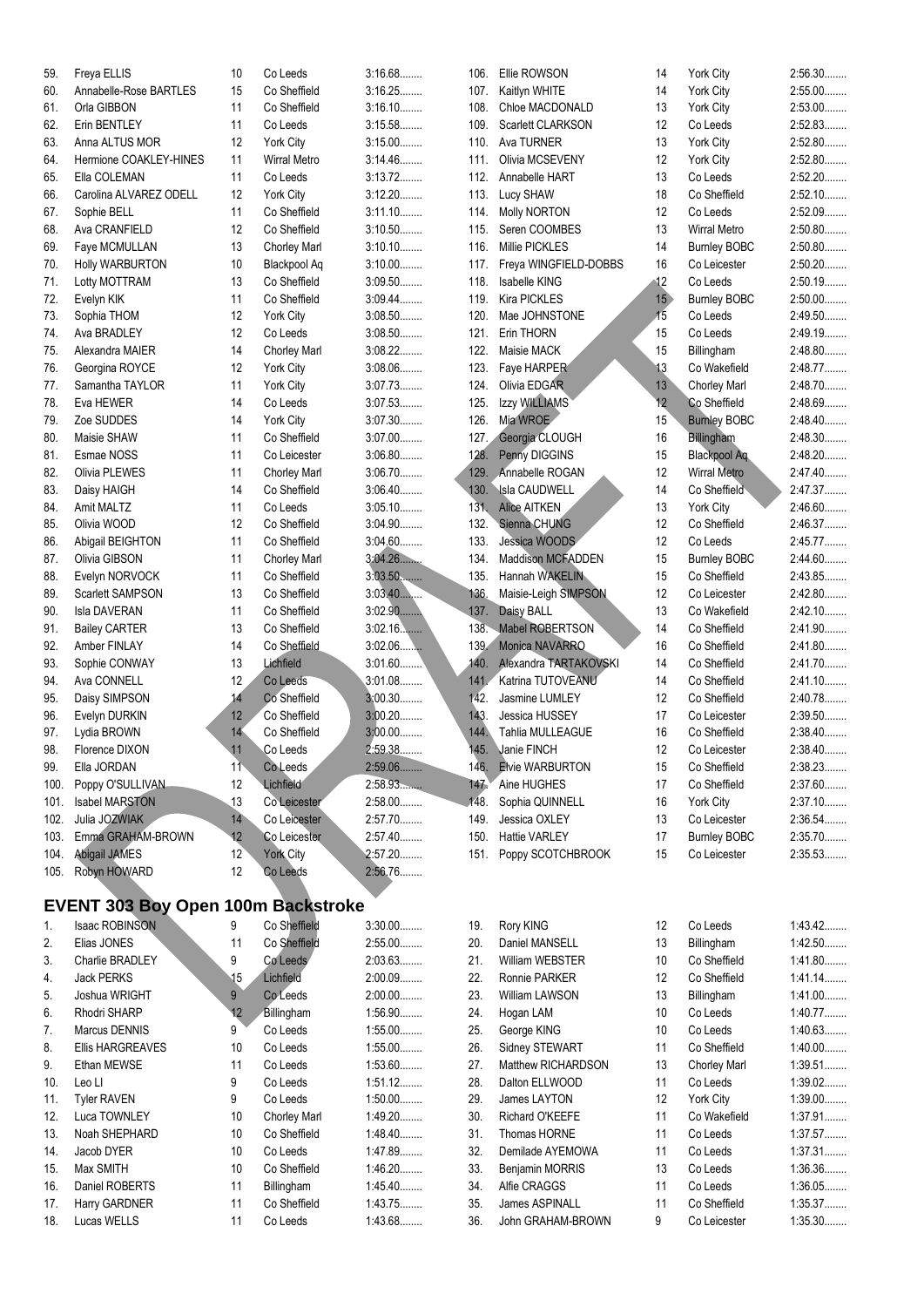| 37. | Axel ROBINSON        | 12              | Co Sheffield        | $1:35.10$ |
|-----|----------------------|-----------------|---------------------|-----------|
| 38. | Louis BELL           | 13              | Co Sheffield        | $1:35.00$ |
| 39. | Angus YOUNG          | 10 <sup>1</sup> | Co Leeds            | 1:34.77   |
| 40. | James ASHCROFT       | 10 <sup>1</sup> | Co Leeds            | 1:34.47   |
| 41. | Alexander YATES      | 11              | York City           | 1:34.20   |
| 42. | Oliver BARKER        | 9               | Co Leeds            | 1:32.91   |
| 43. | Charlie HORNE        | 13              | Co Leeds            | 1:32.31   |
| 44. | Seth CHARLESWORTH    | 11              | Co Sheffield        | $1:31.60$ |
| 45. | Frank BACON          | 11              | Co Leicester        | $1:30.60$ |
| 46. | Zach PIERCY          | 12 <sup>°</sup> | Co Leeds            | $1:30.20$ |
| 47. | Jenson STILLINGS     | 10 <sup>1</sup> | Co Sheffield        | $1:30.00$ |
| 48. | Archie HONEY         | 11              | Blackpool Aq        | $1:28.00$ |
| 49. | Lewis CLAYTON        | 14              | <b>Burnley BOBC</b> | $1:28.00$ |
| 50. | Lewis WARREN         | 11              | Co Sheffield        | 1:27.90   |
| 51. | Owen TEMPEST         | 10              | Co Leeds            | 1:27.64   |
| 52. | Ethan CONROY         | 14              | <b>Burnley BOBC</b> | 1:27.52   |
| 53. | Jackson CLARKE       | 12              | Co Leeds            | 1:26.70   |
| 54. | Noah DARNELL         | 10 <sup>1</sup> | Co Leeds            | 1:25.55   |
| 55. | Carlos ALVAREZ ODELL | 14              | York City           | 1:25.40   |
| 56. | <b>Max MARSHALL</b>  | 12 <sup>°</sup> | Co Sheffield        | $1:25.00$ |
| 57. | Hudson SMITH         | 11              | Co Leeds            | 1:24.83   |
| 58. | Abdullah MOKHLISSE   | 12              | Co Leeds            | 1:24.70   |
| 59. | Yassin ELSHAZLY      | 13              | Co Leeds            | 1:24.51   |
| 60. | Oliver BARRETT       | 11              | Co Leeds            | 1:23.80   |
| 61. | Matthew MENZER       | 14              | Co Wakefield        | 1:23.80   |
| 62. | Reuben HARRISON      | 12              | Co Leeds            | 1:23.63   |
| 63. | Hayden LAM           | 12 <sup>°</sup> | Co Leeds            | 1:23.30   |
| 64. | Alex OLCHOWIK        | 12 <sup>°</sup> | Co Leeds            | 1:20.87   |
| 65. | George TARTAKOVSKI   | 12              | Co Sheffield        | 1.20.79   |
| 66. | Fraser TAYLOR        | 15              | York City           | $1:20.50$ |
| 67. | Arthur OWENS         | 13              | Co Leeds            | $1:19.91$ |

| $5.00$      | 69. |
|-------------|-----|
| $4.77\dots$ | 70. |
| 4.47        | 71. |
| $4.20$      | 72. |
| .2.91       | 73. |
| $2.31$      | 74. |
| $1.60$      | 75. |
| $0.60$      | 76. |
| $0.20$      | 77. |
| $0.00$      | 78. |
| .8.00       | 79. |
| .8.00       | 80. |
| :7.90       | 81. |
| 27.64       | 82. |
| .7.52       | 83. |
| .6.70       | 84. |
| .5.55       | 85. |
| .5.40       | 86. |
| $.5.00$     | 87. |
| 4.83        | 88. |
| .4.70       | 89. |
| $4.51$      | 90. |
| 3.80        | 91. |
| 3.80        | 92. |
| 3.63        | 93. |
| 3.30        | 94. |
| $0.87$      | 95. |
| 0.79        |     |
| $0.50$      |     |

| 68. | Alfie YOUNG            | 13              | Co Leeds            | 1:19.69      |
|-----|------------------------|-----------------|---------------------|--------------|
| 69. | Patrick O'HARA         | 11              | Co Leeds            | 1:19.43      |
| 70. | James THOMSON          | 12              | Co Leeds            | 1:19.43      |
| 71. | Nathan CARRINGTON      | 14              | York City S15       | 1:19.00      |
| 72. | <b>Connor MCCULLEN</b> | 12 <sup>°</sup> | Co Leeds            | 1:18.65      |
| 73. | Jacob BOGGON           | 14              | Co Leeds            | 1:18.61      |
| 74. | Ruben ANDERSON         | 13              | Co Sheffield        | 1:18.35      |
| 75. | Owen CARMODY           | 12 <sup>°</sup> | Co Leeds            | 1:17.47      |
| 76. | William LACEY          | 14              | Co Leicester        | 1:16.20      |
| 77. | Samuel HILL            | 12              | Co Leeds            | $1:16.11$    |
| 78. | Owen REED              | 14              | Billingham          | 1:15.54      |
| 79. | <b>Oliver NUTTER</b>   | 13              | <b>Burnley BOBC</b> | 1:15.30      |
| 80. | William OXLEY          | 12              | Co Leicester        | 1:14.80      |
| 81. | Zach CROWTHER          | $14 -$          | Co Leeds            | 1:14.13      |
| 82. | Harry SENIOR           | 15              | Co Leeds            | 1:13.78      |
| 83. | Cody BRIDGE            | 13              | Blackpool Aq        | 1:13.50      |
| 84. | Luke KAVANAGH          | 13              | Wirral Metro        | 1:13.38      |
| 85. | Luke GAUGHAN           | 15              | Billingham          | 1:11.20      |
| 86. | Reuban FOX-KIRKHAM     | 13              | Co Leicester        | 1:10.70      |
| 87. | Hao Hao SHI            | 12 <sup>°</sup> | Co Sheffield        | $1:10.00$    |
| 88. | <b>Finlay GIBSON</b>   | 13              | Co Leicester        | 1:09.70      |
| 89. | <b>Charlie HINSON</b>  | 14              | Co Leeds            | $1:09.11$    |
| 90. | <b>Callum AITKEN</b>   | 15              | York City           | $1:09.01$    |
| 91. | Thomas WOOFFINDIN      | 13              | Co Wakefield        | 1:07.99      |
| 92. | Henry HOLDING          | 15              | <b>Burnley BOBC</b> | 1:07.80      |
| 93. | <b>Jack BURSTON</b>    | 15              | Co Leicester        | 1:07.10      |
| 94. | Philip SUDDES          | 15              | York City           | 1:06.44      |
| 95. | Matthew DIZON          | 15              | Co Leicester        | 1:04.90<br>. |
|     |                        |                 |                     |              |

#### **EVENT 304 Girl Open 100m Freestyle**

| 1.  | Grace BELL             | 9                | Co Sheffield        | $2:10.00$ |
|-----|------------------------|------------------|---------------------|-----------|
| 2.  | Eva BELL               | 9                | Co Sheffield        | $2:10.00$ |
| 3.  | Kate RICHARDSON        | 9                | Co Leeds            | $2:05.00$ |
| 4.  | Lydia EMMS             | 10               | Co Wakefield        | 2:03.88   |
| 5.  | Imogen MARSHALL        | 9                | Co Sheffield        | $2:00.00$ |
| 6.  | Robyn DIAMANT          | 10 <sup>1</sup>  | Co Leeds            | 1:59.14   |
| 7.  | Ariana RAMLAKHAN       | 10               | Co Sheffield        | $1:53.20$ |
| 8.  | Heidi WILSON           | 10 <sup>7</sup>  | Co Wakefield        | 1:52.70   |
| 9.  | Grace O'HARA           | 9                | Co Leeds            | 1:48.06   |
| 10. | Zoe FEATHER            | 9                | Co Leeds            | 1:47.00   |
| 11. | <b>Olivia WINTER</b>   | 11               | Co Leeds            | 1:46.60   |
| 12. | <b>Chloe SIMPSON</b>   | 10 <sup>10</sup> | Co Sheffield        | 1:45.64   |
| 13. | <b>Addison CROPPER</b> | 9                | Co Leeds            | 1:43.95   |
| 14. | Alexia WASTAKARAN      | 10               | Co Sheffield        | 1:43.80   |
| 15. | Maya POGOREANU         | 10               | Co Leeds            | 1:43.73   |
| 16. | Allegra ROSE           | 10               | Co Sheffield        | 1:43.50   |
| 17. | <b>Verity LILLEY</b>   | 9                | Co Leeds            | 1:43.00   |
| 18. | Niomi GORVETT          | 9                | <b>Chorley Marl</b> | 1:42.90   |
| 19. | Olivia WINTERS         | 9                | Co Leeds            | 1:41.99   |
| 20. | Pippa MORRISON         | 10               | Co Wakefield        | $1:39.40$ |
| 21. | Ruby PODMORE           | 10               | Co Sheffield        | 1:39.10   |
| 22. | Livia STACEY           | 10               | Co Leeds            | $1:38.00$ |
| 23. | Gracie ROGERS          | 10 <sup>1</sup>  | Co Sheffield        | 1:35.78   |
| 24. | Rosie HAIGH            | 10               | Co Sheffield        | 1:35.40   |
| 25. | <b>Emmie CARTER</b>    | 10               | Co Sheffield        | 1:34.45   |
| 26. | Ezmae ALLEN            | 9                | Co Sheffield        | 1:33.42   |
| 27. | Phoebe MACK            | 12               | Billingham          | 1:33.40   |
| 28. | Hannah INAYAT          | 11               | Co Sheffield        | 1:32.80   |
| 29. | Imogen HARSLEY         | 11               | Co Leeds            | 1:32.66   |
| 30. | <b>Jessica MCLEAN</b>  | 11               | Co Sheffield        | 1:32.31   |
| 31. | Mia THOMSON            | 10               | Co Leeds            | 1:31.53   |
| 32. | Jessica BROWN          | 12               | Billingham          | 1:31.20   |
| 33. | Amelie HAUSCHILD       | 10               | Co Sheffield        | $1:30.60$ |
| 34. | Megan SAVILLE          | 11               | Co Leeds            | 1:30.42   |

#### 35. Layla HANSON 12 Co Leeds 1:30.00........ 36. Rebecca WALSH 11 Chorley Marl 1:29.70........ 37. Millie FLAXMAN 12 Co Sheffield 1:29.30........ 38. Jessica HAMPSHIRE 11 Co Wakefield 1:28.80........ 39. Hannah BROWN 12 Co Leeds 1:28.71........ 40. Annabel LUPTON 12 Billingham 1:28.30........ 41. Kate JONES 11 Co Leeds 1:28.09........ 42. Olivia WELLS 11 Co Leeds 1:28.00........ 43. Amelia MATSON 10 Co Leeds 1:26.93........ 44. Ava FARNWORTH 12 Chorley Marl 1:26.90........ 45. Evie-Rose TOPPING 11 Co Leeds 1:26.83........ 46. Laura GRAHAM-BROWN 11 Co Leicester 1:26.80........ 47. Emily ARMSTRONG 13 Billingham 1:26.50........ 48. Emily ENGLAND - HALL 9 Co Wakefield 1:26.30........ 49. Isabella JUSTHAM 11 Co Leeds 1:26.11........ 50. Annabel EDWARDS 11 York City 1:25.70........ 51. Charlotte TURNER 14 C 52. Courtney GALLOWAY 12 C 53. Emilia ROBERTON 11 Y 54. Orla GIBBON 11 C 55. Grace HURST 11 C 56. Alexandra MAIER 14 C 57. Elspeth KNOWLES 12 C 58. Elizabeth BOND 10 C 59. Isabella BARDSLEY 12 Co Wakefield 1:22.81........ 60. Annabel GALBRAITH 11 Co Leeds 1:21.75........ 61. Hannah GRAHAM 13 Burnley BOBC 1:21.30........ 62. Faye MATHIE 11 Co Leeds 1:21.29........ 63. Faye MCMULLAN 13 Chorley Marl 1:21.26........ 64. Daisy GLOVER 11 C 65. Abbie COGGINS 13 Chorley Marl 1:20.30........

| 35.  | Layla HANSON             | 12 | Co Leeds            | $1:30.00$ |
|------|--------------------------|----|---------------------|-----------|
| 36.  | <b>Rebecca WALSH</b>     | 11 | <b>Chorley Marl</b> | 1:29.70   |
| 37.  | Millie FLAXMAN           | 12 | Co Sheffield        | 1:29.30   |
| 38.  | <b>Jessica HAMPSHIRE</b> | 11 | Co Wakefield        | 1:28.80   |
| 39.  | Hannah BROWN             | 12 | Co Leeds            | 1:28.71   |
| 40.  | Annabel LUPTON           | 12 | Billingham          | 1:28.30   |
| 41.  | Kate JONES               | 11 | Co Leeds            | 1:28.09   |
| 42.  | Olivia WELLS             | 11 | Co Leeds            | 1:28.00   |
| 43.7 | Amelia MATSON            | 10 | Co Leeds            | 1:26.93   |
| 44.  | Ava FARNWORTH            | 12 | Chorley Marl        | 1:26.90   |
| 45.  | Evie-Rose TOPPING        | 11 | Co Leeds            | 1:26.83   |
| 46.  | Laura GRAHAM-BROWN       | 11 | Co Leicester        | 1:26.80   |
| 47.  | <b>Emily ARMSTRONG</b>   | 13 | Billingham          | 1:26.50   |
| 48.  | Emily ENGLAND - HALL     | 9  | Co Wakefield        | 1:26.30   |
| 49.  | Isabella JUSTHAM         | 11 | Co Leeds            | 1:26.11   |
| 50.  | Annabel EDWARDS          | 11 | York City           | 1:25.70   |
| 51.  | <b>Charlotte TURNER</b>  | 14 | <b>Chorley Marl</b> | 1:25.50   |
| 52.  | Courtney GALLOWAY        | 12 | Chorley Marl        | 1:25.41   |
| 53.  | Emilia ROBERTON          | 11 | York City           | 1:24.50   |
| 54.  | Orla GIBBON              | 11 | Co Sheffield        | 1:24.30   |
| 55.  | <b>Grace HURST</b>       | 11 | Co Leicester        | 1:24.20   |
| 56.  | Alexandra MAIER          | 14 | <b>Chorley Marl</b> | 1:23.80   |
| 57.  | Elspeth KNOWLES          | 12 | Co Leeds            | 1:23.64   |
| 58.  | Elizabeth BOND           | 10 | Co Leeds            | 1:23.56   |
| 59.  | <b>Isabella BARDSLEY</b> | 12 | Co Wakefield        | 1:22.81   |
| 60.  | Annabel GALBRAITH        | 11 | Co Leeds            | 1:21.75   |
| 61.  | Hannah GRAHAM            | 13 | <b>Burnley BOBC</b> | 1:21.30   |
| 62.  | Faye MATHIE              | 11 | Co Leeds            | 1:21.29   |
| 63.  | Faye MCMULLAN            | 13 | <b>Chorley Marl</b> | 1:21.26   |
| 64.  | Daisy GLOVER             | 11 | Co Leeds            | 1:20.87   |
| 65.  | Abbie COGGINS            | 13 | Chorley Marl        | 1:20.30   |
| 66.  | <b>Heidi WATSON</b>      | 13 | Lichfield           | 1:19.80   |
| 67.  | <b>Holly WARBURTON</b>   | 10 | Blackpool Aq        | 1:19.60   |
| 68.  | Emilia DURRINGTON        | 12 | Co Leicester        | 1:19.40   |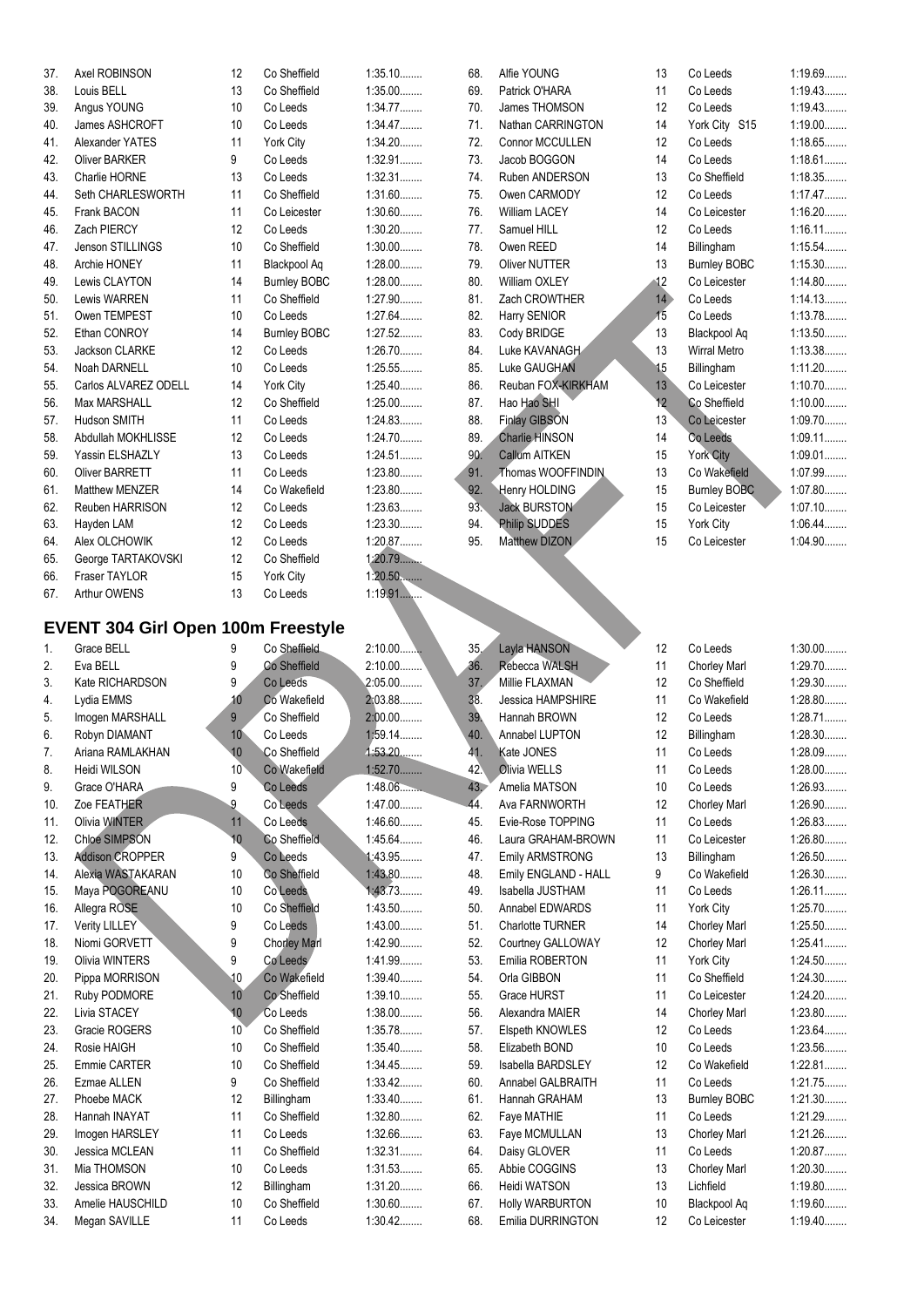|            | Ella COLEMAN                                |                 | Co Leeds            |           |      |                         |                 |                     | 1:09.62   |
|------------|---------------------------------------------|-----------------|---------------------|-----------|------|-------------------------|-----------------|---------------------|-----------|
| 69.        |                                             | 11              |                     | 1:19.08   |      | 127. Lucy SHAW          | 18              | Co Sheffield        |           |
| 70.        | Grace CHARLESWORTH                          | 14              | Co Sheffield        | 1:19.03   | 128. | Zoe SUDDES              | 14              | York City           | 1:09.50   |
| 71.        | <b>Isabelle RHODES</b>                      | 14              | York City           | 1:18.90   | 129. | Kaitlyn WHITE           | 14              | York City           | 1:09.30   |
| 72.        | Evelyn JONES                                | 11              | Co Sheffield        | 1:18.61   | 130. | Jessica WOODS           | 12              | Co Leeds            | 1:09.26   |
| 73.        | Eloise ANDREASEN                            | 12              | Co Leeds            | 1:18.53   | 131. | Dorothy PLUMPTON        | 12              | Co Leicester        | $1:09.20$ |
| 74.        | Sophie BELL                                 | 11              | Co Sheffield        | 1:18.36   | 132. | Amber FINLAY            | 14              | Co Sheffield        | 1:09.07   |
| 75.        | Sophie SMITH                                | 13              | Lichfield           | $1:18.10$ | 133. | Julia JOZWIAK           | 14              | Co Leicester        | $1:09.01$ |
| 76.        | Anna ALTUS MOR                              | 12              | York City           | 1:17.90   | 134. | Sara UNGAR              | 15              | York City           | $1:09.00$ |
| 77.        | Ava CRANFIELD                               | 12              | Co Sheffield        | 1:17.81   | 135. | Mae JOHNSTONE           | 15              | Co Leeds            | 1:08.90   |
| 78.        | Evelyn NORVOCK                              | 11              | Co Sheffield        | 1:17.80   | 136. | Ava TURNER              | 13              | York City           | 1:08.70   |
| 79.        | <b>Emily ANSTEE</b>                         | 12              | Co Wakefield        | 1:17.80   | 137. | Ellie ROWSON            | 14              | York City           | $1:08.50$ |
| 80.        | Lucy CHARLESWORTH                           | 12              | <b>Burnley BOBC</b> | 1:17.70   | 138. | Millie DARRAND          | 13              | York City           | 1:08.30   |
| 81.        | Georgina ROYCE                              | 12              | <b>York City</b>    | 1:17.70   | 139. | Isla CAUDWELL           | 14              | Co Sheffield        | 1:08.30   |
| 82.        | Ava BRADLEY                                 | 12              | Co Leeds            | 1:17.64   | 140. | Emily RICKETTS          | 13 <sup>°</sup> | Billingham          | 1:08.23   |
| 83.        | Daisy BRANNEN                               | 12              | Co Leeds            | 1:17.60   | 141. | Mia PRICKETT            | 16              | <b>Burnley BOBC</b> | 1:08.10   |
| 84.        | Millicent WIGGINS                           | 12              | Lichfield           | 1:17.50   | 142. | Darcey BLACKER          | 13              | Co Leeds            | $1:08.06$ |
| 85.        | Jessica CRAIG                               | 13              | York City           | 1:17.40   | 143. | Chloe MACDONALD         | 13              | York City           | $1:08.00$ |
| 86.        | Olivia PLEWES                               | 11              | <b>Chorley Marl</b> | 1:17.40   | 144. | <b>Molly NORTON</b>     | 12              | Co Leeds            | 1:07.74   |
| 87.        | Lucy WAINWRIGHT                             | 11              | Co Leeds            | 1:17.15   | 145. | Eve HIBBERT             | 12 <sup>°</sup> | Co Sheffield        | 1:07.58   |
| 88.        | Esmae NOSS                                  | 11              | Co Leicester        | $1:17.00$ | 146. | <b>Bailey CARTER</b>    | 13              | Co Sheffield        | $1:07.41$ |
| 89.        | <b>Isla CALLARD</b>                         | 12              | York City           | 1:16.70   | 147. | Jessica OXLEY           | 13              | Co Leicester        | $1:07.40$ |
| 90.        | Sophie CONWAY                               | 13              | Lichfield           | 1:16.50   | 148. | <b>Beatrice ROBERTS</b> | 15              | York City           | 1:07.29   |
| 91.        | Daisy SIMPSON                               | 14              | Co Sheffield        | 1:16.49   | 149. | Jessica HUSSEY          | 17              | Co Leicester        | $1:07.20$ |
| 92.        | Samantha TAYLOR                             | 11              | York City           | 1:16.40   |      | 150. Annabelle HART     | 13              | Co Leeds            | $1:07.20$ |
| 93.        | Amit MALTZ                                  | 11              | Co Leeds            | 1:16.35   | 151. | Sophia QUINNELL         | 16              | York City           | $1:07.00$ |
| 94.        | Lotty MOTTRAM                               | 13              | Co Sheffield        | 1:16.35   | 152. | Maisie-Leigh SIMPSON    | 12              | Co Leicester        | 1:06.90   |
| 95.        | Marta UCIECHA                               | 12              | Co Leicester        | 1:16.30   | 153. | <b>Olivia EDGAR</b>     | 13              | Chorley Marl        | 1:06.81   |
| 96.        | Maisie SHAW                                 | 11              | Co Sheffield        | 1:15.66   | 154. | Lola CRAGG              | 15              | <b>Burnley BOBC</b> | 1:06.80   |
|            | Annabelle-Rose BARTLES                      | 15              | Co Sheffield        | 1.15.30   | 155. | Isla HEATHCOTE          | 13              | Co Sheffield        | 1:06.61   |
| 97.<br>98. |                                             | 10              | Co Leeds            | 1:15.14   | 156. |                         | 12              |                     | 1:06.53   |
|            | <b>Isabelle HALL</b>                        |                 |                     |           |      | Annabelle ROGAN         |                 | Wirral Metro        |           |
| 99.        | Ella JORDAN                                 | 11              | Co Leeds            | 1:14.85   | 157. | Annabelle LOFT          | 14              | York City           | $1:06.40$ |
| 100.       | <b>Holly MASON</b>                          | 13              | Lichfield           | 1:14.70   | 158. | <b>Alice AITKEN</b>     | 13              | York City           | 1:06.23   |
| 101.       | Cordelia ROBERTS                            | 12              | Co Leeds            | $1:14.68$ | 159. | <b>Evelyn DURKIN</b>    | 12              | Co Sheffield        | 1:06.21   |
| 102.       | Nellie WILSON                               | 14              | <b>Burnley BOBC</b> | 1:14.60   | 160. | Maya SMITH              | 14              | <b>Burnley BOBC</b> | 1:06.20   |
| 103.       | Eloise GUNN                                 | 14              | <b>York City</b>    | $1:14.22$ | 161. | Freya WINGFIELD-DOBBS   | 16              | Co Leicester        | 1:05.80   |
| 104.       | Sophia HEWINGS                              | 12              | Co Wakefield        | 1:14.15   | 162. | Phoebe FIXTER           | 17              | Billingham          | 1:05.71   |
| 105.       | Olivia WOOD                                 | 12              | Co Sheffield        | 1:13.92   | 163. | Angelina SPENCER        | 14              | <b>Burnley BOBC</b> | 1:05.70   |
| 106.       | Isabelle KING                               | 12              | Co Leeds            | 1:13.53   | 164. | Alexandra TARTAKOVSKI   | 14              | Co Sheffield        | 1:05.50   |
| 107.       | <b>Isla DAVERAN</b>                         | 11              | Co Sheffield        | 1:13.36   | 165. | Janie FINCH             | 12              | Co Leicester        | 1:05.50   |
| 108.       | Eloise FROUDE                               | 17              | Lichfield           | 1:13.30   |      | 166. Maddison MCFADDEN  | 15              | <b>Burnley BOBC</b> | 1:05.49   |
| 109.       | Sophia THOM                                 | 12 <sup>5</sup> | <b>York City</b>    | 1:12.50   |      | 167. Olivia BELL        | 14              | Co Sheffield        | 1:05.40   |
| 110.       | Abigail BEIGHTON                            | 11              | Co Sheffield        | 1:12.48   | 168. | Cerys THOMPSON          | 13              | Lichfield           | 1:05.30   |
| 111.       | Hiu Ching CHAN                              | 12              | York City           | $1:12.00$ | 169. | Jasmine BULLOUGH-TEAL   | 15              | <b>Burnley BOBC</b> | 1:05.08   |
| 112.       | Eva HEWER                                   | 14              | Co Leeds            | 1:11.87   | 170. | Mabel ROBERTSON         | 14              | Co Sheffield        | $1:05.00$ |
| 113.       | <b>Isabel MARSTON</b>                       | 13              | Co Leicester        | 1:11.80   | 171. | Katrina TUTOVEANU       | 14              | Co Sheffield        | 1:04.65   |
| 114.       | Abigail JAMES                               | 12              | York City           | 1:11.59   | 172. | Aine HUGHES             | 17              | Co Sheffield        | 1:04.60   |
| 115.       | Daisy HAIGH                                 | 14              | Co Sheffield        | 1:11.30   | 173. | Hannah O'BRIEN          | 15              | Blackpool Aq        | 1.04.46   |
| 116.       | Lana PORTMAN                                | 14              | Co Sheffield        | 1:11.20   | 174. | Isabel BRIERLEY         | 15              | Blackpool Aq        | 1:04.40   |
| 117.       | Seren COOMBES                               | 13              | <b>Wirral Metro</b> | $1:11.10$ | 175. | Elizabeth GREGSON       | 15              | Blackpool Aq        | 1:04.32   |
| 118.       | Robyn HOWARD                                | 12              | Co Leeds            | 1:11.08   | 176. | Georgia CLOUGH          | 16              | Billingham          | 1:04.31   |
| 119.       | Kayleigh HATFIELD                           | 15              | Billingham          | $1:11.00$ | 177. | Annabel RUSSELL         | 16              | Co Leicester        | 1:04.20   |
| 120.       | Sophie WRIGHT                               | 14              | <b>Wirral Metro</b> | 1:10.87   | 178. | Charlotte DENIZ         | 17              | York City           | $1:04.20$ |
| 121.       | Eleanor SHARP                               | 15              | Billingham          | 1:10.84   | 179. | Daisy BALL              | 13              | Co Wakefield        | 1:04.10   |
| 122.       | Kira PICKLES                                | 15              | <b>Bumley BOBC</b>  | 1:10.57   | 180. | Caitlin O'BRIEN         | 18              | Blackpool Aq        | 1:03.86   |
| 123.       | Olivia MCSEVENY                             | 12              | <b>York City</b>    | $1:10.50$ | 181. | Hannah WAKELIN          | 15              | Co Sheffield        | 1:03.53   |
| 124.       | Louise GATHERGOOD                           | 15              | Lichfield           | 1:10.30   | 182. | Lucy BETSHO             | 18              | Billingham          | $1:01.20$ |
|            | Sienna CHUNG                                |                 |                     | $1:10.00$ |      |                         |                 |                     | 1:01.10   |
| 125.       |                                             | 12              | Co Sheffield        |           | 183. | <b>Hattie VARLEY</b>    | 17              | <b>Burnley BOBC</b> |           |
| 126.       | Poppy O'SULLIVAN                            | 12              | Lichfield           | 1:09.76   | 184. | Olivia THOM             | 16              | York City           | $1:00.50$ |
|            | <b>EVENT 305 Boy Open 200m Breaststroke</b> |                 |                     |           |      |                         |                 |                     |           |
| 1.         | George JOHNSON                              | 11              | Co Sheffield        | 4:20.65   | 8.   | Ernesto GARCIA          | 10              | Co Sheffield        | 4:04.57   |
| 2.         | Matthew RICHARDSON                          | 13              | <b>Chorley Marl</b> | 4:17.23   | 9.   | George JONES            | 9               | Co Leeds            | 4:04.19   |
| 3.         | William DUNN                                | 11              | Co Leeds            | 4:15.00   | 10.  | James ASPINALL          | 11              | Co Sheffield        | 4:03.20   |
| 4.         | Theo GILBERT                                | 9               | Co Leeds            | 4:15.00   | 11.  | George KING             | 10              | Co Leeds            | $4:00.00$ |
| 5.         | Oliver ATHA                                 | 10              | Co Leeds            | 4:10.00   | 12.  | Angus YOUNG             | 10              | Co Leeds            | 3:58.41   |
| 6.         | Dexter GROCOCK                              | 10              | Co Sheffield        | 4:09.70   | 13.  | Robson HART             | 9               | Co Leeds            | $3:50.00$ |
| 7.         | Thomas HORNE                                | 11              | Co Leeds            | 4:06.92   | 14.  | Louis BELL              | 13              | Co Sheffield        | $3:45.00$ |
|            |                                             |                 |                     |           |      |                         |                 |                     |           |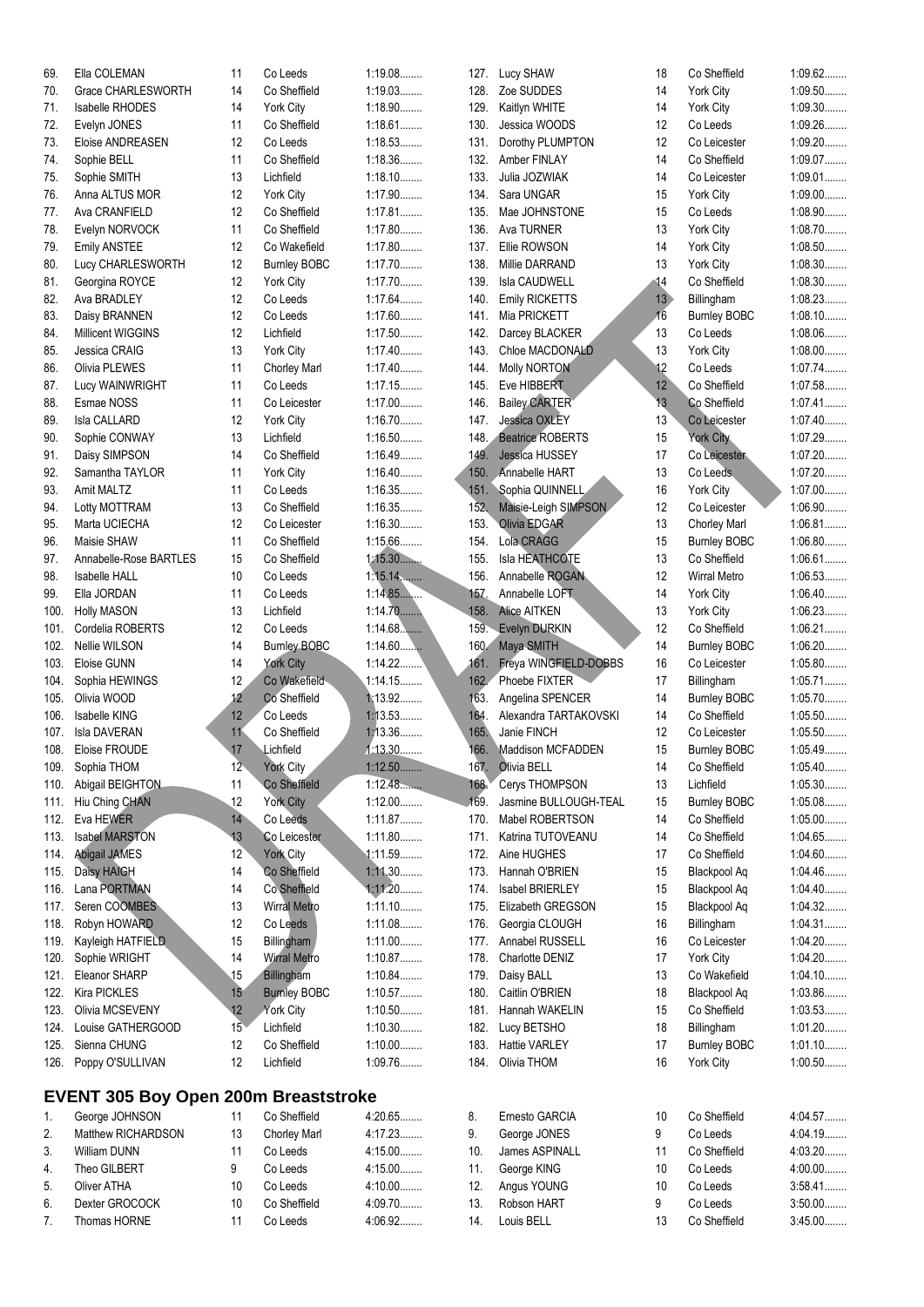| 15.               | Sebastian HUNTER                          | 12             | Co Leeds             | 3:42.91        | 34.        | Logan WARBURTON               | 12              | Blackpool Aq                    | 3:10.60                                                                |
|-------------------|-------------------------------------------|----------------|----------------------|----------------|------------|-------------------------------|-----------------|---------------------------------|------------------------------------------------------------------------|
| 16.               | James ASHCROFT                            | 10             | Co Leeds             | 3:37.92        | 35.        | Harry OSBORNE                 | 10              | Co Sheffield                    | 3:05.66                                                                |
| 17.               | Seth JONES                                | 11             | Co Leeds             | 3:36.45        | 36.        | Hal SHUTTLEWORTH              | 14              | <b>Burnley BOBC</b>             | 3:04.60                                                                |
| 18.               | Dean NENOV                                | 12             | Co Leeds             | 3:36.04        | 37.        | <b>Arthur OWENS</b>           | 13              | Co Leeds                        | 3:03.98                                                                |
|                   |                                           |                |                      |                |            |                               | 12              |                                 |                                                                        |
| 19.               | Isaac FOY                                 | 13             | Co Leeds             | 3:32.80        | 38.        | Ben COOK                      |                 | <b>Burnley BOBC</b>             | 3:03.90                                                                |
| 20.               | Vincent NAVARRO                           | 12             | Co Sheffield         | 3:31.51        | 39.        | Zach CROWTHER                 | 14              | Co Leeds                        | 3:03.22                                                                |
| 21.               | Zach PIERCY                               | 12             | Co Leeds             | 3:28.70        | 40.        | Oliver CLAYDON SMITH          | 12              | Co Sheffield                    | 3:02.70                                                                |
| 22.               | Rory KING                                 | 12             | Co Leeds             | 3:27.26        | 41.        | Max DAWSON                    | 13              | Co Sheffield                    | 3:01.84                                                                |
| 23.               | Axel ROBINSON                             | 12             | Co Sheffield         | 3:26.20        | 42.        | <b>Thomas BINNS</b>           | 14              | <b>Burnley BOBC</b>             | 2:58.20                                                                |
| 24.               | Gethin SINCLAIR                           | 13             | Co Sheffield         | 3:24.10        | 43.        | Rudi CHAN                     | 15              | York City                       | 2:58.00                                                                |
|                   |                                           |                |                      |                |            |                               |                 |                                 |                                                                        |
| 25.               | Halo BENTLEY-HICKS                        | 11             | Co Leeds             | 3:23.23        | 44.        | Nathan CARRINGTON             | 14              | York City SB15                  | 2:56.30                                                                |
| 26.               | Yassin ELSHAZLY                           | 13             | Co Leeds             | 3:22.48        | 45.        | Charlie HINSON                | 14              | Co Leeds                        | 2:55.84                                                                |
| 27.               | <b>Richard LEE</b>                        | 13             | Co Sheffield         | 3:18.08        | 46.        | Thomas WOOFFINDIN             | $\sqrt{3}$      | Co Wakefield                    | 2:55.24                                                                |
| 28.               | Charlie HORNE                             | 13             | Co Leeds             | 3:16.12        | 47.        | Will BYRAM                    | 15 <sub>2</sub> | Co Wakefield                    | 2:55.10                                                                |
| 29.               | Ryan MILNER                               | 13             | Co Leeds             | 3:13.46        | 48.        | <b>Toby MARSHALL</b>          | $\sqrt{15}$     | Co Sheffield                    | 2:54.11                                                                |
| 30.               | Hayden LAM                                | 12             | Co Leeds             | 3:12.29        | 49.        | Henry HOLDING                 | 15              | <b>Burnley BOBC</b>             | 2:53.10                                                                |
|                   |                                           |                |                      |                |            |                               |                 |                                 |                                                                        |
| 31.               | Alfie YOUNG                               | 13             | Co Leeds             | 3:11.23        | 50.        | Jamie BALL                    | 17              | <b>Burnley BOBC</b>             | 2:49.10                                                                |
| 32.               | Owen CARMODY                              | 12             | Co Leeds             | $3:11.11$      | 51.        | Theo CLARK                    | 19              | Co Sheffield                    | 2:40.00                                                                |
| 33.               | Matei STOICESCU                           | 12             | Co Leeds             | 3:11.09        | 52.        | Harry BENZIES                 | 17              | <b>Bassetlaw SS</b>             | 2:32.66                                                                |
|                   |                                           |                |                      |                |            |                               |                 |                                 |                                                                        |
|                   | <b>EVENT 306 Girl Open 200m Butterfly</b> |                |                      |                |            |                               |                 |                                 |                                                                        |
|                   |                                           |                |                      |                |            |                               |                 |                                 |                                                                        |
| 1.                | Amit MALTZ                                | 11             | Co Leeds             | 3:46.26        | 13.        | Lydia BROWN                   | 14              | Co Sheffield                    | $3:05.00$                                                              |
| 2.                | Amelia MATSON                             | 10             | Co Leeds             | 3:44.24        | 14.        | Faye MCMULLAN                 | 13              | Chorley Mark                    | 3:04.54                                                                |
| 3.                | Erin BENTLEY                              | 11             | Co Leeds             | 3:40.67        | 15.        | Millie PICKLES                | 14              | <b>Burnley BOBC</b>             | $3:04.00$                                                              |
| 4.                | Evelyn KIK                                | 11             | Co Sheffield         | $3:30.00$      | 16.        | <b>Molly NORTON</b>           | 12              | Co Leeds                        | 3:02.30                                                                |
| 5.                | Eloise GUNN                               | 14             | <b>York City</b>     | 3:29.50        | 17.        | Darcey BLACKER                | 13              | Co Leeds                        | 2:58.00                                                                |
|                   |                                           |                |                      |                |            |                               |                 |                                 | 2:52.12                                                                |
| 6.                | Ella COLEMAN                              | 11             | Co Leeds             | 3:24.62        | 18.        | Seren COOMBES                 | 13              | <b>Wirral Metro</b>             |                                                                        |
| 7.                | Payton MARSKI                             | 12             | Co Leicester         | 3:13.30        | 19.        | Mia WROE                      | 15              | <b>Burnley BOBC</b>             | 2:48.60                                                                |
| 8.                | Anabella CHAMBERS                         | 13             | Co Leeds             | 3:13.13        | 20.        | Isla HEATHCOTE                | 13              | Co Sheffield                    | 2:43.58                                                                |
| 9.                | Scarlett SAMPSON                          | 13             | Co Sheffield         | 3:11.62        | 21.        | Eve HIBBERT                   | 12              | Co Sheffield                    | 2:40.00                                                                |
| 10.               | Isla YATES                                | 14             | York City            | 3:07.40        | 22.        | Poppy SCOTCHBROOK             | 15              | Co Leicester                    | 2:36.76                                                                |
| 11.               | Scarlett CLARKSON                         | 12             | Co Leeds             | 3:06.83        | 23.        | Freya TYAS                    | 17              | York City                       | 2:31.60                                                                |
|                   |                                           |                |                      |                |            |                               |                 |                                 |                                                                        |
| 12.               | Florence DIXON                            | 11             | Co Leeds             | $3:05.12$      |            |                               |                 |                                 |                                                                        |
|                   |                                           |                |                      |                |            |                               |                 |                                 |                                                                        |
|                   | <b>EVENT 307 Boy Open 50m Freestyle</b>   |                |                      |                |            |                               |                 |                                 |                                                                        |
| 1.                | <b>Isaac ROBINSON</b>                     | 9              | Co Sheffield         | $1:30.40$      | 33.        | Lucas WELLS                   | 11              | Co Leeds                        | 36.83                                                                  |
| 2.                | Joshua WRIGHT                             | 9              | Co Leeds             | 1:01.90        | 34.        | Thomas HORNE                  | 11              | Co Leeds                        | 36.73                                                                  |
|                   |                                           | 9              | Co Sheffield         | $1:00.00$      | 35.        |                               | 10              | Co Leeds                        | 36.68                                                                  |
| 3.                | Harry SELLARS                             |                |                      |                |            | George KING                   |                 |                                 |                                                                        |
| 4.                | Richard O'KEEFE                           | 11             | Co Wakefield         | $1:00.00$      | 36.        | Dalton ELLWOOD                | 11              | Co Leeds                        | 36.30                                                                  |
| 5.                | Joshua DAVIS                              | 10             | Co Sheffield         | 52.19          | 37.        | <b>Jack PERKS</b>             | 15              | Lichfield                       | $36.00$                                                                |
| 6.                | Charlie NDLOVU                            | 10             | Co Sheffield         | $51.40$        | 38.        | Sebastian HUNTER              | 12              | Co Leeds                        | 35.82                                                                  |
| 7.                | Charlie BRADLEY                           | 9              | Co Leeds             | 50.01          | 39.        | Louis BELL                    | 13              | Co Sheffield                    | 35.69                                                                  |
| 8.                | Marcus DENNIS                             | $\overline{9}$ | Co Leeds             | $50.00$        | 40.        | Abdullah MOKHLISSE            | 12              | Co Leeds                        | 35.67                                                                  |
|                   |                                           |                |                      |                |            |                               |                 |                                 |                                                                        |
| 9.                | <b>Oliver ATHA</b>                        | 10             | Co Leeds             | 50.00          | 41.        | Benjamin MORRIS               | 13              | Co Leeds                        | 35.53                                                                  |
| 10.               | Elias JONES                               | 11             | Co Sheffield         | 49.40          | 42.        | Ryan MILNER                   | 13              | Co Leeds                        | 35.45                                                                  |
| 11.               | Theo GILBERT                              | 9              | Co Leeds             | 48.50          | 43.        | James ASHCROFT                | 10              | Co Leeds                        | 35.37                                                                  |
| 12.               | Alfie LIPTROT                             | 11             | <b>Chorley Marl</b>  | 46.43          | 44.        | Alfie CRAGGS                  | 11              | Co Leeds                        | 35.22                                                                  |
| 13.               | Jacob DYER                                | 10             | Co Leeds             | 44.30          | 45.        | Noah DARNELL                  | 10              | Co Leeds                        | 35.19                                                                  |
| 14.               | Ethan MEWSE                               | 11             | Co Leeds             | 44.10.         | 46.        | Archie HONEY                  | 11              | Blackpool Aq                    | $35.02$                                                                |
|                   |                                           |                |                      |                |            |                               |                 |                                 |                                                                        |
| 15.               | George JONES                              | 9              | Co Leeds             | 44.10.         | 47.        | Frank BACON                   | 11              | Co Leicester                    | $35.00$                                                                |
| 16.               | Luca TOWNLEY                              | 10             | <b>Chorley Marl</b>  | 43.09          | 48.        | William SHEARS                | 13              | Chorley Marl                    | 34.97                                                                  |
| 17.               |                                           |                | Co Leeds             | 43.05          | 49.        | Axel ROBINSON                 | 12              | Co Sheffield                    | 34.89                                                                  |
|                   | Ellis HARGREAVES                          | 10             |                      |                |            |                               |                 |                                 |                                                                        |
|                   |                                           |                |                      |                |            |                               |                 |                                 |                                                                        |
| 18.               | Benjamin HANGULA                          | 11             | Co Wakefield         | 42.70          | 50.        | Seth JONES                    | 11              | Co Leeds                        | 34.84                                                                  |
| 19.               | Rhodri SHARP                              | 12             | Billingham           | 42.30          | 51.        | <b>Oliver BARRETT</b>         | 11              | Co Leeds                        | 34.67                                                                  |
| 20.               | Daniel MANSELL                            | 13             | Billingham           | 41.40          | 52.        | Daniel ROBERTS                | 11              | Billingham                      | 34.47                                                                  |
| 21.               | William WEBSTER                           | 10             | Co Sheffield         | 41.37          | 53.        | Zach PIERCY                   | 12              | Co Leeds                        | 34.09                                                                  |
| 22.               | James LAYTON                              | 12             | York City            | 40.70          | 54.        | Rory KING                     | 12              | Co Leeds                        | 33.92                                                                  |
| 23.               | Alexander YATES                           | 11             | York City            | 40.60          | 55.        |                               | 13              | Billingham                      |                                                                        |
|                   |                                           |                |                      |                |            | William LAWSON                |                 |                                 |                                                                        |
|                   | Matthew RICHARDSON                        | 13             | <b>Chorley Marl</b>  | 39.90          | 56.        | Demilade AYEMOWA              | 11              | Co Leeds                        |                                                                        |
| 24.<br>25.        | William DUNN                              | 11             | Co Leeds             | 39.84          | 57.        | Matthew MENZER                | 14              | Co Wakefield                    | 33.72                                                                  |
|                   | John GRAHAM-BROWN                         | 9              | Co Leicester         | 39.50          | 58.        | Dean NENOV                    | 12              | Co Leeds                        |                                                                        |
|                   | Hogan LAM                                 | 10             | Co Leeds             | 38.98          | 59.        | Carlos ALVAREZ ODELL          | 14              | York City                       |                                                                        |
|                   | Angus YOUNG                               | 10             | Co Leeds             | 38.75          | 60.        | Max MARSHALL                  | 12              | Co Sheffield                    |                                                                        |
| 26.<br>27.<br>28. |                                           | 9              | Co Leeds             | 38.12          | 61.        |                               | 11              | Co Leeds                        |                                                                        |
| 29.               | Leo LI                                    |                |                      |                |            | Hudson SMITH                  |                 |                                 |                                                                        |
| 30.               | <b>Oliver BARKER</b>                      | 9              | Co Leeds             | 37.92          | 62.        | Jackson CLARKE                | 12              | Co Leeds                        | 33.10                                                                  |
| 31.<br>32.        | Jacob PALMER<br>Robson HART               | 13<br>9        | Co Leeds<br>Co Leeds | 37.22<br>37.18 | 63.<br>64. | Charlie HORNE<br>Ethan CONROY | 13<br>14        | Co Leeds<br><b>Burnley BOBC</b> | $33.90$<br>33.80<br>33.71<br>33.70<br>33.60<br>33.37<br>32.95<br>32.90 |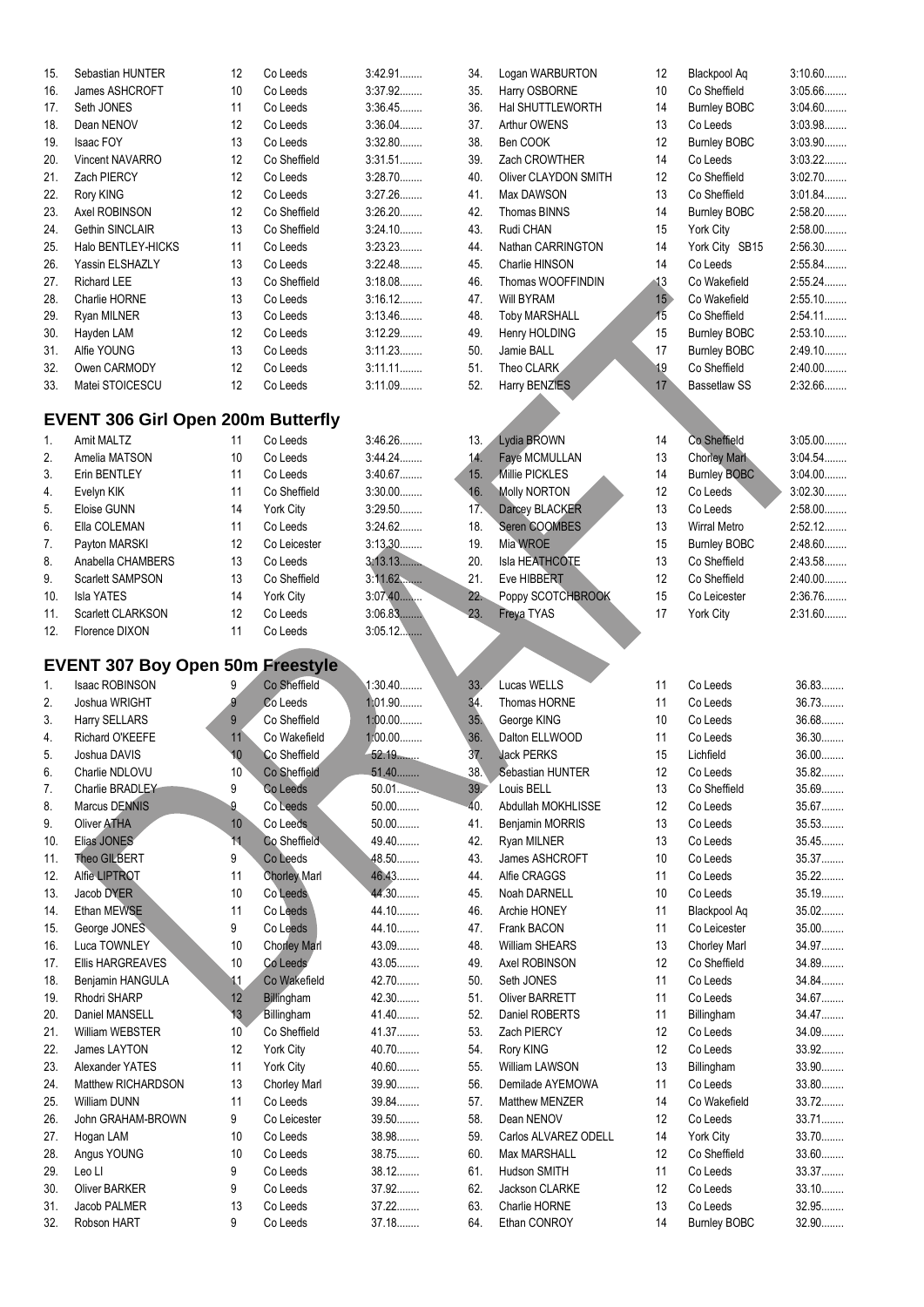| 65.      | Lewis CLAYTON                             | 14              | <b>Burnley BOBC</b>          | 32.90                  | 88.        | Owen WILSON                             |
|----------|-------------------------------------------|-----------------|------------------------------|------------------------|------------|-----------------------------------------|
| 66.      | <b>Isaac FOY</b>                          | 13              | Co Leeds                     | 32.83                  | 89.        | Samuel HILL                             |
| 67.      | George TARTAKOVSKI                        | 12              | Co Sheffield                 | 32.73                  | 90.        | Harry SENIOR                            |
| 68.      | Logan WARBURTON                           | 12              | Blackpool Aq                 | 32.66                  | 91.        | Ben COOK                                |
| 69.      | James THOMSON                             | 12              | Co Leeds                     | 32.53                  | 92.        | Lewis FITCH                             |
| 70.      | Max DAWSON                                | 13              | Co Sheffield                 | 32.48                  | 93.        | Reuban FOX-KIRKHAM                      |
| 71.      | Reuben HARRISON                           | 12              | Co Leeds                     | 32.42                  | 94.        | <b>Jack BURSTON</b>                     |
| 72.      | Owen TEMPEST                              | 10              | Co Leeds                     | 32.23                  | 95.        | Luke KAVANAGH                           |
| 73.      | Matei STOICESCU                           | 12              | Co Leeds                     | 32.21                  | 96.        | Henry HOLDING                           |
| 74.      | Alex OLCHOWIK                             | 12              | Co Leeds                     | 32.19                  | 97.        | Cody BRIDGE                             |
| 75.      | Alfie YOUNG                               | 13              | Co Leeds                     | 31.89                  | 98.        | Zach CROWTHER                           |
| 76.      | <b>Connor MCCULLEN</b>                    | 12              | Co Leeds                     | $31.44$                | 99.        | Harry FLEET                             |
| 77.      | Nathan CARRINGTON                         | 14              | York City S15                | $31.40$                | 100.       | Owen REED                               |
| 78.      | Hayden LAM                                | 12              | Co Leeds                     | 31.38                  | 101.       | Charlie HINSON                          |
| 79.      | Jacob BOGGON                              | 14              | Co Leeds                     | $31.20$                | 102.       | Will BYRAM                              |
| 80.      | Patrick O'HARA                            | 11              | Co Leeds                     | 31.05                  | 103.       | Lucas STABLER                           |
| 81.      | <b>William LACEY</b>                      | 14              | Co Leicester                 | $31.00$                | 104.       | Jamie BALL                              |
| 82.      | Yassin ELSHAZLY                           | 13              | Co Leeds                     | 30.71                  | 105.       | Matthew DIZON                           |
| 83.      | Jacob HASLINGDEN                          | 13              | Co Sheffield                 | 30.68                  | 106.       | Miles KINLEN                            |
| 84.      | Arthur OWENS                              | 13              | Co Leeds                     | 30.67                  | 107.       | Samuel CHARLESWORTH                     |
| 85.      | Oliver NUTTER                             | 13              | <b>Burnley BOBC</b>          | $30.60$                | 108.       | Luke GAUGHAN                            |
| 86.      | Theo WHITTAKER                            | 14              | <b>Burnley BOBC</b>          | $30.20$                |            | 109. David GILLESPIE                    |
| 87.      | Fraser TAYLOR                             | 15              | York City                    | 30.10                  | 110.       | Max UPTON                               |
|          |                                           |                 |                              |                        |            |                                         |
|          | <b>EVENT 308 Girl Open 50m Backstroke</b> |                 |                              |                        |            |                                         |
| 1.       | Jamelia MANSELL                           | 9               | Co Sheffield                 | 1:06.74                | 43.        | Olivia WINTER                           |
|          |                                           |                 |                              |                        |            |                                         |
| 2.       | Eva BELL                                  | 9               | Co Sheffield                 | $1:05.00$              | 44.        | <b>Emily MCSEVENY</b>                   |
| 3.       | <b>Felicity WINDER</b>                    | 10              | Co Sheffield                 | $1:05.00$              | 45.        | <b>Annabel EDWARDS</b>                  |
| 4.       | Grace BELL                                | 9<br>9          | Co Sheffield                 | $1:05.00$<br>$1.04.50$ | 46.<br>47. | Faye MCMULLAN<br>Grace CHARLESWORTH     |
| 5.       | Molly STEWART                             | 9               | Co Sheffield                 | $1:01.90$              | 48.        |                                         |
| 6.<br>7. | Zara JONES                                | 10              | Co Sheffield                 | $1:01.18$              | 49.        | Abbie COGGINS                           |
| 8.       | Ariana RAMLAKHAN                          | 10              | Co Sheffield<br>Co Wakefield | $1:00.10$              | 50.        | <b>Emily ARMSTRONG</b><br>Megan SAVILLE |
| 9.       | Lydia EMMS<br>Nina KHAN                   | 9               | Co Leeds                     | $1:00.00$              | 51.        | Elizabeth BOND                          |
| 10.      | Zoe FEATHER                               | 9               | Co Leeds                     | 58.80                  | 52.        | <b>Heidi WATSON</b>                     |
| 11.      | Robyn DIAMANT                             | 10              | Co Leeds                     | 58.60                  | 53.        | Olivia GIBSON                           |
| 12.      | Heidi WILSON                              | 10              | Co Wakefield                 | 57.50                  | 54.        | Lucy WAINWRIGHT                         |
| 13.      | Maya POGOREANU                            | 10              | Co Leeds                     | 56.13                  | 55.        | Emilia ROBERTON                         |
| 14.      | Niomi GORVETT                             | $\overline{9}$  | Chorley Marl                 | 54.70                  | 56.        | Laura GRAHAM-BROWN                      |
| 15.      | Livia STACEY                              | 10              |                              | $53.36$                | 57.        | Anabella CHAMBERS                       |
| 16.      | Allegra ROSE                              | 10 <sup>°</sup> | Co Leeds<br>Co Sheffield     | $53.00$                | 58.        | <b>Emily ANSTEE</b>                     |
| 17.      | Jessica BROWN                             | 12              | <b>Billingham</b>            | 52.70                  | 59.        | Isabelle HALL                           |
| 18.      | Abigail CULSHAW                           | 10              | <b>Chorley Marl</b>          | 52.70                  | 60.        | Annabel GALBRAITH                       |
| 19.      | Anna ALTUS MOR                            | 12              | York City                    | 52.68                  | 61.        | Hannah GRAHAM                           |
| 20.      | <b>Isla CALLARD</b>                       | 12              | York City                    | 51.46                  | 62.        | Amit MALTZ                              |
| 21.      | Olivia WINTERS                            | 9               | Co Leeds                     | $50.50$                | 63.        | Elspeth KNOWLES                         |
| 22.      | E ABBATIELLO-CROSTHWAI                    | 11              | Co Wakefield                 | 50.40                  | 64.        | Olivia WELLS                            |
| 23.      | Grace O'HARA                              | 9               | Co Leeds                     | 49.81                  | 65.        | Eva HEWER                               |
| 24.      | Orla WILD                                 | 10              | <b>Chorley Marl</b>          | 49.80                  | 66.        | Olivia PLEWES                           |
| 25.      | Pippa MORRISON                            | 10              | Co Wakefield                 | 49.20.                 | 67.        | Kayleigh HATFIELD                       |
| 26.      | Emily ENGLAND - HALL                      | 9               | Co Wakefield                 | 49.09                  | 68.        | Lucy CHARLESWORTH                       |
| 27.      | Hannah BROWN                              | 12              | Co Leeds                     | 47.80                  | 69.        | Millicent WIGGINS                       |
| 28.      | Imogen HARSLEY                            | 11              | Co Leeds                     | 47.48                  | 70.        | Daisy GLOVER                            |
| 29.      | Mia THOMSON                               | 10              | Co Leeds                     | 47.28                  | 71.        | Sophie SMITH                            |
| 30.      | Faye MATHIE                               | 11              | Co Leeds                     | 47.10                  | 72.        | Marta UCIECHA                           |
| 31.      | Courtney GALLOWAY                         | 12              | Chorley Marl                 | 46.64                  | 73.        | <b>Molly NORTON</b>                     |
| 32.      | Rebecca WALSH                             | 11              | Chorley Marl                 | 46.30                  | 74.        | Sophie CONWAY                           |
| 33.      | Ava FARNWORTH                             | 12              | Chorley Marl                 | 46.00                  | 75.        | Samantha TAYLOR                         |
| 34.      | Daisy BRANNEN                             | 12              | Co Leeds                     | 45.11                  | 76.        | Eloise ANDREASEN                        |
| 35.      | Isabella JUSTHAM                          | 11              | Co Leeds                     | 45.05                  | 77.        | Niamh WHITAKER                          |
| 36.      | Raya PRODANOVA                            | 12              | Co Leeds                     | 45.04                  | 78.        | Sophia HEWINGS                          |
| 37.      | Phoebe MACK                               | 12              | Billingham                   | 44.80                  | 79.        | Millie DARRAND                          |
| 38.      | Isabella BARDSLEY                         | 12              | Co Wakefield                 | 44.60                  | 80.        | Ava BRADLEY                             |
| 39.      | Annabel LUPTON                            | 12              | Billingham                   | 44.50                  | 81.        | Esmae NOSS                              |
| 40.      | Isabelle RHODES                           | 14              | York City                    | 44.40                  | 82.        | Georgina ROYCE                          |
| 41.      | Freya ELLIS                               | $10$            | Co Leeds                     | 44.32                  | 83.        | Ellie AKHTAR                            |
|          |                                           |                 |                              |                        |            |                                         |

42. Charlotte TURNER 14 Chorley Marl 44.30........

| 88.  | Owen WILSON            | 12     | <b>Burnley BOBC</b> | 30.03   |
|------|------------------------|--------|---------------------|---------|
| 89.  | Samuel HILL            | 12     | Co Leeds            | $30.02$ |
| 90.  | Harry SENIOR           | 15     | Co Leeds            | 29.95   |
| 91.  | Ben COOK               | 12     | <b>Burnley BOBC</b> | 29.73   |
| 92.  | Lewis FITCH            | 14     | Co Leicester        | 29.70   |
| 93.  | Reuban FOX-KIRKHAM     | 13     | Co Leicester        | 29.42   |
| 94.  | <b>Jack BURSTON</b>    | 15     | Co Leicester        | 29.40   |
| 95.  | Luke KAVANAGH          | 13     | Wirral Metro        | 29.25   |
|      |                        |        |                     |         |
| 96.  | Henry HOLDING          | 15     | <b>Burnley BOBC</b> | 28.87   |
| 97.  | Cody BRIDGE            | 13     | Blackpool Aq        | 28.56   |
| 98.  | Zach CROWTHER          | 14     | Co Leeds            | 28.44   |
| 99.  | Harry FLEET            | 15     | Co Leicester        | 28.23   |
| 100. | Owen REED              | 14     | Billingham          | 28.16   |
| 101. | Charlie HINSON         | $14 -$ | Co Leeds            | 27.90   |
| 102. | <b>Will BYRAM</b>      | 15     | Co Wakefield        | 27.75   |
| 103. | Lucas STABLER          | 16     | York City           | 27.53   |
| 104. | Jamie BALL             | 17     | <b>Burnley BOBC</b> | 27.32   |
| 105. | Matthew DIZON          | 15     | Co Leicester        | 27.23   |
| 106. | <b>Miles KINLEN</b>    | 15     | Co Sheffield        | 27.15   |
| 107. | Samuel CHARLESWORTH    | 17     | <b>Burnley BOBC</b> | 26.53   |
| 108. | Luke GAUGHAN           | 15     |                     | $26.22$ |
|      |                        |        | Billingham          |         |
| 109. | David GILLESPIE        | 19     | Co Sheffield        | 25.83   |
| 110. | Max UPTON              | 18     | Billingham          | 24.84   |
|      |                        |        |                     |         |
|      |                        |        |                     |         |
| 43.  | <b>Olivia WINTER</b>   | 11     | Co Leeds            | 44.09   |
| 44.  | <b>Emily MCSEVENY</b>  | 11     | York City           | 43.90   |
| 45.  | <b>Annabel EDWARDS</b> | 11     | York City           | 43.80   |
| 46.  | Faye MCMULLAN          | 13     | Chorley Marl        | 43.80   |
| 47.  | Grace CHARLESWORTH     | 14     | Co Sheffield        | 43.72   |
| 48.  | Abbie COGGINS          | 13     | Chorley Marl        | 43.60   |
| 49.  | <b>Emily ARMSTRONG</b> | 13     | Billingham          | 43.60   |
|      | Megan SAVILLE          | 11     | Co Leeds            | 43.57   |
| 50.  |                        |        |                     |         |
| 51.  | Elizabeth BOND         | 10     | Co Leeds            | 43.48   |
| 52.  | <b>Heidi WATSON</b>    | 13     | Lichfield           | 43.30   |
| 53.  | Olivia GIBSON          | 11     | Chorley Marl        | 43.30   |
| 54.  | Lucy WAINWRIGHT        | 11     | Co Leeds            | 43.06   |
| 55.  | Emilia ROBERTON        | 11     | York City           | 43.00   |
| 56.  | Laura GRAHAM-BROWN     | 11     | Co Leicester        | 42.70   |
| 57.  | Anabella CHAMBERS      | 13     | Co Leeds            | 42.31   |
| 58.  | <b>Emily ANSTEE</b>    | 12     | Co Wakefield        | 42.30   |
| 59.  | Isabelle HALL          | 10     | Co Leeds            | 42.21   |
| 60.  | Annabel GALBRAITH      | 11     | Co Leeds            | 41.90   |
| 61.  | Hannah GRAHAM          | 13     | <b>Burnley BOBC</b> | 41.80   |
| 62.  | Amit MALTZ             | 11     | Co Leeds            | 41.67   |
| 63.  | Elspeth KNOWLES        | 12     | Co Leeds            | 41.59   |
| 64.  | Olivia WELLS           | 11     | Co Leeds            | 41.43   |
|      |                        | 14     |                     | 41.37   |
| 65.  | Eva HEWER              |        | Co Leeds            |         |
| 66.  | Olivia PLEWES          | 11     | Chorley Marl        | 41.20   |
| 67.  | Kayleigh HATFIELD      | 15     | Billingham          | $41.20$ |
| 68.  | Lucy CHARLESWORTH      | 12     | <b>Burnley BOBC</b> | 41.10.  |
| 69.  | Millicent WIGGINS      | 12     | Lichfield           | 41.10.  |
| 70.  | Daisy GLOVER           | 11     | Co Leeds            | 41.05   |
| 71.  | Sophie SMITH           | 13     | Lichfield           | 41.00   |
| 72.  | Marta UCIECHA          | 12     | Co Leicester        | 40.90   |
| 73.  | Molly NORTON           | 12     | Co Leeds            | 40.50   |
| 74.  | Sophie CONWAY          | 13     | Lichfield           | 40.40   |
| 75.  | Samantha TAYLOR        | 11     | York City           | 40.30   |
| 76.  | Eloise ANDREASEN       | 12     | Co Leeds            | 40.21   |
| 77.  | Niamh WHITAKER         | 11     | <b>Burnley BOBC</b> | 40.20   |
|      |                        |        |                     | 40.00   |
| 78.  | Sophia HEWINGS         | 12     | Co Wakefield        |         |
| 79.  | Millie DARRAND         | 13     | York City           | 39.90   |
| 80.  | Ava BRADLEY            | 12     | Co Leeds            | 39.73   |
| 81.  | Esmae NOSS             | 11     | Co Leicester        | 39.58   |
| 82.  | Georgina ROYCE         | 12     | York City           | 39.40   |
| 83.  | Ellie AKHTAR           | 12     | Co Leeds            | 39.20   |
| 84.  | Ella JORDAN            | 11     | Co Leeds            | 39.01   |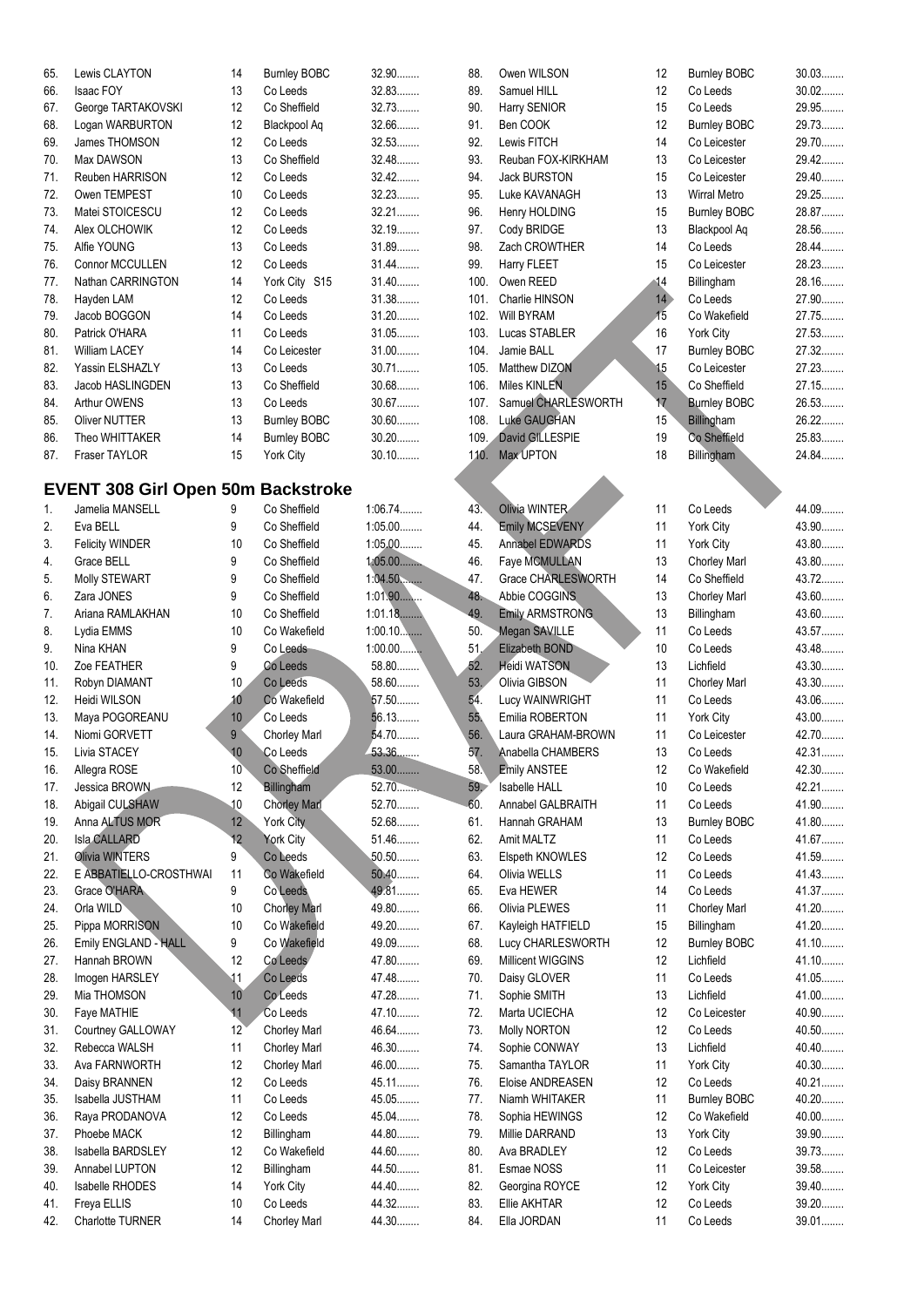85. Emma GRAHAM-BROWN 12 Co Leicester 39.00........ 86. Cordelia ROBERTS 12 Co Leeds 38.94........ 87. Carolina ALVAREZ ODELL 12 York City 38.89........ 88. Jessica CRAIG 13 York City 38.70........ 89. Izzy WILLIAMS 12 Co Sheffield 38.70........ 90. Isabel MARSTON 13 Co Leicester 38.60........ 91. Poppy O'SULLIVAN 12 Lichfield 38.46........ 92. Sophie WRIGHT 14 Wirral Metro 38.28........ 93. Florence DIXON 11 Co Leeds 38.17........<br>94. Nellie WILSON 14 Burnley BOBC 38.00........ 95. Emily RICKETTS 13 Billingham 37.90........ 96. Isabelle KING 12 Co Leeds 37.58........ 97. Hermione COAKLEY-HINES 11 Wirral Metro 37.56........ 98. Elizabeth GREGSON 15 Blackpool Aq 37.04........<br>15 Billingham 37.00........ 99. Maisie MACK 15 Billingham 100. Eloise FROUDE 17 Lichfield 37.00........ 101. Annabelle LOFT 14 York City 36.90....... 102. Angelina SPENCER 14 Burnley BOBC 36.80........<br>103. Kira PICKLES 15 Burnley BOBC 36.80........ 103. Kira PICKLES 15 Burnley BOBC 36.80........ 104. Emily MARRISON 12 Co Leeds 105. Chloe MACDONALD 13 York City 36.45........ 106. Millie PICKLES 14 Burnley BOBC 36.30........ 107. Olivia MCSEVENY 12 York City 36.30........<br>108. Eleanor SHARP 15 Billingham 36.10........ 108. Eleanor SHARP 15 Billingham 36.10........<br>109. Lucv SHAW 18 Co Sheffield 36.08........ 109. Lucy SHAW 18 Co Sheffield 36.08........<br>110. Mae JOHNSTONE 15 Co Leeds 35.74........ 110. Mae JOHNSTONE 15 Co Leeds 111. Maya SMITH 14 Burnley BOBC 35.60........

14 Burnley BOBC 38.00........

| 112. | Jasmine BULLOUGH-TEAL   | 15     | <b>Burnley BOBC</b> | 35.50   |
|------|-------------------------|--------|---------------------|---------|
| 113. | <b>Holly MASON</b>      | 13     | Lichfield           | 35.40   |
| 114. | Ava TURNER              | 13     | York City           | 35.28   |
| 115. | Maddison MCFADDEN       | 15     | <b>Burnley BOBC</b> | 35.20   |
| 116. | Phoebe FIXTER           | 17     | Billingham          | 34.90   |
| 117. | Maisie-Leigh SIMPSON    | 12     | Co Leicester        | 34.90   |
| 118. | Lola CRAGG              | 15     | <b>Burnley BOBC</b> | 34.87   |
| 119. | Dorothy PLUMPTON        | 12     | Co Leicester        | 34.60   |
| 120. | Jessica WOODS           | 12     | Co Leeds            | 34.56   |
| 121. | Lucy BETSHO             | 18     | Billingham          | 34.40   |
| 122. | Alice AITKEN            | 13     | York City           | 34.37   |
| 123. | Julia JOZWIAK           | 14     | Co Leicester        | 34.20   |
| 124. | <b>Beatrice ROBERTS</b> | 15     | York City           | 34.20   |
| 125. | Hannah O'BRIEN          | $15 -$ | Blackpool Aq        | 34.19.  |
| 126. | Kaitlyn WHITE           | 14     | York City           | 34.12   |
| 127. | Mia PRICKETT            | 16     | <b>Burnley BOBC</b> | 34.10.  |
| 128. | Faye HARPER             | 13     | Co Wakefield        | 34.05   |
| 129. | Annabelle HART          | 13     | Co Leeds            | 33.69   |
| 130. | Sara UNGAR              | 15     | York City           | 33.56   |
| 131. | Leone YOUNG             | 18     | Billingham          | 33.50   |
| 132. | <b>Elvie WARBURTON</b>  | 15     | Co Sheffield        | 32.73.  |
| 133. | <b>Tahlia MULLEAGUE</b> | 16     | Co Sheffield        | 32.70   |
| 134. | Monica NAVARRO          | 16     | Co Sheffield        | 32.40   |
|      | 135. Lissie BURBIDGE    | 18     | Co Sheffield        | 32.30   |
| 136. | Charlotte DENIZ         | 17     | York City           | 31.80   |
| 137. | Olivia EDGAR            | 13     | <b>Chorley Marl</b> | $31.71$ |
|      |                         |        |                     |         |

#### Session 4

 $\overline{\phantom{a}}$ 

#### 1. Noah SHEPHARD 10 Co Sheffield 3:50.00... 2. Oliver ATHA 10 Co Leeds 3:50.00... 3. Max SMITH 10 Co Sheffield 3:45.00....... 4. Rhodri SHARP 12 Billingham 3:36.70........ 5. Daniel ROBERTS 11 Billingham 3:33.20........ 6. Matthew RICHARDSON 13 Chorley Marl 3:31.79........ 7. Leo LI 9 Co Leeds 3:28.93........ 8. George JOHNSON 11 Co Sheffield 3:27.99...... 9. Ernesto GARCIA 10 Co Sheffield 3:24.04.... 10. Benjamin HANGULA 11 Co Wakefield 3:20.08.........<br>11 Harry GARDNER 11 Co Sheffield 3:20.00........ 11. Harry GARDNER 11 Co Sheffield 3:20.00.........<br>12 Ellis HARGREAVES 10 Co Leeds 3:15.00........ 12. Ellis HARGREAVES 10 Co Leeds 13. Tyler RAVEN 9 Co Leeds 3:15.00........ 14. Oliver BARKER 9 Co Leeds 3:10.00........ 15. Robson HART 9 Co Leeds 3:09.96........ 16. Hogan LAM 10 Co Leeds 3:08.41........<br>17 Abdullah MOKHLISSE 12 Co Leeds 3:06.44........ 17. Abdullah MOKHLISSE 12 Co Leeds 3:06.44........<br>18. Olaf GRUDOWSKI 10 Co Leeds 3:06.04........ 18. Olaf GRUDOWSKI 10 Co Leeds 19. Dexter GROCOCK 10 Co Sheffield 3:05.00........ 20. Sidney STEWART 11 Co Sheffield 3:05.00........ 21. Ronnie PARKER 12 Co Sheffield 3:00.00........ 22. Charlie HORNE 13 Co Leeds 3:00.00........ 23. Thomas HORNE 11 Co Leeds 3:00.00........ 24. Jacob PALMER 13 Co Leeds 2:58.78........ 25. James ASHCROFT 10 Co Leeds 2:56.82........ 26. Connor MCCULLEN 12 Co Leeds 2:55.37........ 27. George KING 10 Co Leeds 2:54.94........ 28. Axel ROBINSON 12 Co Sheffield 2:54.10........ 29. William SHEARS 13 Chorley Marl 2:53.60........ 30. Seth JONES 11 Co Leeds 2:53.55........ 31. Hudson SMITH 11 Co Leeds 2:53.17........ 32. Cameron JONES 14 York City 2:52.80........ 33. Sebastian HUNTER 12 Co Leeds 2:52.72........ 34. Seth CHARLESWORTH 11 Co Sheffield 2:51.10........ 35. Jenson STILLINGS 10 Co Sheffield 2:50.70........ 36. Rory KING 12 Co Leeds 2:50.64......... 37. Dean NENOV 12 Co Leeds 2:50.15........ 38. Archie HONEY 11 Blackpool Aq 2:49.97........ 39. Frank BACON 11 Co Leicester 2:47.90........ 40. Reggie SPENCE 12 Co Leeds 2:46.22........ 41. Halo BENTLEY-HICKS 11 Co Leeds 2:42.72........ 42. Oliver BARRETT 11 Co Leeds 2:42.33........ 43. Owen TEMPEST 10 Co Leeds 2:41.42........ 44. Zach PIERCY 12 Co Leeds 2:41.42........ 45. Yassin ELSHAZLY 13 Co Leeds 2:40.60........<br>46 Lewis CLAYTON 14 Burnley BOBC 2:40.00........ 46. Lewis CLAYTON 14 Burnley BOBC 47. Patrick O'HARA 11 Co Leeds 2:39.91........ 48 Alex OLCHOWIK 12 Co Leeds 2:38.76........ 49. Carlos ALVAREZ ODELL 14 York City 2:38.00........ 50. Reuben HARRISON 12 Co Leeds 2:37.76........ 51. Fraser TAYLOR 15 York City 2:37.10........ 52. Lewis WARREN 11 Co Sheffield 2:36.32........ 53. Matei STOICESCU 12 Co Leeds 2:35.99........ 54. Jackson CLARKE 12 Co Leeds 2:34.82........ 55. Matthew MENZER 14 Co Wakefield 2:34.70........ 56. Gethin SINCLAIR 13 Co Sheffield 2:34.50........ 57. Owen WILSON 12 Burnley BOBC 2:34.00........ 58. Oliver BROMPTON 14 Co Leeds 2:33.70........ 59. Owen CARMODY 12 Co Leeds 2:32.05........ 60. Tyler MARSDEN 12 Co Sheffield 2:32.04........ 61. Charlie HASLINGDEN 10 Co Sheffield 2:30.87........ 62. Max MARSHALL 12 Co Sheffield 2:30.00........ 63. Hayden LAM 12 Co Leeds 2:29.11........ 64. George TARTAKOVSKI 12 Co Sheffield 2:29.09........ 65. Zach CROWTHER 14 Co Leeds 2:28.26........ 66. Samuel HILL 12 Co Leeds 2:27.77........ 67. William LACEY 14 Co Leicester 2:25.80........ 68. William OXLEY 12 Co Leicester 2:25.10........ 69. Jacob HASLINGDEN 13 Co Sheffield 2:25.00........ 70. Toby MARSHALL 15 Co Sheffield 2:24.30........

#### **EVENT 401 Boy Open 200m Freestyle**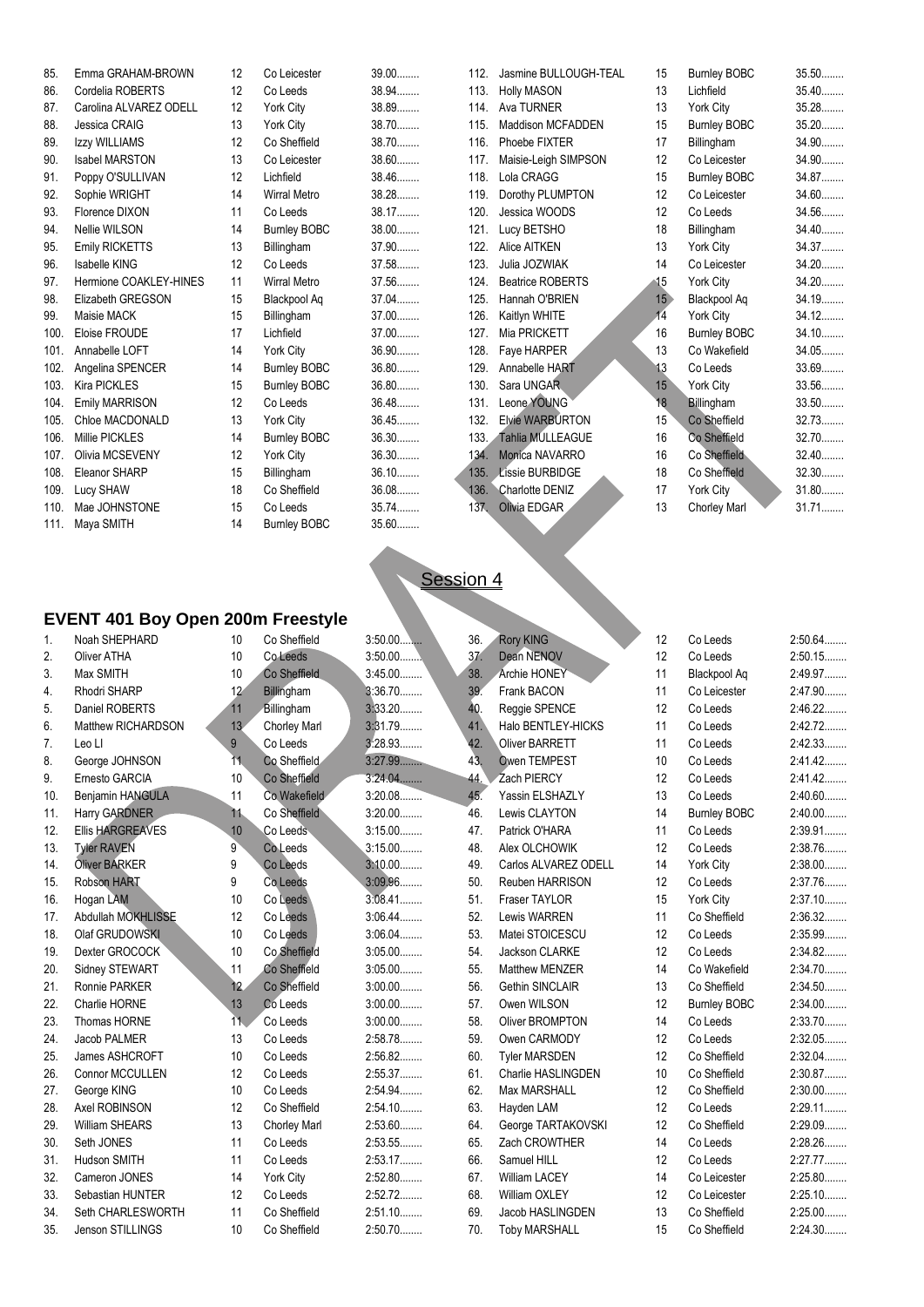| 71. | <b>Oliver NUTTER</b>                      | 13 | <b>Burnley BOBC</b> | 2:23.30     | 82. | Charlie HINSON           | 14                | Co Leeds            | 2:14.48   |
|-----|-------------------------------------------|----|---------------------|-------------|-----|--------------------------|-------------------|---------------------|-----------|
| 72. | Owen REED                                 | 14 | Billingham          | 2:22.80     | 83. | Samuel CHARLESWORTH      | 17                | <b>Burnley BOBC</b> | $2:14.00$ |
| 73. | Reuban FOX-KIRKHAM                        | 13 | Co Leicester        | 2:22.30     | 84. | Miles KINLEN             | 15                | Co Sheffield        | 2:13.36   |
| 74. | Oliver CLAYDON SMITH                      | 12 | Co Sheffield        | 2:21.67     | 85. | Jamie BALL               | 17                | <b>Burnley BOBC</b> | 2:11.80   |
| 75. | <b>Thomas BINNS</b>                       | 14 | <b>Burnley BOBC</b> | 2:21.00     | 86. | Harry FLEET              | 15                | Co Leicester        | 2:11.60   |
| 76. | <b>Will BYRAM</b>                         | 15 | Co Wakefield        | 2:20.80     | 87. | Philip SUDDES            | 15                | York City           | 2:08.71   |
| 77. | Henry HOLDING                             | 15 | <b>Burnley BOBC</b> | 2:19.10     | 88. | Matthew DIZON            | 15                | Co Leicester        | 2:08.20   |
| 78. |                                           | 14 |                     | 2:16.50     | 89. |                          | 15                |                     | 2:06.57   |
|     | Lewis FITCH                               |    | Co Leicester        |             |     | Luke GAUGHAN             |                   | Billingham          |           |
| 79. | Cody BRIDGE                               | 13 | Blackpool Aq        | 2:16.33     | 90. | Max UPTON                | 18                | Billingham          | 1:58.40   |
| 80. | Luke KAVANAGH                             | 13 | Wirral Metro        | 2:15.26     | 91. | Finlay CHAPMAN           | 20                | Co Sheffield        | 1:55.90   |
| 81. | Ethan FORD                                | 14 | Co Leicester        | 2:15.20     |     |                          |                   |                     |           |
|     |                                           |    |                     |             |     |                          |                   |                     |           |
|     | <b>EVENT 402 Girl Open 400m Freestyle</b> |    |                     |             |     |                          |                   |                     |           |
| 1.  | Ruby PODMORE                              | 10 | Co Sheffield        | 7:54.35     | 51. | Florence DIXON           | 11                | Co Leeds            | 5:35.66   |
| 2.  | Kate RICHARDSON                           | 9  | Co Leeds            | 7:30.00     | 52. | Alice BROADLEY           | 15                | Co Wakefield        | $5:35.10$ |
| 3.  | Addison CROPPER                           | 9  | Co Leeds            | 7:30.00     | 53. | Daisy HAIGH              | 14                | Co Sheffield        | 5:34.80   |
| 4.  | Emmie CARTER                              | 10 | Co Sheffield        | 7:10.00     | 54. | Emily RICKETTS           | 13                | Billingham          | 5:34.19   |
| 5.  | Rosie HAIGH                               | 10 | Co Sheffield        | 7:10.00     | 55. | Olivia WOOD              | 12                | Co Sheffield        | 5:33.73   |
| 6.  | Courtney GALLOWAY                         | 12 | Chorley Marl        | 7:05.16     | 56. | Kira PICKLES             | 15                | <b>Burnley BOBC</b> | 5:33.65   |
| 7.  | Erin BENTLEY                              | 11 | Co Leeds            | $6:55.00$   | 57. | Sophie CONWAY            | 13                | Lichfield           | $5:33.40$ |
| 8.  | Imogen HARSLEY                            | 11 | Co Leeds            | $6:50.00$   | 58. | Ella JORDAN              | 11                | Co Leeds            | 5:33.16   |
| 9.  | Evie-Rose TOPPING                         | 11 | Co Leeds            | $6:45.00$   | 59. | <b>Bailey CARTER</b>     | 13                | Co Sheffield        | 5:32.03   |
| 10. | Amelie HAUSCHILD                          | 10 | Co Sheffield        | 6:43.33     | 60. | <b>Scarlett CLARKSON</b> | 12                | Co Leeds            | 5:30.61   |
|     |                                           |    |                     |             |     |                          |                   |                     |           |
| 11. | Hannah INAYAT                             | 11 | Co Sheffield        | $6:40.00$   | 61. | Payton MARSKI            | 12                | Co Leicester        | $5:30.40$ |
| 12. | Olivia WELLS                              | 11 | Co Leeds            | $6:30.00$   | 62. | Millie DARRAND           | 13                | York City           | $5:30.00$ |
| 13. | M AZANA-BALL                              | 11 | Co Leeds            | $6:29.50$   | 63. | Zoe SUDDES               | 14                | York City           | $5:29.40$ |
| 14. | Emilia ROBERTON                           | 11 | <b>York City</b>    | 6:27.00     | 64. | Robyn HOWARD             | $12 \overline{ }$ | Co Leeds            | $5:27.51$ |
| 15. | Amelia MATSON                             | 10 | Co Leeds            | 6:25.62     | 65. | Olivia MCSEVENY          | 12                | York City           | 5:22.68   |
| 16. | Sophie BELL                               | 11 | Co Sheffield        | 6:23.20     | 66. | Annabelle HART           | 13                | Co Leeds            | $5:21.20$ |
| 17. | Faye MATHIE                               | 11 | Co Leeds            | $6:20.33$   | 67. | Lucy SHAW                | 18                | Co Sheffield        | 5:20.99   |
| 18. | Evelyn KIK                                | 11 | Co Sheffield        | $6:20.00$   | 68. | Ava TURNER               | 13                | York City           | $5:20.92$ |
| 19. | Carolina ALVAREZ ODELL                    | 12 | York City           | $6:20.00$   | 69. | Jessica WOODS            | 12                | Co Leeds            | 5:18.63   |
| 20. | Amelie COTTERILL                          | 9  | Co Leeds            | $6:19.01$   | 70. | <b>Isabel MARSTON</b>    | 13                | Co Leicester        | 5:17.30   |
| 21. | Daisy GLOVER                              | 11 | Co Leeds            | $6:18.51$ . | 71. | <b>Molly NORTON</b>      | 12                | Co Leeds            | $5:17.20$ |
| 22. | Megan SAVILLE                             | 11 | Co Leeds            | 6:16.68     | 72. | <b>Isla YATES</b>        | 14                | York City           | 5:16.70   |
| 23. | Orla GIBBON                               | 11 | Co Sheffield        | 6:16.30     | 73. | Faye HARPER              | 13                | Co Wakefield        | $5:15.22$ |
| 24. | Anabella CHAMBERS                         | 13 | Co Leeds            | 6:14.08     | 74. | Ellie ROWSON             | 14                | York City           | $5:15.10$ |
|     |                                           |    |                     |             |     |                          |                   |                     |           |
| 25. | Ellie AKHTAR                              | 12 | Co Leeds            | $6:14.00$   | 75. | Daisy BALL               | 13                | Co Wakefield        | 5:12.00   |
| 26. | Evelyn JONES                              | 11 | Co Sheffield        | 6:13.20     | 76. | Eve HIBBERT              | 12                | Co Sheffield        | $5:11.04$ |
| 27. | <b>Emily ANSTEE</b>                       | 12 | Co Wakefield        | $6:13.00$   | 77. | Seren COOMBES            | 13                | <b>Wirral Metro</b> | $5:10.80$ |
| 28. | Eva HEWER                                 | 14 | Co Leeds            | $6:10.00$   | 78. | Maddison MCFADDEN        | 15                | <b>Burnley BOBC</b> | 5:10.60   |
| 29. | Isla CALLARD                              | 12 | <b>York City</b>    | 6:06.20     | 79. | Sophie WRIGHT            | 14                | Wirral Metro        | $5:10.10$ |
| 30. | Lotty MOTTRAM                             | 13 | Co Sheffield        | $6:05.00$   | 80. | Izzy WILLIAMS            | 12                | Co Sheffield        | 5:07.74   |
| 31. | Evelyn NORVOCK                            | 11 | Co Sheffield        | 6:00.90     | 81. | Evelyn DURKIN            | 12                | Co Sheffield        | 5:06.34   |
| 32. | Ella COLEMAN                              | 11 | Co Leeds            | 6:00.13     | 82. | Annabelle LOFT           | 14                | York City           | 5:06.30   |
| 33. | <b>Elspeth KNOWLES</b>                    | 12 | Co Leeds            | 6:00.00     | 83. | Annabelle ROGAN          | 12                | Wirral Metro        | 5:04.25   |
| 34. | <b>Amit MALTZ</b>                         | 11 | Co Leeds            | $6:00.00$   | 84. | Cerys THOMPSON           | 13                | Lichfield           | 5:02.50   |
| 35. | Ava CRANFIELD                             | 12 | Co Sheffield        | $6:00.00$   | 85. | Katrina TUTOVEANU        | 14                | Co Sheffield        | 5:00.86   |
| 36. | Maisie SHAW                               | 11 | Co Sheffield        | 5:59.04     | 86. | Jasmine LUMLEY           | 12                | Co Sheffield        | $5:00.00$ |
| 37. | Abigail BEIGHTON                          | 11 | Co Sheffield        | $5:55.20$   | 87. | Honey Rose GROCOCK       | 13                | Co Sheffield        | 4:59.00   |
|     |                                           |    | Co Sheffield        | 5:55.00     | 88. | Olivia BELL              | 14                |                     | 4:58.20   |
| 38. | Daisy SIMPSON                             | 14 |                     |             |     |                          |                   | Co Sheffield        |           |
| 39. | Isla DAVERAN                              | 11 | Co Sheffield        | 5:53.70     | 89. | Janie FINCH              | 12                | Co Leicester        | 4:57.73   |
| 40. | Scarlett SAMPSON                          | 13 | Co Sheffield        | 5:50.69     | 90. | Elvie WARBURTON          | 15                | Co Sheffield        | $4:55.00$ |
| 41. | Darcey BLACKER                            | 13 | Co Leeds            | 5:48.00     | 91. | Georgia CLOUGH           | 16                | Billingham          | 4:54.37   |
| 42. | Marta UCIECHA                             | 12 | Co Leicester        | 5:46.80     | 92. | Jasmine BULLOUGH-TEAL    | 15                | <b>Burnley BOBC</b> | 4:54.30   |
| 43. | <b>Isabelle HALL</b>                      | 10 | Co Leeds            | 5:40.53     | 93. | Isabel BRIERLEY          | 15                | Blackpool Aq        | 4:52.62   |
| 44. | Sophia THOM                               | 12 | York City           | $5:39.80$   | 94. | Phoebe FIXTER            | 17                | Billingham          | 4:50.07   |
| 45. | Julia JOZWIAK                             | 14 | Co Leicester        | $5:39.80$   | 95. | Lucy BETSHO              | 18                | Billingham          | 4:48.21   |
| 46. | Isabelle KING                             | 12 | Co Leeds            | 5:39.49     | 96. | Freya TYAS               | 17                | York City           | 4:46.97   |
| 47. | Esmae NOSS                                | 11 | Co Leicester        | $5:39.40$   | 97. | Caitlin O'BRIEN          | 18                | Blackpool Aq        | 4:46.93   |
| 48. | Megan MILLS                               | 14 | <b>York City</b>    | 5:38.70     | 98. | Annabel RUSSELL          | 16                | Co Leicester        | 4:45.40   |
| 49. | Eloise GUNN                               | 14 | York City           | 5:37.90     | 99. | Olivia THOM              | 16                | York City           | 4:38.56   |
| 50. | Eleanor SHARP                             | 15 | Billingham          | 5:36.28     |     |                          |                   |                     |           |
|     |                                           |    |                     |             |     |                          |                   |                     |           |

#### **EVENT 403 Boy Open 100m Butterfly**

| William WEBSTER | Co Sheffield | $2:13.00$ |
|-----------------|--------------|-----------|
| Marcus DENNIS   | Co Leeds     | 2:10.00   |

|    | Benjamin HANGULA | Co Wakefield | 2:07.40 |
|----|------------------|--------------|---------|
| 4. | Tyler RAVEN      | Co Leeds     | 2:00.00 |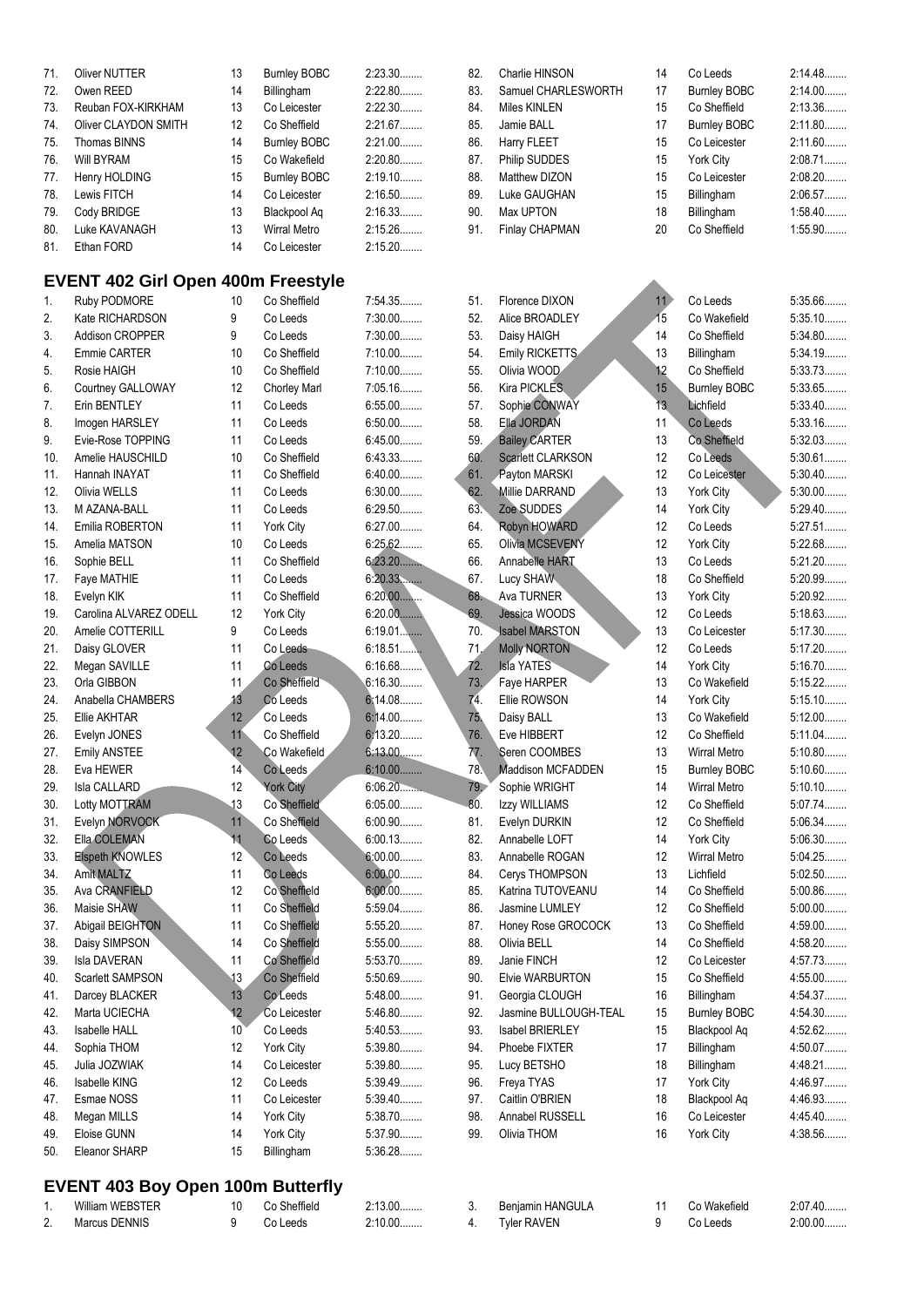| 5.         | James LAYTON                                 | 12              | York City            | $2:00.00$          | 31.        |
|------------|----------------------------------------------|-----------------|----------------------|--------------------|------------|
| 6.         | Hogan LAM                                    | 10              | Co Leeds             | 1:58.21            | 32.        |
| 7.         | Rory KING                                    | 12              | Co Leeds             | 1:54.60            | 33.        |
| 8.         | Lucas WELLS                                  | 11              | Co Leeds             | 1:54.10            | 34.        |
| 9.         | Max SMITH                                    | 10              | Co Sheffield         | 1:53.80            | 35.        |
| 10.        | Ernesto GARCIA                               | 10              | Co Sheffield         | $1:50.00$          | 36.        |
| 11.        | Ronnie PARKER                                | 12              | Co Sheffield         | 1:47.32            | 37.        |
| 12.        | Owen TEMPEST                                 | 10              | Co Leeds             | 1:43.12            | 38.        |
| 13.        | Hudson SMITH                                 | 11              | Co Leeds             | 1:42.52            | 39.        |
| 14.        | Angus YOUNG                                  | 10              | Co Leeds             | 1:41.87            | 40.        |
| 15.        | Leo LI                                       | 9               | Co Leeds             | 1:41.57            | 41.        |
| 16.        | Abdullah MOKHLISSE                           | 12              | Co Leeds             | 1:41.51            | 42.        |
| 17.        | Axel ROBINSON                                | 12              | Co Sheffield         | 1:40.50            | 43.        |
| 18.        | Harry GARDNER                                | 11              | Co Sheffield         | $1:40.00$          | 44.        |
| 19.        | Cameron JONES                                | 14              | York City            | 1:35.80            | 45.        |
| 20.        | Yassin ELSHAZLY                              | 13              | Co Leeds             | 1:33.92            | 46.        |
| 21.        | Seth CHARLESWORTH                            | 11              | Co Sheffield         | 1:33.80            | 47.        |
| 22.        | James ASHCROFT                               | 10              | Co Leeds             | 1:33.23            | 48.        |
| 23.        | Max MARSHALL                                 | 12              | Co Sheffield         | 1:32.40            | 49.        |
| 24.        | William SHEARS                               | 13              | Chorley Marl         | 1:31.40            | 50.        |
| 25.        | Reuben HARRISON                              | 12              | Co Leeds             | $1:29.11$          | 51.        |
| 26.        | Reggie SPENCE                                | 12              | Co Leeds             | 1:28.42            | 52.        |
| 27.        | James THOMSON                                | 12              | Co Leeds             | 1:27.15            | 53.        |
| 28.        | Zach PIERCY                                  | 12              | Co Leeds             | 1:26.37            | 54.        |
| 29.        | Halo BENTLEY-HICKS                           | 11              | Co Leeds             | 1:23.04            | 55.        |
| 30.        | <b>Vincent NAVARRO</b>                       | 12              | Co Sheffield         | $1:22.40$          |            |
|            |                                              |                 |                      |                    |            |
|            | <b>EVENT 404 Girl Open 100m Breaststroke</b> |                 |                      |                    |            |
| 1.         | Kate RICHARDSON                              | 9               | Co Leeds             | 4:15.00            | 40.        |
| 2.         | Molly STEWART                                | 9               | Co Sheffield         | 3:10.00            | 41.        |
| 3.         | <b>Felicity WINDER</b>                       | 10              | Co Sheffield         | $3:10.00$          | 42.        |
| 4.         | Grace BELL                                   | 9               | Co Sheffield         | $3:10.00$          | 43.        |
| 5.         | Zara JONES                                   | 9               | Co Sheffield         | $2:55.00$          | 44.        |
| 6.         | Heidi WILSON                                 | 10              | Co Wakefield         | $2:50.00$          | 45.        |
| 7.         | Semhar YONAS SOLOMON                         | 10              | Co Sheffield         | 2:40.00            | 46.        |
| 8.         | Zoe FEATHER                                  | 9               | Co Leeds             | $2:36.00$          | 47.        |
| 9.         | Ava TRAVIS-JONES                             | 9               | Co Leeds             | 2:32.06            | 48.        |
| 10.        | Jamelia MANSELL                              | 9               | Co Sheffield         | 2:26.90            | 49.        |
| 11.        | Robyn DIAMANT                                | 10 <sup>°</sup> | Co Leeds             | 2:21.08            | 50.        |
| 12.        | Niomi GORVETT                                | 9               | <b>Chorley Marl</b>  | 2:18.70            | 51.        |
| 13.        | Maya POGOREANU                               | 10 <sup>7</sup> | Co Leeds             | 2:17.23            | 52.        |
| 14.        | Alexia WASTAKARAN                            | 10              | Co Sheffield         | 2:15.00            | 53.        |
| 15.        | Verity LILLEY                                | 9               | Co Leeds             | 2:14.40            | 54.        |
| 16.        | Chloe SIMPSON                                | 10              | Co Sheffield         | 2:10.72            | 55.        |
| 17.        | Grace O'HARA                                 | 9 <sub>1</sub>  | Co Leeds             | 2:10.47            | 56.        |
| 18.        | Raya PRODANOVA                               | 12              | Co Leeds             | 2:08.71            | 57.        |
| 19.        | Allegra ROSE                                 | 10              | Co Sheffield         | 2:08.10            | 58.        |
| 20.        | Livia STACEY                                 | 10              | Co Leeds             | 2:08.01            | 59.        |
| 21.        | Ruby PODMORE                                 | 10              | Co Sheffield         | 2:06.60            | 60.        |
| 22.        | Gracie ROGERS                                | 10              | Co Sheffield         | 2:05.89            | 61.        |
| 23.        |                                              |                 |                      |                    |            |
|            |                                              |                 |                      |                    |            |
|            | Olivia WINTERS                               | 9               | Co Leeds             | 2:05.28            | 62.        |
| 24.        | Olivia WINTER                                | 11              | Co Leeds             | 2:01.52            | 63.        |
| 25.<br>26. | Nina KHAN<br>Layla HANSON                    | 9<br>12         | Co Leeds<br>Co Leeds | 2:00.00<br>2:00.00 | 64.<br>65. |

26. Layla HANSON 12 Co Leeds 2:00.00........<br>27. Betsy KIRKLEY 9 Co Leeds 2:00.00........ 27. Betsy KIRKLEY 9 Co Leeds 2:00.00........<br>28. Emily ENGLAND - HALL 9 Co Wakefield 1:59.40........ 28. Emily ENGLAND - HALL 9 Co Wakefield 1:59.40........<br>29. Taylor SOTHERAN 11 Co Sheffield 1:58.60........

30. Phoebe MACK 12 Billingham 1:57.90........ 31. Elizabeth BOND 10 Co Leeds 1:56.76........<br>32. Ezmae ALLEN 9 Co Sheffield 1:56.20........

33. Isabella STOICESCU 10 Co Leeds 1:54.71........ 34. Millie FLAXMAN 12 Co Sheffield 1:54.70........ 35. Mia THOMSON 10 Co Leeds 1:53.91........ 36. Isabella JUSTHAM 11 Co Leeds 1:53.79........ 37. Jessica HAMPSHIRE 11 Co Wakefield 1:53.70........ 38. Freya ELLIS 10 Co Leeds 1:53.41........ 39. Jessica MCLEAN 11 Co Sheffield 1:52.62........

29. Taylor SOTHERAN 11 Co Sheffield

32. Ezmae ALLEN 9 Co Sheffield

| 31. | <b>Isaac FOY</b>       | 13              | Co Leeds            | 1:22.26   |
|-----|------------------------|-----------------|---------------------|-----------|
| 32. | Jackson CLARKE         | 12              | Co Leeds            | 1:21.40   |
| 33. | Oliver BROMPTON        | 14              | Co Leeds            | 1:20.70   |
| 34. | <b>Gethin SINCLAIR</b> | 13              | Co Sheffield        | 1:20.57   |
| 35. | Fraser TAYLOR          | 15              | York City           | $1:20.00$ |
| 36. | Jacob BOGGON           | 14              | Co Leeds            | 1:15.34   |
| 37. | Reuban FOX-KIRKHAM     | 13              | Co Leicester        | 1:15.03   |
| 38. | Harry SENIOR           | 15              | Co Leeds            | 1:14.20   |
| 39. | Theo WHITTAKER         | 14              | <b>Burnley BOBC</b> | 1:14.10   |
| 40. | Samuel HILL            | 12              | Co Leeds            | 1:13.94   |
| 41. | Owen CARMODY           | 12              | Co Leeds            | 1:13.02   |
| 42. | Philip SUDDES          | 15              | York City           | 1:09.60   |
| 43. | Harry FLEET            | 15              | Co Leicester        | $1:09.00$ |
| 44. | Will BYRAM             | 15 <sup>2</sup> | Co Wakefield        | 1:08.60   |
| 45. | Ethan FORD             | 14              | Co Leicester        | $1:08.60$ |
| 46. | Jamie BALL             | 17              | <b>Burnley BOBC</b> | 1:08.30   |
| 47. | Oliver OXLEY           | 15              | Co Leicester        | 1:07.70   |
| 48. | Lewis FITCH            | 14              | Co Leicester        | 1:07.29   |
| 49. | Thomas WOOFFINDIN      | 13              | Co Wakefield        | 1:06.30   |
| 50. | Samuel CHARLESWORTH    | 17 <sup>5</sup> | <b>Burnley BOBC</b> | 1:05.16   |
| 51. | <b>Luke GAUGHAN</b>    | 15              | Billingham          | 1:02.75   |
| 52. | David GILLESPIE        | 19              | Co Sheffield        | 1:00.21   |
| 53. | <b>Adel ACHELI</b>     | 19              | Co Sheffield        | 59.51     |
| 54. | <b>Harry BENZIES</b>   | 17              | <b>Bassetlaw SS</b> | 59.50     |
| 55. | Max UPTON              | 18              | Billingham          | 58.67     |
|     |                        |                 |                     |           |
|     |                        |                 |                     |           |
|     |                        |                 |                     |           |

| 40.  | Daisy BRANNEN          | 12 | Co Leeds            | 1:52.26   |
|------|------------------------|----|---------------------|-----------|
| 41.  | Faye MCMULLAN          | 13 | <b>Chorley Marl</b> | $1:50.60$ |
| 42.  | Megan SAVILLE          | 11 | Co Leeds            | 1:50.42   |
| 43.  | Selene MATUSIAK        | 11 | York City           | 1:50.30   |
| 44.  | <b>Emily ARMSTRONG</b> | 13 | Billingham          | $1:50.20$ |
| 45.  | Erin BENTLEY           | 11 | Co Leeds            | 1:49.30   |
| 46.  | <b>Abbie COGGINS</b>   | 13 | <b>Chorley Marl</b> | 1:48.70   |
| 47.  | Abigail BEIGHTON       | 11 | Co Sheffield        | 1:48.00   |
| 48.  | Amelie HAUSCHILD       | 10 | Co Sheffield        | 1:47.40   |
| 49.  | Elspeth KNOWLES        | 12 | Co Leeds            | 1:47.33   |
| 50.  | Hannah BROWN           | 12 | Co Leeds            | 1:47.30   |
| 51.  | Isabella BARDSLEY      | 12 | Co Wakefield        | 1:47.30   |
| 52.  | Ella COLEMAN           | 11 | Co Leeds            | 1:46.70   |
| 53.7 | Anna ALTUS MOR         | 12 | York City           | $1:46.00$ |
| 54.  | Kate JONES             | 11 | Co Leeds            | 1:45.97   |
| 55.  | Sophia HEWINGS         | 12 | Co Wakefield        | 1:44.40   |
| 56.  | <b>Nellie WILSON</b>   | 14 | <b>Burnley BOBC</b> | 1:43.90   |
| 57.  | Courtney GALLOWAY      | 12 | <b>Chorley Marl</b> | 1:43.60   |
| 58.  | Emily MCSEVENY         | 11 | York City           | 1:42.20   |
| 59.  | Maisie SHAW            | 11 | Co Sheffield        | 1:42.20   |
| 60.  | Ruby HOWARTH-OSBORNE   | 12 | Co Sheffield        | 1:42.10   |
| 61.  | Lucy WAINWRIGHT        | 11 | Co Leeds            | 1:41.58   |
| 62.  | Annabelle-Rose BARTLES | 15 | Co Sheffield        | $1:41.01$ |
| 63.  | Laura GRAHAM-BROWN     | 11 | Co Leicester        | $1:41.00$ |
| 64.  | Annabel EDWARDS        | 11 | York City           | 1:40.30   |
| 65.  | Cordelia ROBERTS       | 12 | Co Leeds            | 1:40.22   |
| 66.  | <b>Holly WARBURTON</b> | 10 | Blackpool Aq        | $1:40.00$ |
| 67.  | Ava BRADLEY            | 12 | Co Leeds            | 1:39.90   |
| 68.  | Annabel GALBRAITH      | 11 | Co Leeds            | 1:39.80   |
| 69.  | Evelyn JONES           | 11 | Co Sheffield        | $1:39.60$ |
| 70.  | Jessica CRAIG          | 13 | <b>York City</b>    | $1:39.60$ |
| 71.  | M AZANA-BALL           | 11 | Co Leeds            | 1:39.20   |
| 72.  | <b>Isabelle HALL</b>   | 10 | Co Leeds            | 1:38.45   |
| 73.  | Evelyn KIK             | 11 | Co Sheffield        | 1:38.44   |
| 74.  | Georgina ROYCE         | 12 | York City           | 1:37.80   |
| 75.  | <b>Amit MALTZ</b>      | 11 | Co Leeds            | 1:37.73   |
| 76.  | <b>Molly NORTON</b>    | 12 | Co Leeds            | 1:37.67   |
| 77.  | Millicent WIGGINS      | 12 | Lichfield           | 1:37.08   |
| 78.  | <b>Heidi WATSON</b>    | 13 | Lichfield           | $1:37.00$ |
|      |                        |    |                     |           |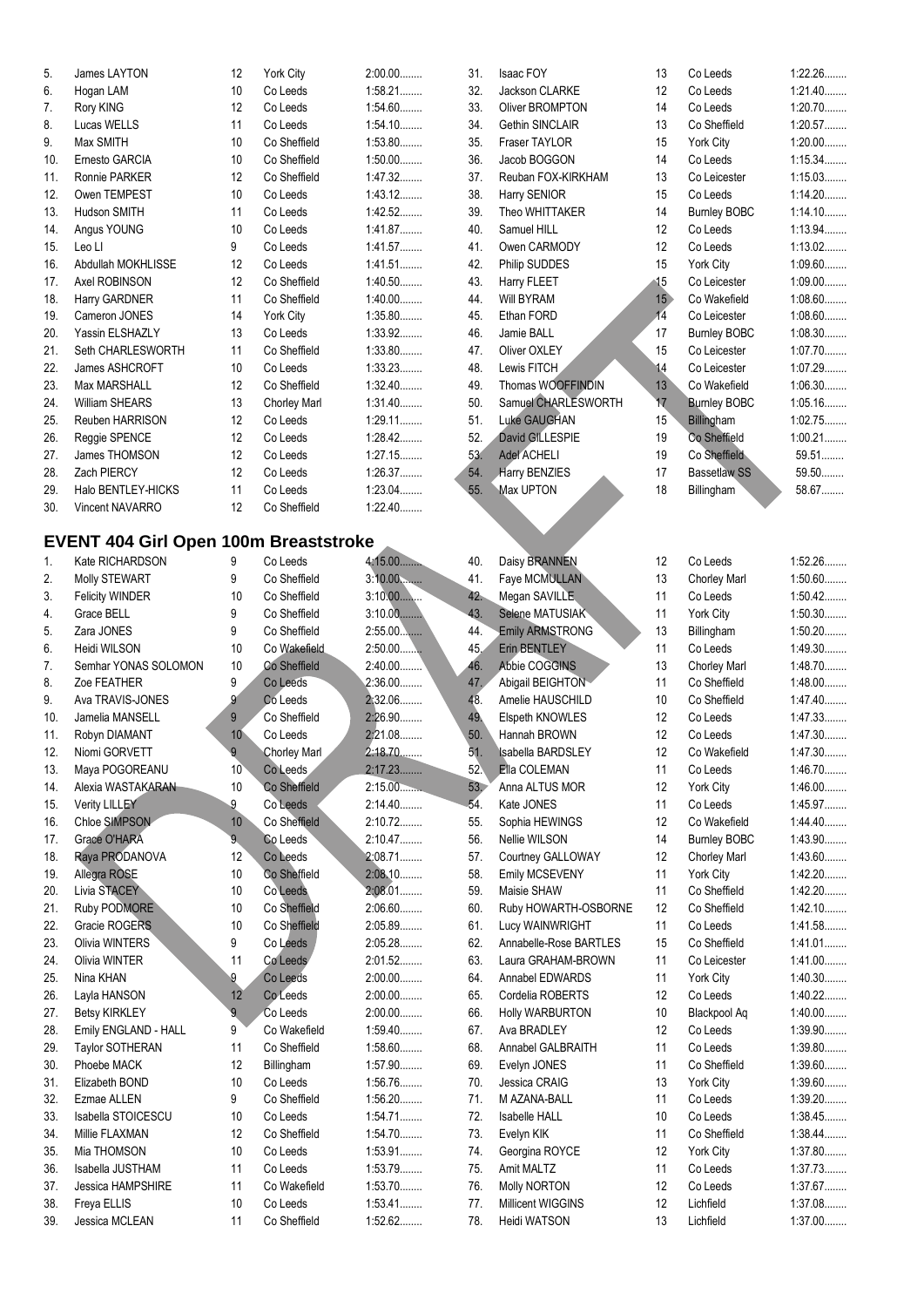| 79.  | Kayleigh HATFIELD        | 15 | Billingham          | $1:37.00$ |
|------|--------------------------|----|---------------------|-----------|
| 80.  | Ava CRANFIELD            | 12 | Co Sheffield        | 1:36.80   |
| 81.  | Sofie WATSON             | 13 | York City           | $1:36.00$ |
| 82.  | Sophia THOM              | 12 | York City           | 1:35.40   |
| 83.  | Julia JOZWIAK            | 14 | Co Leicester        | $1:35.10$ |
| 84.  | <b>Scarlett SAMPSON</b>  | 13 | Co Sheffield        | 1:35.10   |
| 85.  | Sophie CONWAY            | 13 | Lichfield           | 1:34.60   |
| 86.  | Olivia GIBSON            | 11 | <b>Chorley Marl</b> | 1:34.07   |
| 87.  | Daisy SIMPSON            | 14 | Co Sheffield        | 1:33.69   |
| 88.  | Lucy SHAW                | 18 | Co Sheffield        | 1:33.56   |
| 89.  | Georgia CLOUGH           | 16 | Billingham          | $1:33.40$ |
| 90.  | Emma GRAHAM-BROWN        | 12 | Co Leicester        | $1:33.40$ |
| 91.  | Mae JOHNSTONE            | 15 | Co Leeds            | 1:33.24   |
| 92.  | Ella JORDAN              | 11 | Co Leeds            | 1:32.95   |
| 93.  | Hannah GRAHAM            | 13 | <b>Burnley BOBC</b> | 1:32.90   |
| 94.  | <b>Scarlett CLARKSON</b> | 12 | Co Leeds            | 1:32.80   |
| 95.  | <b>Eloise ANDREASEN</b>  | 12 | Co Leeds            | 1:32.27   |
| 96.  | Emily ANSTEE             | 12 | Co Wakefield        | 1:32.10   |
| 97.  | Poppy O'SULLIVAN         | 12 | Lichfield           | 1:32.10   |
| 98.  | Eva HEWER                | 14 | Co Leeds            | 1:32.05   |
| 99.  | Olivia WOOD              | 12 | Co Sheffield        | $1:31.80$ |
| 100. | Isla HEATHCOTE           | 13 | Co Sheffield        | 1:31.70   |
| 101. | Abigail JAMES            | 12 | York City           | 1:31.50   |
| 102. | Millie PICKLES           | 14 | <b>Burnley BOBC</b> | 1:31.30   |
| 103. | Mia PRICKETT             | 16 | <b>Burnley BOBC</b> | $1:31.10$ |
| 104. | Zoe SUDDES               | 14 | York City           | 1:30.52   |
| 105. | Darcey BLACKER           | 13 | Co Leeds            | 1:30.25   |
| 106. | Kira PICKLES             | 15 | <b>Burnley BOBC</b> | $1:30.10$ |
| 107. | Robyn HOWARD             | 12 | Co Leeds            | 1.30.04   |
| 108. | Hiu Ching CHAN           | 12 | York City           | $1:30.00$ |
| 109. | Izzy WILLIAMS            | 12 | Co Sheffield        | 1:28.79   |

#### **EVENT 405 Boy Open 200m Backstroke**

| 1.  | Noah SHEPHARD           | 10           | Co Sheffield        | $4:00.00$ |
|-----|-------------------------|--------------|---------------------|-----------|
| 2.  | <b>William WEBSTER</b>  | 10           | Co Sheffield        | $3:50.24$ |
| 3.  | Olaf GRUDOWSKI          | 10           | Co Leeds            | 3:34.04   |
| 4.  | Angus YOUNG             | 10           | Co Leeds            | 3:31.01   |
| 5.  | Sidney STEWART          | 11           | Co Sheffield        | $3:30.00$ |
| 6.  | Dean NENOV              | 12           | Co Leeds            | 3:30.00   |
| 7.  | Sebastian HUNTER        | 12           | Co Leeds            | 3:24.36   |
| 8.  | Thomas HORNE            | 11           | Co Leeds            | 3:22.49   |
| 9.  | John GRAHAM-BROWN       | 9            | Co Leicester        | 3:18.60   |
| 10. | <b>Oliver BARKER</b>    | 9            | Co Leeds            | $3:18.00$ |
| 11. | Reggie SPENCE           | 12           | Co Leeds            | $3:15.00$ |
| 12. | <b>Jenson STILLINGS</b> | 10           | Co Sheffield        | 3:12.30   |
| 13. | <b>Charlie HORNE</b>    | 13           | Co Leeds            | $3:12.00$ |
| 14. | Matthew RICHARDSON      | 13           | <b>Chorley Marl</b> | 3:11.36   |
| 15. | <b>Archie HONEY</b>     | 11           | <b>Blackpool Aq</b> | $3:10.00$ |
| 16. | Hudson SMITH            | 11           | Co Leeds            | 3:08.35   |
| 17. | Noah DARNELL            | 10           | Co Leeds            | 3:07.90   |
| 18. | Frank BACON             | 11           | Co Leicester        | 3:06.90   |
| 19. | Oliver BROMPTON         | 14           | Co Leeds            | 3:02.14   |
| 20. | Abdullah MOKHLISSE      | 12           | Co Leeds            | 3:01.09   |
| 21. | Lewis WARREN            | 11           | Co Sheffield        | $3:00.70$ |
| 22. | Isaac FOY               | 13           | Co Leeds            | 2:59.77   |
| 23. | <b>Jackson CLARKE</b>   | $12^{\circ}$ | Co Leeds            | 2:57.79   |
| 24. | <b>Richard LEE</b>      | 13           | Co Sheffield        | $2:57.00$ |
| 25. | Alex OLCHOWIK           | 12           | Co Leeds            | 2:55.74   |
|     |                         |              |                     |           |

# **EVENT 406 Girl Open 50m Butterfly**

| $\mathbf{1}$ .                  | Jessica BROWN          | 12 | Billingham   | 1:16.33   |
|---------------------------------|------------------------|----|--------------|-----------|
| 2.                              | Zara JONES             | 9  | Co Sheffield | 1:14.70   |
| 3.                              | Lydia EMMS             | 10 | Co Wakefield | $1:10.00$ |
| $\overline{4}$ .                | Heidi WILSON           | 10 | Co Wakefield | $1:10.00$ |
| 5.                              | Eva BELL               | 9  | Co Sheffield | $1:10.00$ |
| 6.                              | <b>Felicity WINDER</b> | 10 | Co Sheffield | $1:10.00$ |
| $7_{\scriptscriptstyle{\circ}}$ | Imogen MARSHALL        | 9  | Co Sheffield | $1:10.00$ |

| 110. | Mia WROE                | 15              | <b>Burnley BOBC</b> | 1:28.30   |
|------|-------------------------|-----------------|---------------------|-----------|
| 111. | Maisie MACK             | 15              | Billingham          | 1:28.20   |
| 112. | Lana PORTMAN            | 14              | Co Sheffield        | 1:27.73   |
| 113. | <b>Tahlia MULLEAGUE</b> | 16              | Co Sheffield        | 1:27.38   |
| 114. | Amber FINLAY            | 14              | Co Sheffield        | 1:27.25   |
| 115. | Isla CAUDWELL           | 14              | Co Sheffield        | 1:27.20   |
| 116. | Isabelle KING           | 12              | Co Leeds            | 1:27.14   |
| 117. | Janie FINCH             | 12              | Co Leicester        | $1:27.00$ |
| 118. | Elizabeth GREGSON       | 15              | Blackpool Aq        | 1:26.90   |
| 119. | Evelyn NORVOCK          | 11              | Co Sheffield        | 1:26.90   |
| 120. | Raygen PARKIN           | 14              | Co Wakefield        | 1:26.70   |
| 121. | Payton MARSKI           | 12              | Co Leicester        | $1:26.00$ |
| 122. | Jessica OXLEY           | 13              | Co Leicester        | $1:25.00$ |
| 123. | Chloe COOKE             | 15 <sup>2</sup> | Co Sheffield        | 1:24.98   |
| 124. | Leone YOUNG             | 18              | Billingham          | 1:23.90   |
| 125. | Penny DIGGINS           | 15              | Blackpool Aq        | 1:23.86   |
| 126. | Maisie-Leigh SIMPSON    | 12              | Co Leicester        | 1:23.35   |
| 127. | Hannah O'BRIEN          | 15              | Blackpool Aq        | 1:22.90   |
| 128. | Jasmine LUMLEY          | 12              | Co Sheffield        | 1:22.52   |
| 129. | Lola CRAGG              | 15              | <b>Burnley BOBC</b> | 1:22.22   |
| 130. | Freya WINGFIELD-DOBBS   | 16              | Co Leicester        | 1:22.18   |
| 131. | Louise GATHERGOOD       | 15              | Lichfield           | $1:22.00$ |
| 132. | <b>Mabel ROBERTSON</b>  | 14              | Co Sheffield        | 1:21.59   |
| 133. | Sienna CHUNG            | 12              | Co Sheffield        | 1:21.57   |
| 134. | Sophia QUINNELL         | 16              | York City           | 1:20.90   |
| 135, | <b>Hannah WAKELIN</b>   | 15              | Co Sheffield        | 1:20.50   |
| 136. | Poppy SCOTCHBROOK       | 15              | Co Leicester        | 1:19.53   |
| 137. | Honey Rose GROCOCK      | 13              | Co Sheffield        | 1:19.15   |
| 138. | Megan MILLS             | 14              | York City           | 1:18.07   |
| 139. | <b>Jessica HUSSEY</b>   | 17              | Co Leicester        | 1:16.87   |

| 26. | Logan WARBURTON        | 12              | Blackpool Aq        | $2:55.00$ |
|-----|------------------------|-----------------|---------------------|-----------|
| 27. | <b>Reuben HARRISON</b> | 12              | Co Leeds            | 2:54.20   |
| 28. | Matei STOICESCU        | 12 <sup>°</sup> | Co Leeds            | 2:52.16   |
| 29. | Patrick O'HARA         | 11              | Co Leeds            | 2:52.08   |
| 30. | Oliver BARRETT         | 11              | Co Leeds            | 2:51.59   |
| 31. | George TARTAKOVSKI     | 12              | Co Sheffield        | 2:49.05   |
| 32. | <b>Mames THOMSON</b>   | 12              | Co Leeds            | 2:48.85   |
| 33. | Owen CARMODY           | 12              | Co Leeds            | 2:46.57   |
| 34. | Zach CROWTHER          | 14              | Co Leeds            | 2:44.94   |
| 35. | Oliver CLAYDON SMITH   | 12              | Co Sheffield        | 2:43.84   |
| 36. | Oliver NUTTER          | 13              | <b>Burnley BOBC</b> | 2:42.90   |
| 37. | Samuel HILL            | 12              | Co Leeds            | 2:42.83   |
| 38. | <b>William LACEY</b>   | 14              | Co Leicester        | $2:39.90$ |
| 39. | William OXLEY          | 12              | Co Leicester        | 2:36.20   |
| 40. | Harry SENIOR           | 15              | Co Leeds            | 2:36.17   |
| 41. | Luke KAVANAGH          | 13              | Wirral Metro        | $2:36.11$ |
| 42. | Thomas BINNS           | 14              | <b>Burnley BOBC</b> | 2:35.81   |
| 43. | Theo CLARK             | 19              | Co Sheffield        | 2:34.22   |
| 44. | Lewis FITCH            | 14              | Co Leicester        | 2:31.00   |
| 45. | Reuban FOX-KIRKHAM     | 13              | Co Leicester        | 2:30.58   |
| 46. | Charlie HINSON         | 14              | Co Leeds            | 2:28.13   |
| 47. | Callum AITKEN          | 15              | York City           | 2:26.32   |
| 48. | Henry HOLDING          | 15              | <b>Burnley BOBC</b> | 2:22.60   |
| 49. | <b>Jack BURSTON</b>    | 15              | Co Leicester        | 2:22.05   |
|     |                        |                 |                     |           |
|     |                        |                 |                     |           |

| 8.  | Niomi GORVETT           | 9  | <b>Chorley Marl</b> | 1:05.90   |
|-----|-------------------------|----|---------------------|-----------|
| 9.  | Zoe FEATHER             | 9  | Co Leeds            | 1:03.70   |
| 10. | <b>Charlotte TURNER</b> | 14 | <b>Chorley Marl</b> | 1:01.30   |
| 11. | Robyn DIAMANT           | 10 | Co Leeds            | $1:00.00$ |
| 12. | Maya POGOREANU          | 10 | Co Leeds            | 58.30     |
| 13  | Grace O'HARA            | 9  | Co Leeds            | 57.76     |
| 14. | Jessica MCLEAN          | 11 | Co Sheffield        | 56.90     |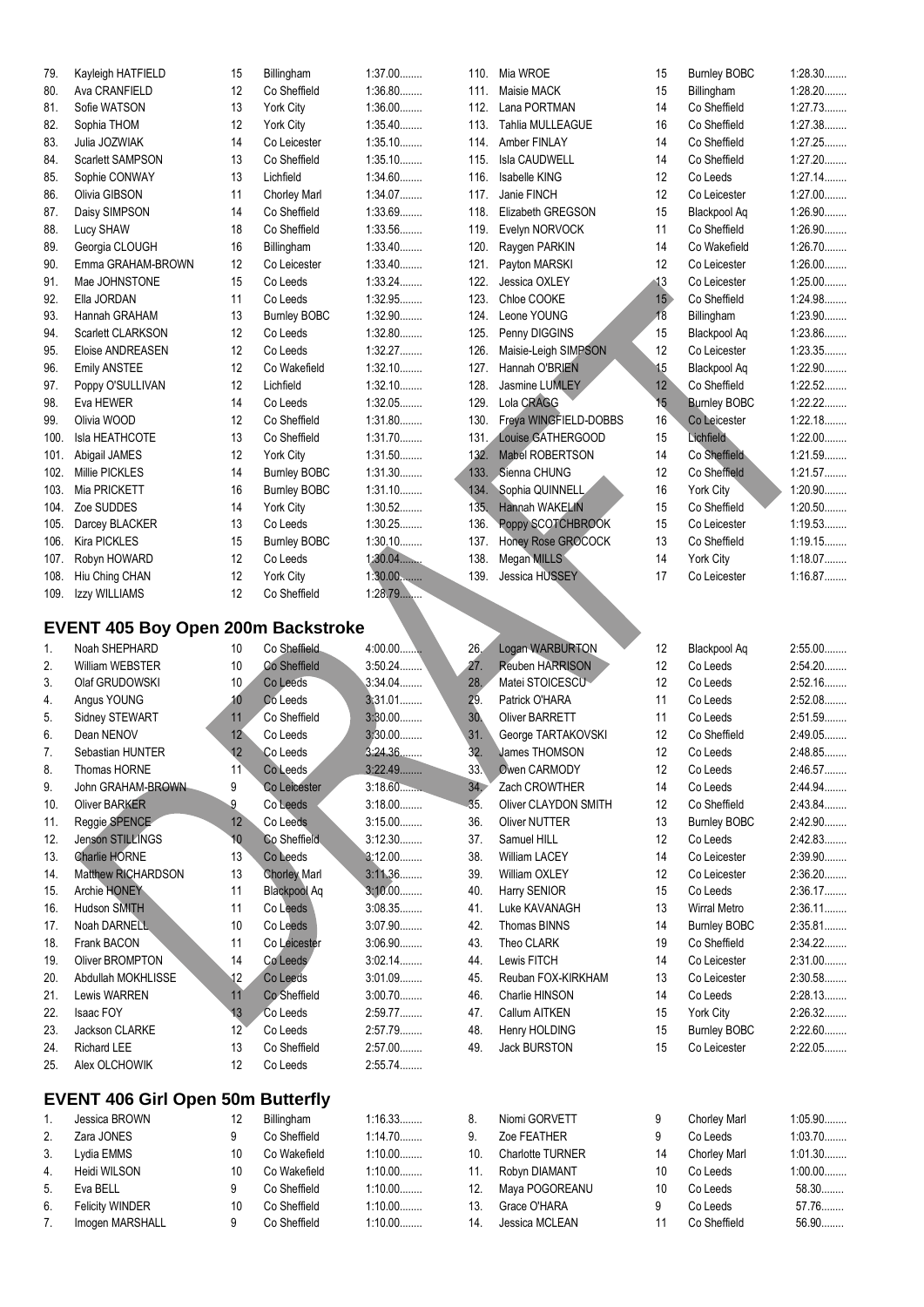| 15. | Abigail CULSHAW                    | 10              | <b>Chorley Marl</b>     | 56.21   | 77.  | Seren COOMBES                       | 13              | <b>Wirral Metro</b> | 38.12   |
|-----|------------------------------------|-----------------|-------------------------|---------|------|-------------------------------------|-----------------|---------------------|---------|
| 16. | Laura GRAHAM-BROWN                 | 11              | Co Leicester            | 55.70   | 78.  | Ella JORDAN                         | 11              | Co Leeds            | 38.11.  |
| 17. | Allegra ROSE                       | 10              | Co Sheffield            | 55.00   | 79.  | <b>Isla DAVERAN</b>                 | 11              | Co Sheffield        | 38.04   |
| 18. | Imogen HARSLEY                     | 11              | Co Leeds                | 54.09   | 80.  | Anabella CHAMBERS                   | 13              | Co Leeds            | $38.00$ |
| 19. | <b>Olivia WINTERS</b>              | 9               | Co Leeds                | 53.93   | 81.  | Amit MALTZ                          | 11              | Co Leeds            | $38.00$ |
| 20. | Addison CROPPER                    | 9               | Co Leeds                | 53.17   | 82.  | <b>Nellie WILSON</b>                | 14              | <b>Burnley BOBC</b> | 37.91   |
| 21. | Annabel EDWARDS                    | 11              | York City               | 52.98   | 83.  | Sophia HEWINGS                      | 12              | Co Wakefield        | 37.60   |
| 22. | Isabella STOICESCU                 | 10              | Co Leeds                | 52.42   | 84.  | Maisie MACK                         | 15              | Billingham          | 37.60   |
| 23. | Phoebe MACK                        | 12              | Billingham              | 52.19   | 85.  | Alice BROADLEY                      | 15              | Co Wakefield        | $37.50$ |
| 24. | Mia THOMSON                        | 10              | Co Leeds                | 51.65   | 86.  | Evie GLOVER                         | 12              | Co Leeds            | 37.39   |
| 25. | Selene MATUSIAK                    | 11              | York City               | $50.00$ | 87.  | Isabelle KING                       | 12              | Co Leeds            | 37.19   |
| 26. | Emily ENGLAND - HALL               | 9               | Co Wakefield            | 49.93   | 88.  | Raygen PARKIN                       | 14              | Co Wakefield        | 36.90   |
| 27. | Raya PRODANOVA                     | 12              | Co Leeds                | 48.70   | 89.  | Poppy O'SULLIVAN                    | 12              | Lichfield           | 36.74   |
| 28. | Courtney GALLOWAY                  | 12              | Chorley Marl            | 48.50   | 90.  | Lotty MOTTRAM                       | 13 <sup>°</sup> | Co Sheffield        | $36.72$ |
| 29. | <b>Emily ARMSTRONG</b>             | 13              |                         | 48.10.  | 91.  | Esmae NOSS                          | 11              | Co Leicester        | 36.67   |
|     | Heidi WATSON                       | 13              | Billingham<br>Lichfield | 48.09   | 92.  | <b>Isla YATES</b>                   | 14              |                     | 36.56   |
| 30. |                                    |                 |                         |         |      |                                     |                 | York City           |         |
| 31. | Amelia MATSON                      | 10              | Co Leeds                | 47.88   | 93.  | Abigail JAMES                       | 12              | York City           | 36.37   |
| 32. | Emma GRAHAM-BROWN                  | 12              | Co Leicester            | 47.20   | 94.  | Sophie WRIGHT                       | 14              | <b>Wirral Metro</b> | 36.10   |
| 33. | Isla CALLARD                       | 12              | York City               | 47.10   | 95.  | <b>Holly MASON</b>                  | 13              | Lichfield           | $35.70$ |
| 34. | Emily MCSEVENY                     | 11              | York City               | 46.90   | 96.  | Phoebe FIXTER                       | 17              | Billingham          | $35.60$ |
| 35. | Alexandra MAIER                    | 14              | Chorley Marl            | 46.37   | 97.  | Maisie-Leigh SIMPSON                | 12              | Co Leicester        | $35.60$ |
| 36. | <b>Emily ANSTEE</b>                | 12              | Co Wakefield            | 46.10   | 98.  | <b>Bailey CARTER</b>                | 13              | Co Sheffield        | 35.57   |
| 37. | Hannah GRAHAM                      | 13              | <b>Burnley BOBC</b>     | 45.80   | 99.  | Florence DIXON                      | 11              | Co Leeds            | 35.56   |
| 38. | Sophie CONWAY                      | 13              | Lichfield               | 45.80   | 100. | Millie PICKLES                      | 14              | <b>Burnley BOBC</b> | 35.50   |
| 39. | Georgina ROYCE                     | 12              | York City               | 45.10   | 101. | Penny DIGGINS                       | 15              | Blackpool Aq.       | $35.40$ |
| 40. | Hannah BROWN                       | 12              | Co Leeds                | 44.90   | 102, | Payton MARSKI                       | 12              | Co Leicester        | 35.27   |
| 41. | Olivia WINTER                      | 11              | Co Leeds                | 43.49   | 103. | <b>Emily MARRISON</b>               | 12              | Co Leeds            | $35.11$ |
| 42. | Freya ELLIS                        | 10              | Co Leeds                | 43.26   | 104. | Kayleigh HATFIELD                   | 15              | Billingham          | $35.10$ |
| 43. | Abbie COGGINS                      | 13              | Chorley Marl            | 43.10   | 105. | Robyn HOWARD                        | 12              | Co Leeds            | $35.01$ |
| 44. | Evelyn DURKIN                      | 12              | Co Sheffield            | 42.90   | 106. | Eleanor SHARP                       | 15              | Billingham          | 34.84.  |
| 45. | Erin BENTLEY                       | 11              | Co Leeds                | 42.54   | 107. | Hermione COAKLEY-HINES              | 11              | Wirral Metro        | 34.71   |
| 46. | Annabel GALBRAITH                  | 11              | Co Leeds                | $42.03$ | 108. | Annabelle HART                      | 13              | Co Leeds            | 34.64.  |
| 47. | <b>Holly WARBURTON</b>             | 10              | <b>Blackpool Aq</b>     | 42.00   | 109. | Jessica WOODS                       | 12              | Co Leeds            | 34.60   |
| 48. | Faye MCMULLAN                      | 13              | <b>Chorley Marl</b>     | 41.95   | 110. | Ava TURNER                          | 13              | York City           | 34.56   |
| 49. | Isabella JUSTHAM                   | 11              | Co Leeds                | 41.86   | 111. | Mae JOHNSTONE                       | 15              | Co Leeds            | 34.38   |
| 50. | Ella COLEMAN                       | 11              | Co Leeds                | 41.80   | 112. | Cerys THOMPSON-                     | 13              | Lichfield           | 34.30   |
| 51. | Orla GIBBON                        | 11              | Co Sheffield            | 41.80   | 113. | Isla CAUDWELL                       | 14              | Co Sheffield        | 33.80   |
| 52. | Evelyn NORVOCK                     | 11              | Co Sheffield            | 41.70   | 114. | Hannah WAKELIN                      | 15              | Co Sheffield        | 33.76   |
| 53. | Elizabeth BOND                     | 10 <sup>°</sup> | Co Leeds                | 41.60   | 115. | Annabel RUSSELL                     | 16              | Co Leicester        | 33.70   |
| 54. | Olivia WELLS                       | 11              | Co Leeds                | 41.54.  |      | 116. Mia WROE                       | 15              | <b>Burnley BOBC</b> | 33.50   |
|     | Amelie COTTERILL                   | 9               | Co Leeds                | 41.25.  | 117. | Olivia MCSEVENY                     | 12              | York City           | 33.48   |
| 55. |                                    |                 | Co Wakefield            | 41.19.  |      |                                     |                 |                     | 33.30   |
| 56. | Isabella BARDSLEY<br>Daisy BRANNEN | 12              |                         | 40.70   | 118. | Caitlin O'BRIEN<br>Dorothy PLUMPTON | 18              | Blackpool Aq        | $33.03$ |
| 57. |                                    | 12              | Co Leeds                |         | 119. |                                     | 12              | Co Leicester        |         |
| 58. | Olivia PLEWES                      | 11              | <b>Chorley Marl</b>     | 40.30   | 120. | Katrina TUTOVEANU                   | 14              | Co Sheffield        | $33.00$ |
| 59. | Jessica CRAIG                      | 13              | <b>York City</b>        | 40.10   | 121. | Angelina SPENCER                    | 14              | <b>Burnley BOBC</b> | 32.73   |
| 60. | Sofie WATSON                       | 13              | York City               | 39.90   | 122. | Hannah O'BRIEN                      | 15              | Blackpool Aq        | 32.47   |
| 61. | Olivia GIBSON                      | 11              | <b>Chorley Marl</b>     | 39.90   | 123. | Jasmine BULLOUGH-TEAL               | 15              | <b>Burnley BOBC</b> | 32.46   |
| 62. | Sienna CHUNG                       | 12              | Co Sheffield            | 39.80   | 124. | Alice AITKEN                        | 13              | York City           | 32.30   |
| 63. | Niamh WHITAKER                     | 11              | <b>Burnley BOBC</b>     | 39.70   | 125. | <b>Tahlia MULLEAGUE</b>             | 16              | Co Sheffield        | 32.20   |
| 64. | Lucy CHARLESWORTH                  | 12              | <b>Burnley BOBC</b>     | 39.51   | 126. | Freya WINGFIELD-DOBBS               | 16              | Co Leicester        | $32.12$ |
| 65. | Ava BRADLEY                        | 12              | Co Leeds                | 39.29   | 127. | Sara UNGAR                          | 15              | York City           | $31.75$ |
| 66. | Daisy HAIGH                        | 14              | Co Sheffield            | 39.10   | 128. | Jessica OXLEY                       | 13              | Co Leicester        | 31.65   |
| 67. | Millicent WIGGINS                  | 12              | Lichfield               | 39.00   | 129. | Leone YOUNG                         | 18              | Billingham          | $31.60$ |
| 68. | Eloise ANDREASEN                   | 12              | Co Leeds                | 38.91   | 130. | Isla HEATHCOTE                      | 13              | Co Sheffield        | $31.51$ |
| 69. | <b>Isabelle HALL</b>               | 10              | Co Leeds                | 38.86   | 131. | Darcey BLACKER                      | 13              | Co Leeds            | 31.49   |
| 70. | Annabelle-Rose BARTLES             | 15              | Co Sheffield            | 38.85   | 132. | Poppy SCOTCHBROOK                   | 15              | Co Leicester        | 31.47   |
| 71. | Emily RICKETTS                     | 13              | Billingham              | 38.80   | 133. | Elizabeth GREGSON                   | 15              | Blackpool Aq        | $31.24$ |
| 72. | Carolina ALVAREZ ODELL             | 12              | York City               | 38.70   | 134. | Chloe COOKE                         | 15              | Co Sheffield        | 30.88   |
| 73. | Eva HEWER                          | 14              | Co Leeds                | 38.39   | 135. | Lucy BETSHO                         | 18              | Billingham          | $30.60$ |
| 74. | Ellie AKHTAR                       | 12              | Co Leeds                | 38.33   | 136. | Olivia EDGAR                        | 13              | Chorley Marl        | $30.14$ |
| 75. | Lucy WAINWRIGHT                    | 11              | Co Leeds                | 38.31   | 137. | <b>Hattie VARLEY</b>                | 17              | <b>Burnley BOBC</b> | 28.81   |
| 76. | Samantha TAYLOR                    | 11              | York City               | 38.30   |      |                                     |                 |                     |         |
|     |                                    |                 |                         |         |      |                                     |                 |                     |         |

# **EVENT 407 Boy Open 50m Breaststroke**

|    | <b>Isaac ROBINSON</b> | Co Sheffield | 1.42.80   |
|----|-----------------------|--------------|-----------|
|    | 2. Harry SELLARS      | Co Sheffield | $1:20.00$ |
| 3. | <b>Blake SAMPSON</b>  | Co Sheffield | 1:18.90   |

| 4. Charlie NDLOVU   | 10 Co Sheffield | $1.17.70$ |
|---------------------|-----------------|-----------|
| 5. Joshua DAVIS     | 10 Co Sheffield | $1:05.00$ |
| 6. Benjamin HANGULA | 11 Co Wakefield | $1:05.00$ |